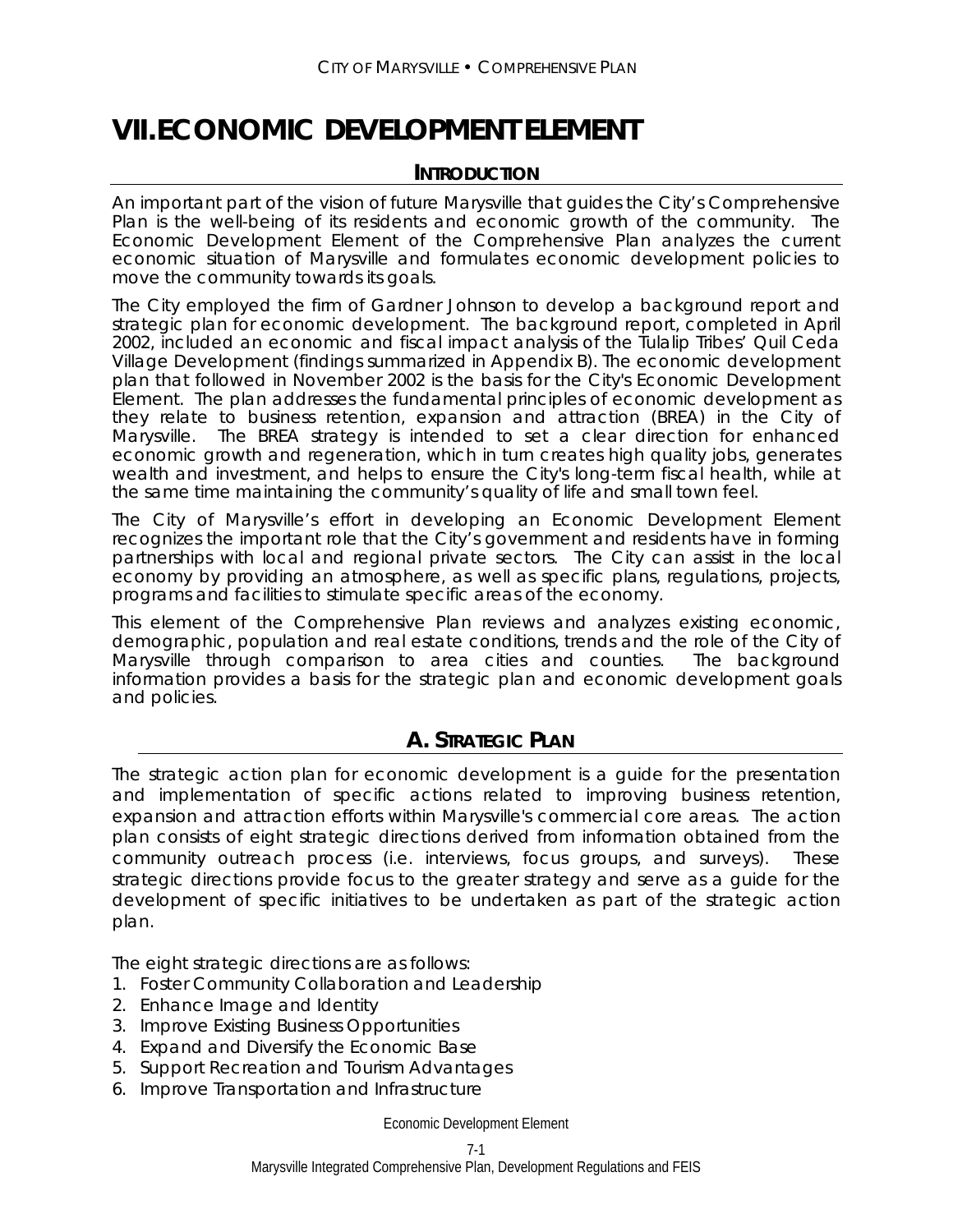- 7. Improve Government and Regulatory Environment
- 8. Enhance Employment and Housing Opportunities

# **B. JOBS TO HOUSING RATIOS AND EMPLOYMENT TARGETS**

### **Jobs to Housing Ratios**

Based on 2012 employment and housing estimates, Marysville currently has 0.54 jobs per housing unit. In 2013, there were approximately 17,568 more employed Marysville residents than jobs in Marysville. A jobs leakage ratio of 1.0 reflects an equal number of employed Marysville residents and jobs in Marysville, i.e. no net exportation of jobs. For all industries, Marysville scores 0.42, reflecting substantial employment leakage to other areas. While a balance of employed residents and jobs, thus no net commuting, is improbable, and given Marysville's current ratios, unlikely, a more balanced employment and residential mix is desired from an economic (sales and property tax base) as well as social (transportation, land use mix) basis. The background analysis selected Mount Vernon as a similarly sized and located community. Their job leakage ratio is 0.86, or approximately half of Marysville's.

In order to attain more balance in the jobs to housing ratios, this plan establishes an objective of a jobs/housing ratio of 1.0 by the year 2035 for the Marysville UGA. That represents a significant shift in current patterns of residential and employment growth over the next twenty years.

### **Employment Targets**

The employment targets initially produced (prior to the 2005 Comprehensive Plan Update) by the Puget Sound Regional Council and Snohomish County Tomorrow for the Marysville Urban Growth Area were based on historical trends continuing. This pattern would create fiscal problems for the City as it relies on sales and property taxes from commercial properties to provide necessary services for the community at large. In addition, the imbalance results in additional impacts to traffic outside our community by encouraging longer commutes. In a citizen survey completed in 2002, Marysville residents identified business growth as a priority for the City. Therefore, this pattern must be reversed over the next twenty years to prevent the related fiscal and social impacts connected to this growth pattern. Using the 1.0 jobs to housing ratio noted above, this plan provides an alternative employment target for 2035. The current employment and employment targets for the Marysville UGA resulting from proposed land use patterns and growth are identified in Table 7-1.

### **Table 7-1 Employment Targets**

|            | Existing           | <b>SCT 2035</b> | SCT 2035   | Employment      |
|------------|--------------------|-----------------|------------|-----------------|
|            | Employment         | Medium          | Alternate  | Based on 1.0    |
|            | $(2013)$ Estimate) | Employment      | Medium     | Jobs to Housing |
|            |                    | Scenario        | Employment | Ratio           |
|            |                    |                 | Scenario   |                 |
| Employment | 12,409             | 26,944          | 28,113     | 32,876          |
| (iobs)     |                    |                 |            |                 |

Sources: Puget Sound Regional Council Covered Employment Estimates, 2013 & Housing Characteristics and Needs Report in Snohomish County, 2014.

This employment scenario is consistent with the economic goals, objectives and policies below, and the vision and ideas discussed by citizens, business, appointed and elected city leadership, through surveys, interviews, forums and committees described in the Citizen Participation section of this Plan.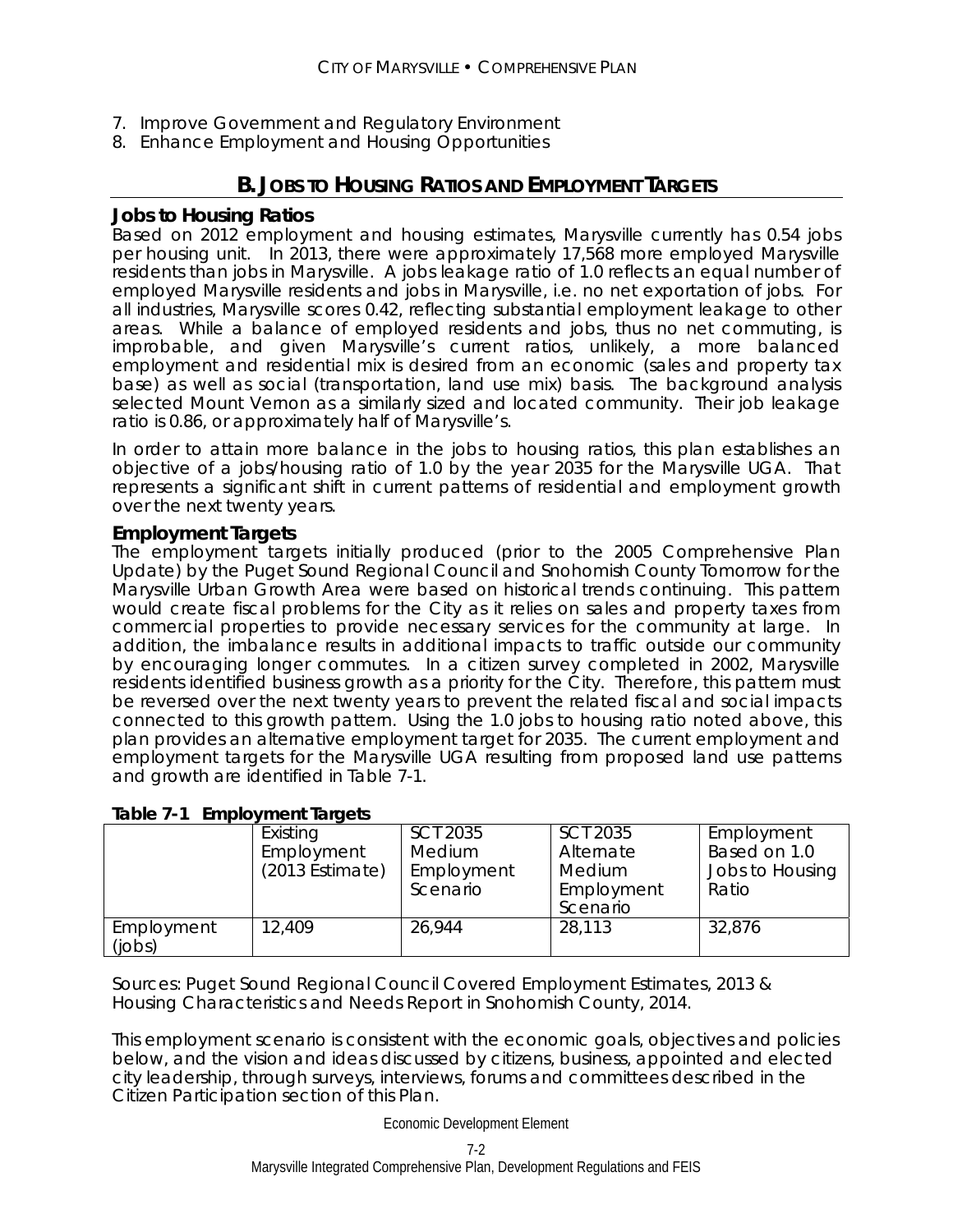# **C. ECONOMIC DEVELOPMENT ELEMENT GOALS, OBJECTIVES, AND POLICIES**

### **I. Economic Development Goals**

Marysville's objectives for improving the economic livelihood of its residents and businesses are:

- Transform from a residential and residentially-oriented retail city into a diverse employment center within Snohomish County and the Region.
- Balance, though not necessarily equalize, the City of Marysville's population growth with employment growth.
- Recognize the need for growth in the City's tax base from industrial and commercial development to provide quality public services and facilities for residents and businesses.
- Encourage expansion of commercial and industrial areas within the City and its UGA. Encourage annexation of UGA properties prior to their development.
- Prioritize capital facilities funds first for new and improved infrastructure in industrial and commercial areas with vacant land and secondly in areas with redevelopment potential.
- Increase employment in industrial and commercial areas to improve the jobs to housing ratio.
- Stimulate availability of vacant and in-fill commercial and industrial areas especially in North Marysville and expansion areas north of the City, and in the downtown areas.
- Raise and improve the image and knowledge of Marysville's economic assets within the region.
- Remove and/or reduce regulatory barriers to new commercial and industrial development as well as infill, redevelopment, and rehabilitation of existing employment areas within the City.
- Explore development of tourism and recreation-related facilities especially in the City's downtown and waterfront areas.
- Leverage traffic and visibility associated with the I-5 freeway to increase business within Marysville.
- Maintain areas of the City for smaller and locally-owned businesses.
- Maximize assistance and cooperation with other public and private sector economic development partners.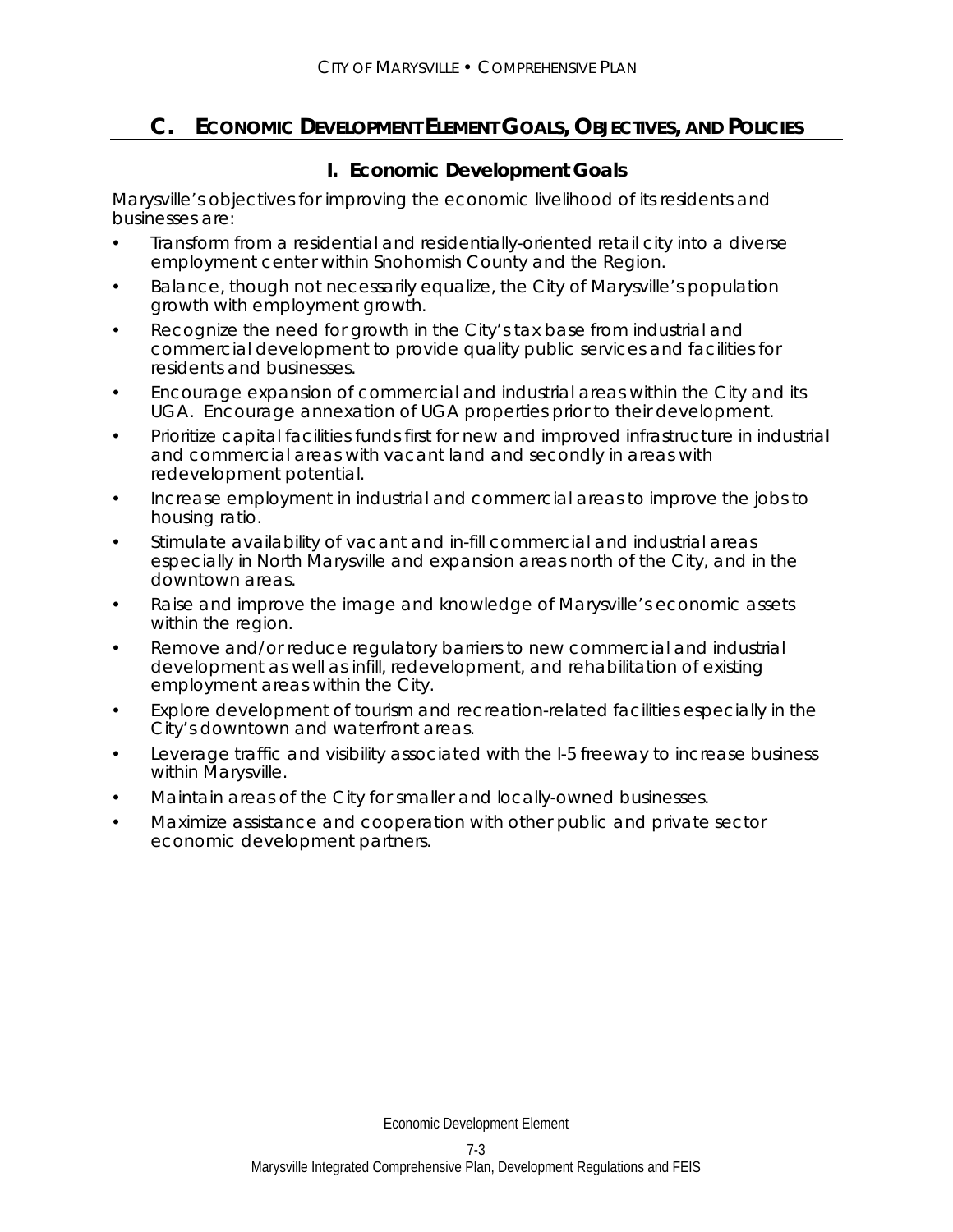### **II. Economic Development Implementation Policies**

### **a. General and Citywide Policies**

ED-1 Through its plans, regulations, infrastructure investments, and public services encourage more manufacturing, wholesale, retail, warehouse, distribution, assembling, processing, producer's services, office-using and high technology firms to locate within Marysville.

ED-2 Work to develop efficient, flexible but certain land use and development regulations so that the development, redevelopment, and rehabilitation processes in the City are timely and improve the quality of residential, employment, and natural areas.

ED-3 Cooperate with organizations that represent businesses and property owners so that the City has active and effective input from entities in addition to residents.

ED-4 Separate and buffer newer commercial and industrial areas from residential areas. Allow mixed use throughout the downtown area.

ED-5 Examine current zoning categories and regulations for commercial - industrial areas in order to: increase flexibility of the mixture of uses within and among zoning categories; simplify zoning classes so that they are responsive to market forces; specify high quality amenities, design guidelines, and infrastructure to make commercial/industrial areas competitive within the region; make regulatory processes predictable, certain, flexible, and timely; review these land use regulations every five years and solicit input from the development and real estate communities.

ED-6 Monitor local economic conditions and update economic development policies at least every five years.

### **b. Specific and Subarea Policies**

Not all of the subareas, as designated in the Comprehensive Plan, offer the same level of potential for future economic development for Marysville. Some areas will require more concentration of the City's energy, effort, and resources to realize their potential contribution to the community's long term economic success. The following is a list of prioritized areas for City activities discussed elsewhere in these economic development goals, objectives, and policies. The City is committed to each of these areas; none should or will be ignored. However, in order to be most effective, and to take advantage of timely opportunities, the economic development policies among City Planning Areas will follow these priorities:

- Priority 1 Planning Area 10: Smokey Point Neighborhood particularly the Smokey Point Master Plan Area and proposed Arlington Marysville Manufacturing Industrial **Center**
- Priority 2 Planning Areas 1, 6, and 8: Downtown, Downtown Marysville North, and Marshall/Kruse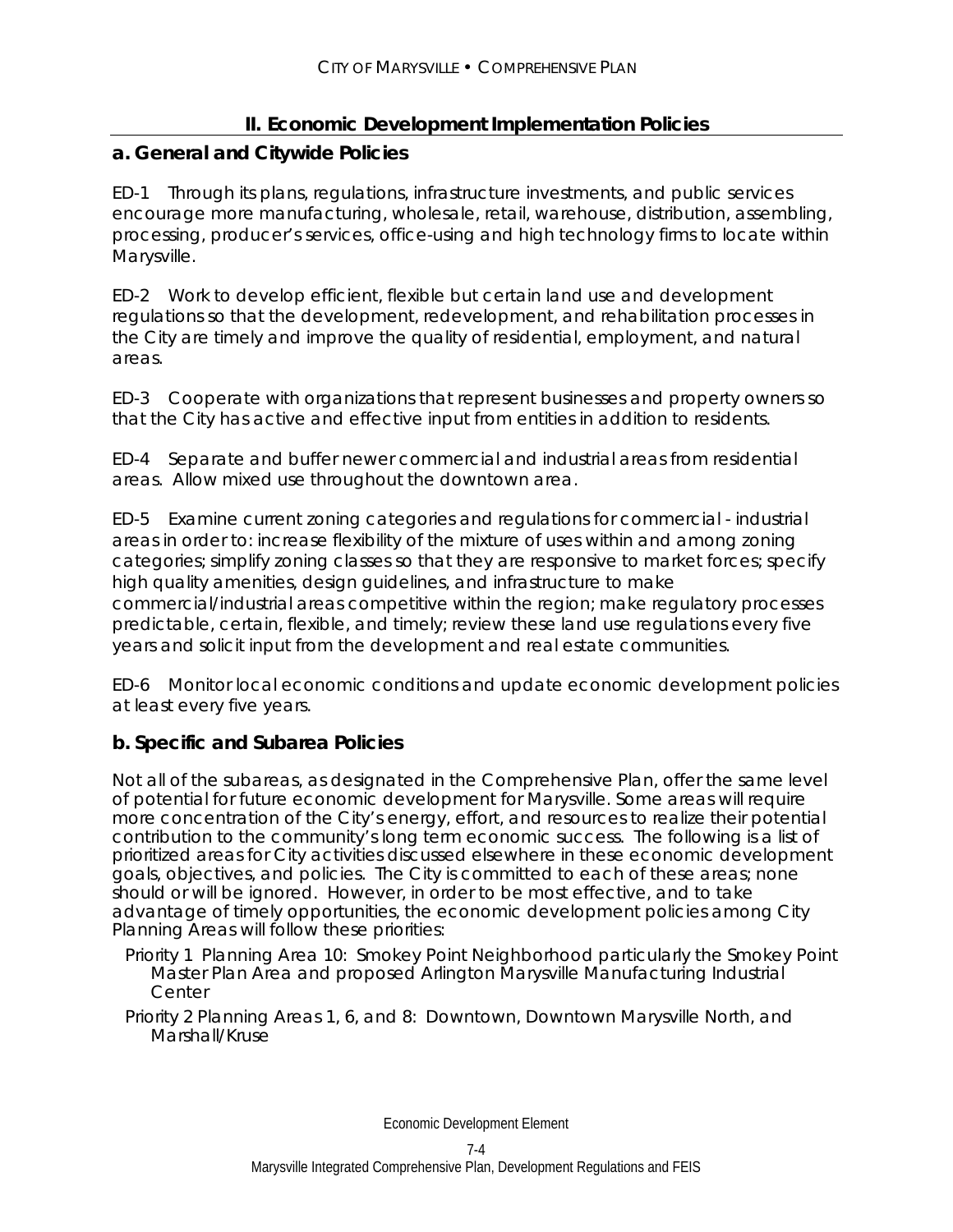Priority 3 Planning Areas 11: Lakewood and the East Sunnyside/Whiskey Ridge Master Plan areas

ED-7 Take the initiative to identify and prioritize areas with the best potential for subarea master plans, area-wide environmental impact statements, and traffic studies and capital facilities investments in advance of development so that the private sector will be able to quickly and efficiently ready sites for employment and business activity.

ED-8 Define areas of the downtown that could be redeveloped as pedestrianoriented mixed use areas that also integrate open space and recreational opportunities.

ED-9 Examine methods to redevelop specific areas of the downtown commercial and residential areas for locally owned and small businesses and affordable housing.

ED-10 Formulate a long-term transition strategy to access the City's waterfront areas for recreation, tourism, and improve the image of Marysville from the freeway.

### **c. Coordination of Infrastructure, Planning, Development Regulations and Financing**

ED-11 Prioritize necessary public infrastructure into new employment areas, existing commercial/industrial infill, redevelopment, and rehabilitation of buildings while maintaining adequate infrastructure in existing residential areas.

ED-12 Work actively with the State of Washington, Snohomish County, Tulalip Tribes, City of Arlington, and neighboring communities, school districts, and private property owners to develop joint plans, regulations, and finance necessary infrastructure and utilities in the areas within and to the north of Marysville so that this area becomes a major employment center in Western Washington. Continue to promote development in the Smokey Point Master Plan Area and to pursue a Manufacturing Industrial Center (MIC) with the City of Arlington.

ED-13 Leverage the visibility and traffic from I-5 into Marysville with: Appropriate urban design and signage regulations; traffic flow improvements including BNSF grade separation; freeway interchange improvements at, 156<sup>th</sup> Street Overpass, SR529, and 116<sup>th</sup> Street; and traffic grid improvements within the City to facilitate residential and nonresidential traffic on arterials and reduce congestion.

ED-14 Examine potential recreation and park projects that would complement and supplement tourism development drawn to the Marysville area as described in the Parks and Recreation Element of the Plan.

ED-15 Formulate a set of capital facilities financing tools, techniques, and strategies that allow appropriate public-private funding partnerships such as LIDs, impact fees, and necessary studies from future users.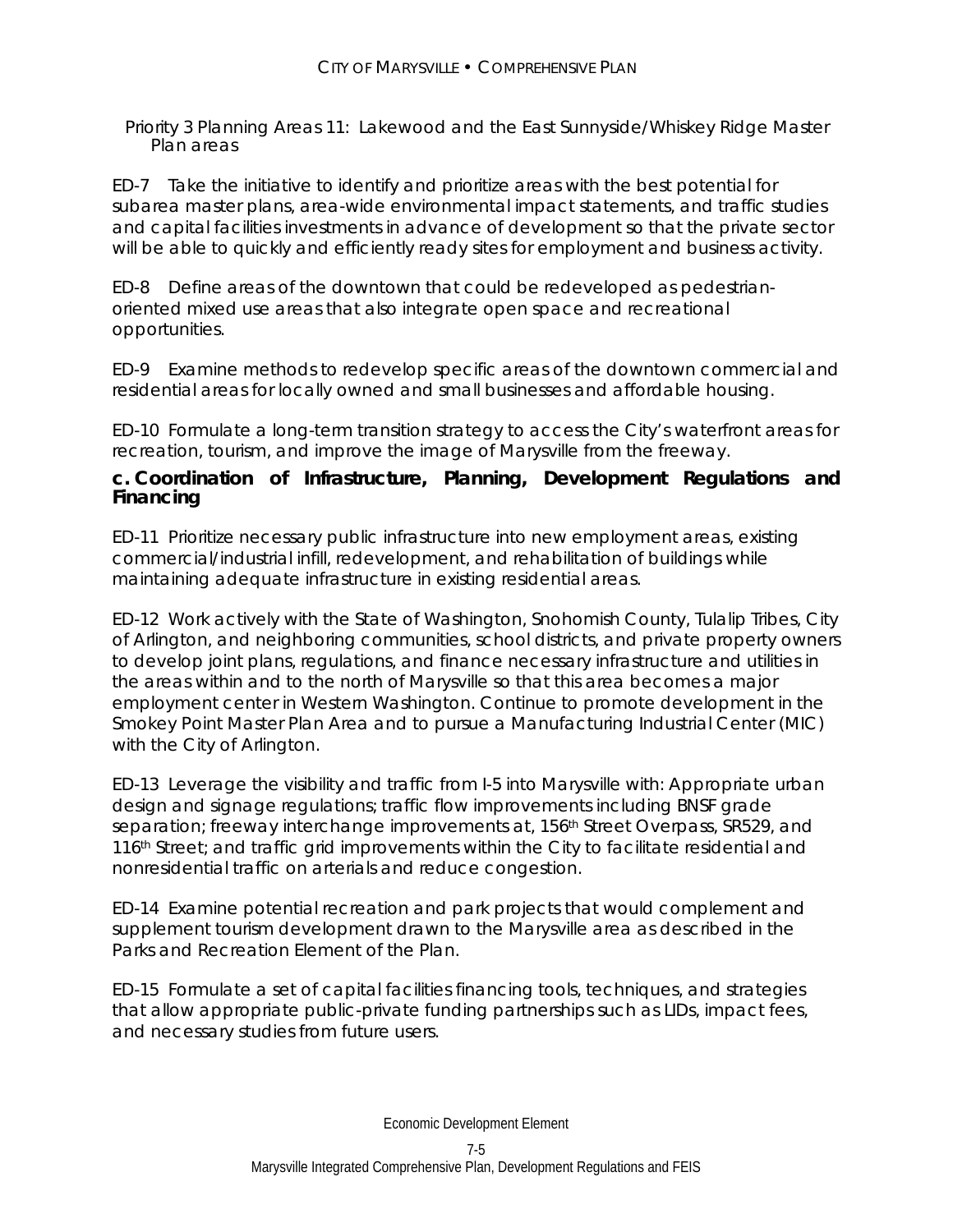# **d. Ongoing Commitment to Local and Regional Economic Development**

ED-16 Work with local, regional and State agencies such as the Greater Marysville Tulalip Chamber of Commerce, Downtown Marysville Merchants Association, Economic Alliance Snohomish County, Private Industry Council, and Washington State Department of Commerce to market the economic assets and opportunities of Marysville.

ED-17 Undertake activities to enhance Marysville's identity and image within the region and beyond by working with the: Navy Relocation Services, Economic Alliance Snohomish County, Washington State Department of Commerce, Greater Marysville Tulalip Chamber of Commerce and Downtown Marysville Merchants Association, Snohomish County Tourism Bureau, and other groups.

ED-18 Improve marketing of the City's economic assets by: inventorying and describing subareas for new and redevelopment activity; engaging in cooperative activities with the Chamber, tourist development agencies, Navy, private developers and realtors; and authorizing an economic development commission that will act as a permanent, internal group to solicit new development, assist local businesses to expand, and represent and advocate economic development within the City in conjunction with local business organizations.

ED-19 Improve communications with the Marysville, Lake Stevens, and Lakewood school districts and other local entities concerned with enhancing the quality of life for Marysville's residents.

# **D. MARYSVILLE'S ECONOMIC DEVELOPMENT POTENTIAL**

### **I. General Assessment**

This section summarizes the economic development potential that will be the basis of Marysville's future. The market analysis of the previous section indicates that currently the City of Marysville functions as a retail and service center with a rapidly increasing housing stock. Local leaders view with concern Marysville's role as a "bedroom community." While population growth brings increased economic activity in the short run and more business for some local merchants, the concern is that longer term growth be a balance of commercial, industrial, and retail development. The desire is to grow the tax base so that the City of Marysville will be able to provide the public services and facilities consistent with citizens' needs and the needs of modern businesses.

The market analysis documented current and historic trends and conditions. This section provides an assessment of future development potential for Marysville. Table 7- 2 summarizes the strengths and weaknesses facing Marysville in the future as well as the general opportunities and challenges that pertain to economic development.

The following is a brief explanation of the strengths and weaknesses, and opportunities and challenges, facing the City of Marysville.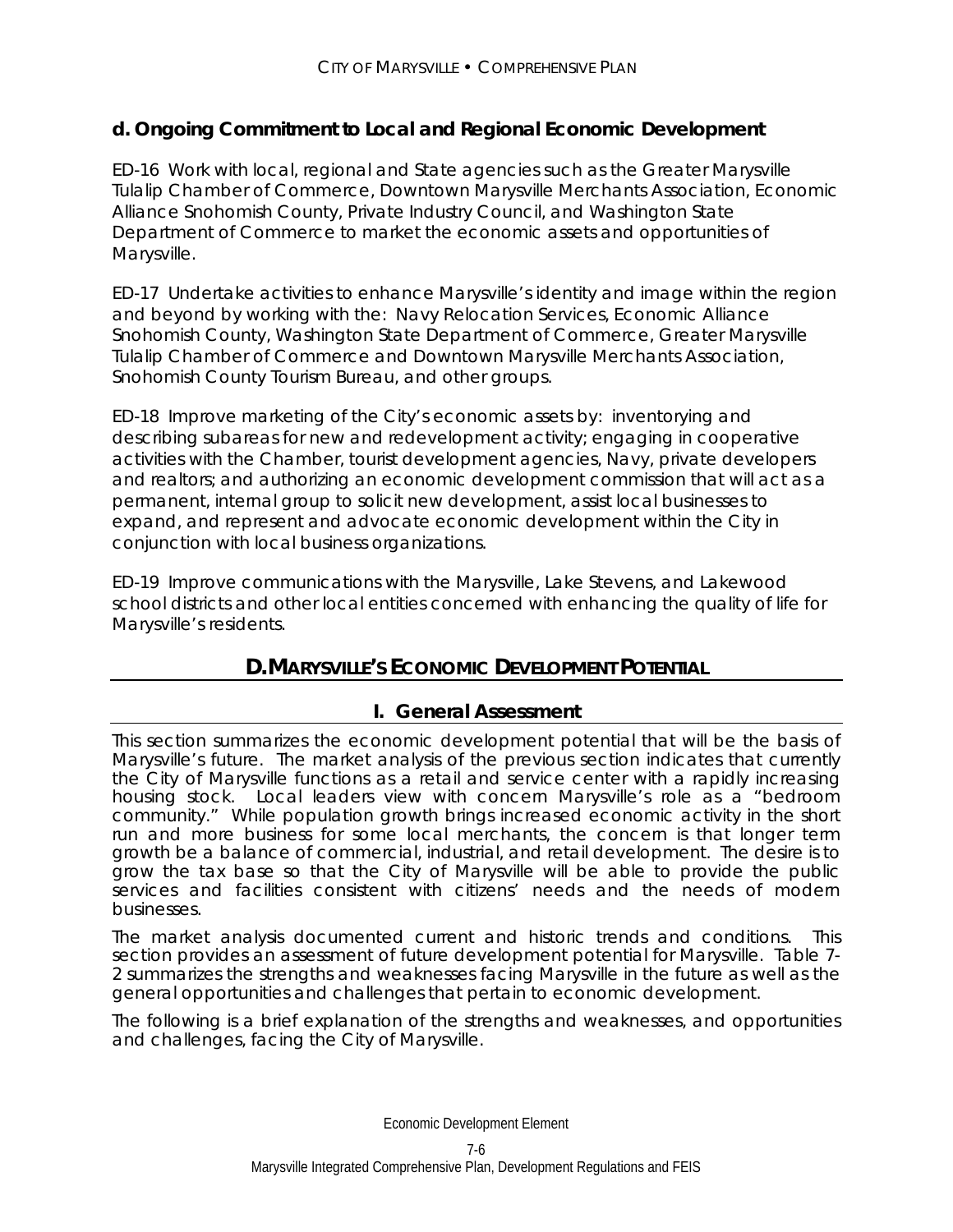### **Strengths**

### Location on I-5

This freeway is the major connection for travel and commerce in Western Washington. It is the major freeway that connects points on the West Coast and Canada. Highway 9 is the only other alternative north-south route except rail and air to move people and goods.

### Access to I-5

There are currently four access points to this regional and international thoroughfare: 4<sup>th</sup> Street (SR 528), 88<sup>th</sup> Street, 116<sup>th</sup> Street, and 172<sup>nd</sup> Street NE (SR 531). In addition, a future access at 156<sup>th</sup> Street NE will assure that traffic will be better able to access commercial and industrial land in those areas. Considerable retail and services oriented development occurred from 2006 to 2007 along the 116<sup>th</sup> Street and 172<sup>nd</sup> Street NE corridors.

### Strategic location in the north corridor of region between Seattle and Vancouver, BC

Geographic location, urban growth policies, natural features (EbeySlough, Snohomish River, Puget Sound), and the Reservation of the Tulalip Tribes will assure that the Marysville urban area is "in the way" of northward expansion of Snohomish County and the central Puget Sound metropolitan area. Proximity to employment and business generation centers are important considerations to stimulate future nonresidential and residential development. Job and business growth in the future may be associated with:

- Boeing's Everett Complex
- Naval Station Everett and Port of Everett facilities
- Improved US-Canadian trade and political relations.

In addition, the availability of well-located land could also attract a wide variety of diverse economic activity from outside the area.

### Smokey Point Master Plan Area

The Smokey Point Master Plan Area (SPMPA) is located in the northeast corner of the City and consists of 675 acres of Light Industrial zoned land which is designated for a commercial/industrial park. The Smokey Point Master Plan was adopted in June 2008 and provides transportation analysis and standards; assessment of existing utility facilities and needs; development guidelines; design guidelines; natural resource enhancement plans for the Edgecomb and Hayho creek environments; and other standards to ensure coordinated, well-planned industrial development. The SPMPA will provide jobs for residents and expand the City's commercial and light industrial base.

### Proposed Arlington-Marysville Manufacturing Industrial Center (MIC)

The City of Marysville and City of Arlington are actively pursuing an Arlington-Marysville Manufacturing Industrial Center (MIC). The regionally designated MIC would include land within both cities, with approximately 45 percent of the land area being within the City of Marysville. The MIC designation would identify the area as a major employment center that attracts manufacturing and industrial uses; would make the City eligible for competitive transportation grant funding; and may give the City higher priority for regional funding.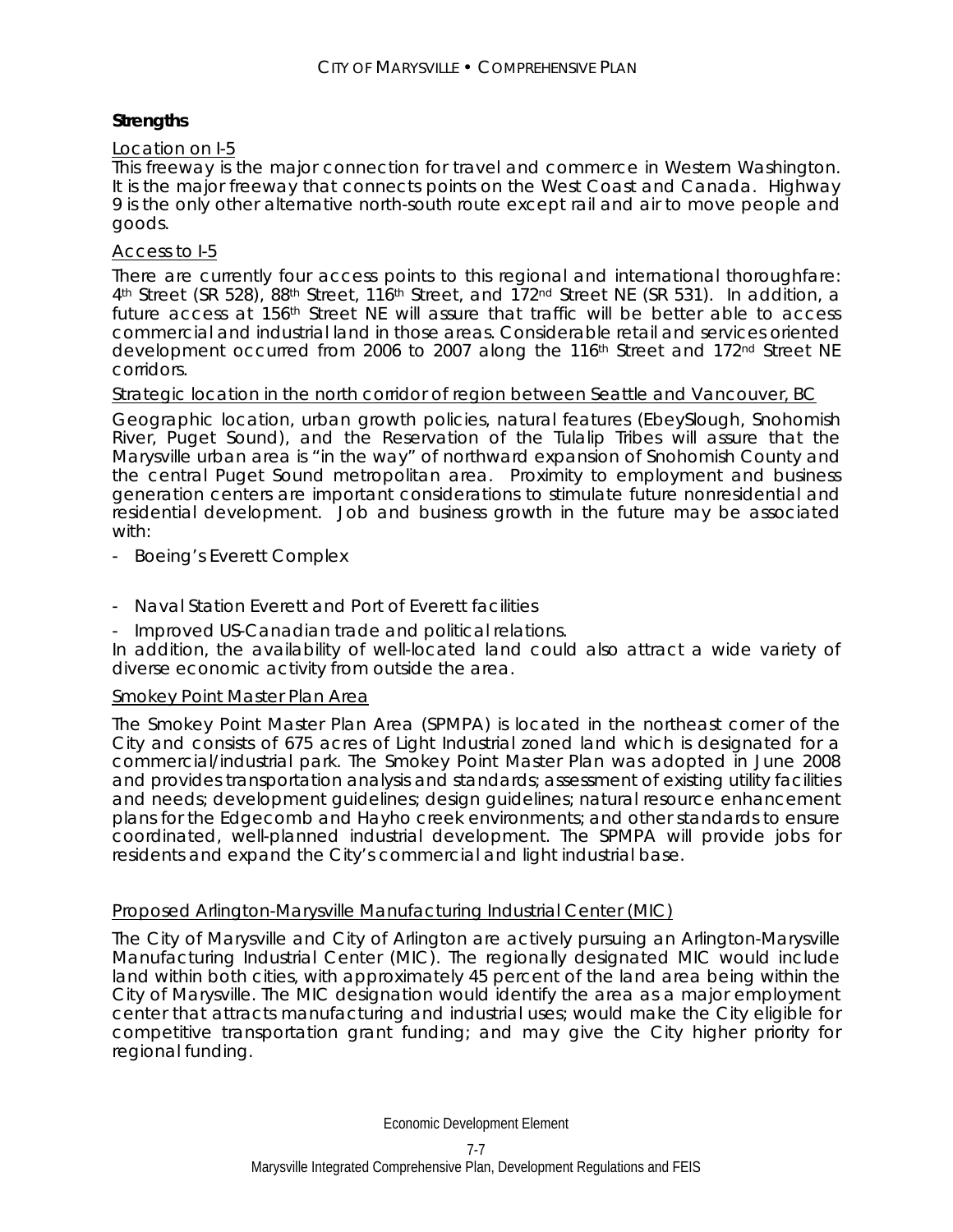### Quality residential areas

A key variable reviewed by firms considering locating in a community is whether there is a range of quality residential housing and neighborhoods that match the needs of its management and labor force. There is currently within the City and study area a range of quality housing from "affordable" to "higher-end" homes set in quality neighborhoods.

### The development activities of the Tulalip Tribes

Especially visitors from out of the area attracted to the Tulalip Casino, Quil Ceda Village Business Park and associated commercial uses are an external asset that the City can try to leverage for its economic benefit.

#### Development attitude

Marysville appears to genuinely welcome development appropriate and consistent with the vision, goals, and objectives expressed elsewhere in the Comprehensive Plan. This is not true of many areas of Western Washington.

These positive attributes translate into three opportunities to assist the City of Marysville toward its vision:

- Utilize a large amount of vacant land in the northwest section of the Marysville study area to accommodate future development;
- Redevelopment of the small amount of visible waterfront for recreation and visitororiented activities after current manufacturing and non-water-related uses are ready for redevelopment; and
- Capacity for a range of types of housing to accommodate growth and attract employers and their employees.

### **Challenges**

Alternatively, the economic development efforts of the City of Marysville will have to deal with a number of potential shortcomings:

#### Less central retail location

The current location of Marysville's concentration of retail space is not centrally located within its market area. Areas to the southeast, east, and northeast of Marysville are areas where future residential activity is being funneled. Areas to the west, north and northwest are not expected or designated to accept large amounts of future growth. The Smokey Point and Lakewood Neighborhoods have locational and access advantages for future retail growth compared to Marysville's downtown.

### Access to I-5

While the City of Marysville does have access at several points to I-5 traffic, they also generate a degree of congestion which inhibits access to much of Marysville's retail base.

### High-quality areas for business parks

There does not exist within Marysville at this time any business parks or industrial areas with high-quality infrastructure and amenities on par with regional office parks in South Snohomish County (Canyon Park and Southwest Everett Industrial Park) or King County (Kent-Federal Way).

### North/south circulation within the City

State Avenue/Smokey Point Boulevard is the main north/south arterial within Marysville. This contributes to internal congestion which may become a factor that is not positive for existing retail and business areas within Marysville compared to more accessible shopping areas to the north of the City and elsewhere in the region. Some of the north south circulation has been alleviated by construction of the 51<sup>st</sup> Avenue NE connector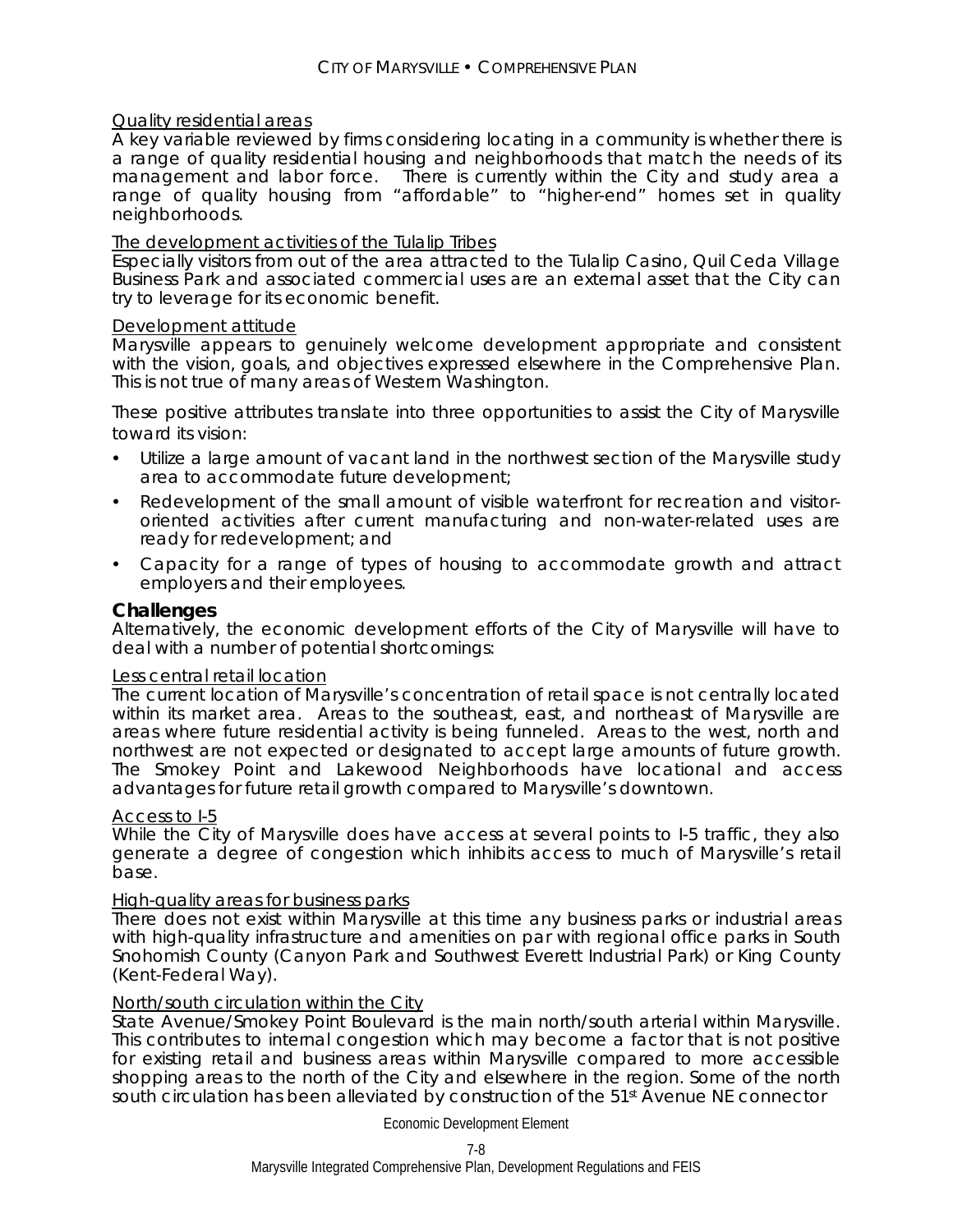### Boeing

The cyclical nature of Boeing, the major employer in Snohomish County, could from time to time produce fluctuations in the local economy.

### Tulalip Tribes' Quil Ceda Village Business Park

One of the clear potential assets for the future of Marysville is the vacant land potentially available for retail, business, industrial, and eventually office parks in the area to the north of older areas of Marysville. However, competition from a wellsituated, high-quality, visible Quil Ceda Village could prove to be problematic.

#### Downtown

The downtown portion of Marysville is generally an area of small parcels and small businesses. Changes in regional and national retail patterns, and competition from Smokey Point and other Snohomish County shopping areas will present challenges to the businesses, property owners, and City that is concerned with the downtown areas. Assembling land, redeveloping buildings, providing adequate capital facilities for improved access and neighborhood amenities for residential and nonresidential areas in the current downtown is sure to be a challenge for Marysville in the future.

#### **Waterfront**

One of the most visible entries to the City of Marysville is from the south on I-5 (and SR-99). The existing development, remnants of earlier uses, and the generally disorganized pattern of development downtown could eventually be redeveloped into a modern complex of mixed uses with well thought-out and attractive public spaces, architecture, and landscaping that would better announce and attract visitors to the City.

If future growth is only related to residential areas within Marysville, and not balanced by commercial-industrial growth in the west and northwest parts of the City, the community will experience fiscal strain.

The foregoing non-positive attributes could combine to confront the future residents of Marysville with some challenges. These challenges could take the form of missed opportunities.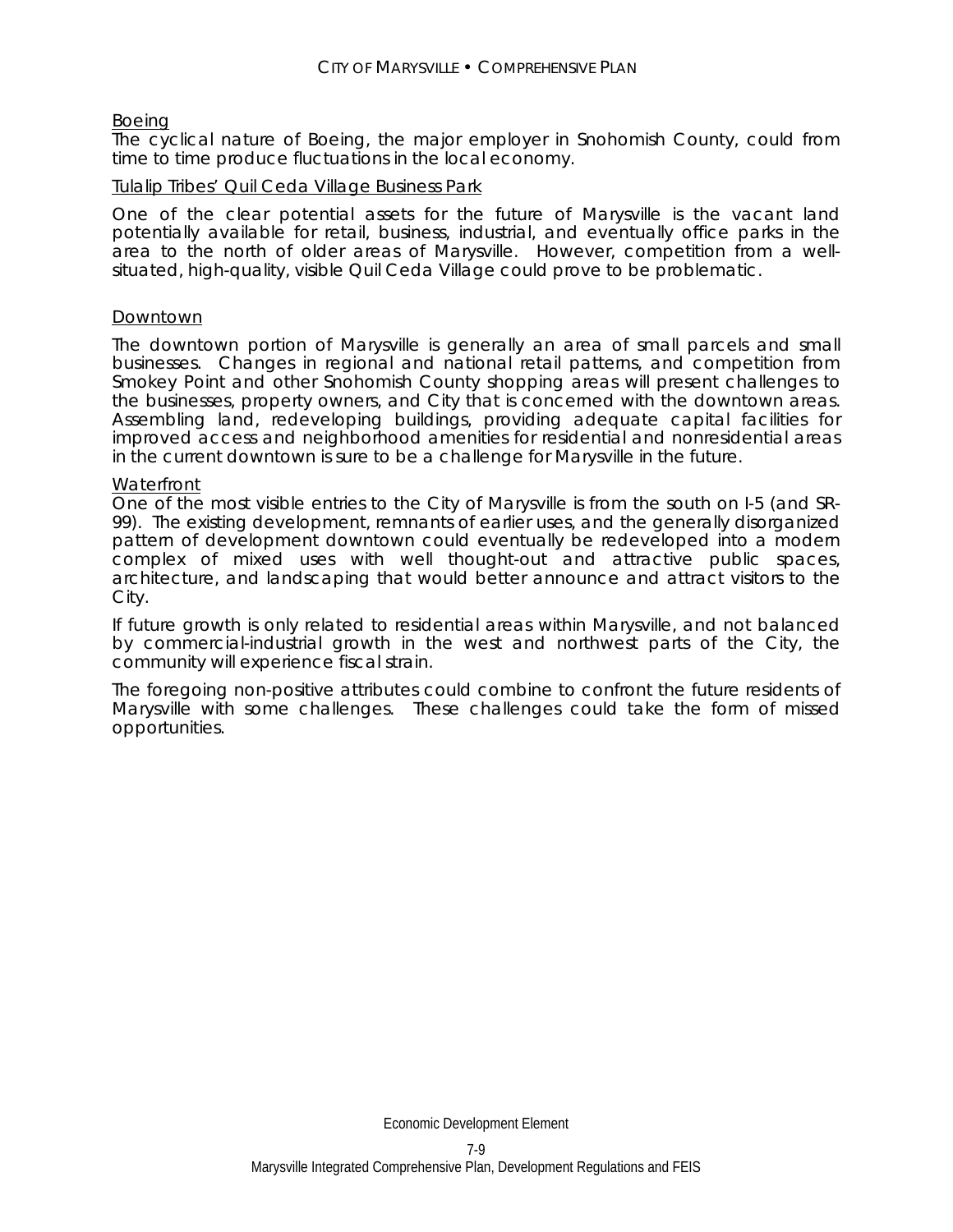# **Table 7-2 Summary of Development Strengths and Weaknesses for City of Marysville**

- 
- 
- · Strategic location in north corridor of region
- 
- 
- 
- 
- 
- 
- · Development Attitude · **Boeing**
- 
- Arlington Airport proximity **park** areas

# **STRENGTHS WEAKNESSES**

- · Location on I-5 · Off-center retail location
	- Access to I-5 **be a constant of the Congestion due tol-5 and due to train** traffic
		- · No established, high quality business parks
- \* "Funnel" **· Communist Communist Communist Communist Communist Communist Communist Communist Communist Communist Communist Communist Communist Person in Monday Communist Communist Person in Monday Communist Person in Mond** \* U.S. – Canada increasing congestion
- \* High Tech Corridor **· Shortage of land for commercial in** old
- \* Boeing parts of Marysville
- Quality Residential Areas **building** age and size of parcels in · Tulalip Casino downtown retail areas
	-
- · Rail Access · infrastructure in industrial and business
	- · Tulalip Tribes' Retail Competition
	- · Railroad Crossings and Physical Barrier
	- · Arlington Airport flight path restrictions and regulations
	- · Smokey Point area concentration: retail and industrial/business park development
	- · Utilities without land use controls

- · CBD residential and nonresidential
- · Waterfront
- Waterfront **Waterfront CONFIDENTIAL CONFIDENTIAL CONFIDENTIAL CONFIDENTIAL CONFIDENTIAL CONFIDENTIAL CONFIDENTIAL CONFIDENTIAL CONFIDENTIAL CONFIDENTIAL CONFIDENTIAL CONFIDENTIAL CONFIDENTIAL CONFIDENTIAL CONFIDENTIAL CO**

# Industrial Center (MIC)

- 
- Potential high-quality residential

· Smokey Point Master Plan Area and Arlington-Marysville Manufacturing

**II. Potential Development Opportunities** 

This section outlines the different types of development (i.e. retail, office/business park/industrial, residential, and recreation/tourism) which are possible within the City; the typical requirements for each type of development; and the current status of each type of development.

Each of these types of development is discussed in detail in its own section that includes a table that is arranged into three columns as follows. The first column provides some subtypes for each development type (i.e. retail, office/business park/industrial, residential, and recreation/tourism) that are typically found in urban areas in Western Washington. For example, fast food restaurants and convenience stores are subtypes in the retail development category. It should be noted that not all of the subtypes are appropriate for Marysville's Study Area. The second column provides a very brief summary description of typical requirements for these generalized development subtypes/land use categories. It should be emphasized that these are only typical relationships, specific market analysis for each use, or variant of each use, would be necessary before a definitive assessment

# **OPPORTUNITIES CHALLENGES**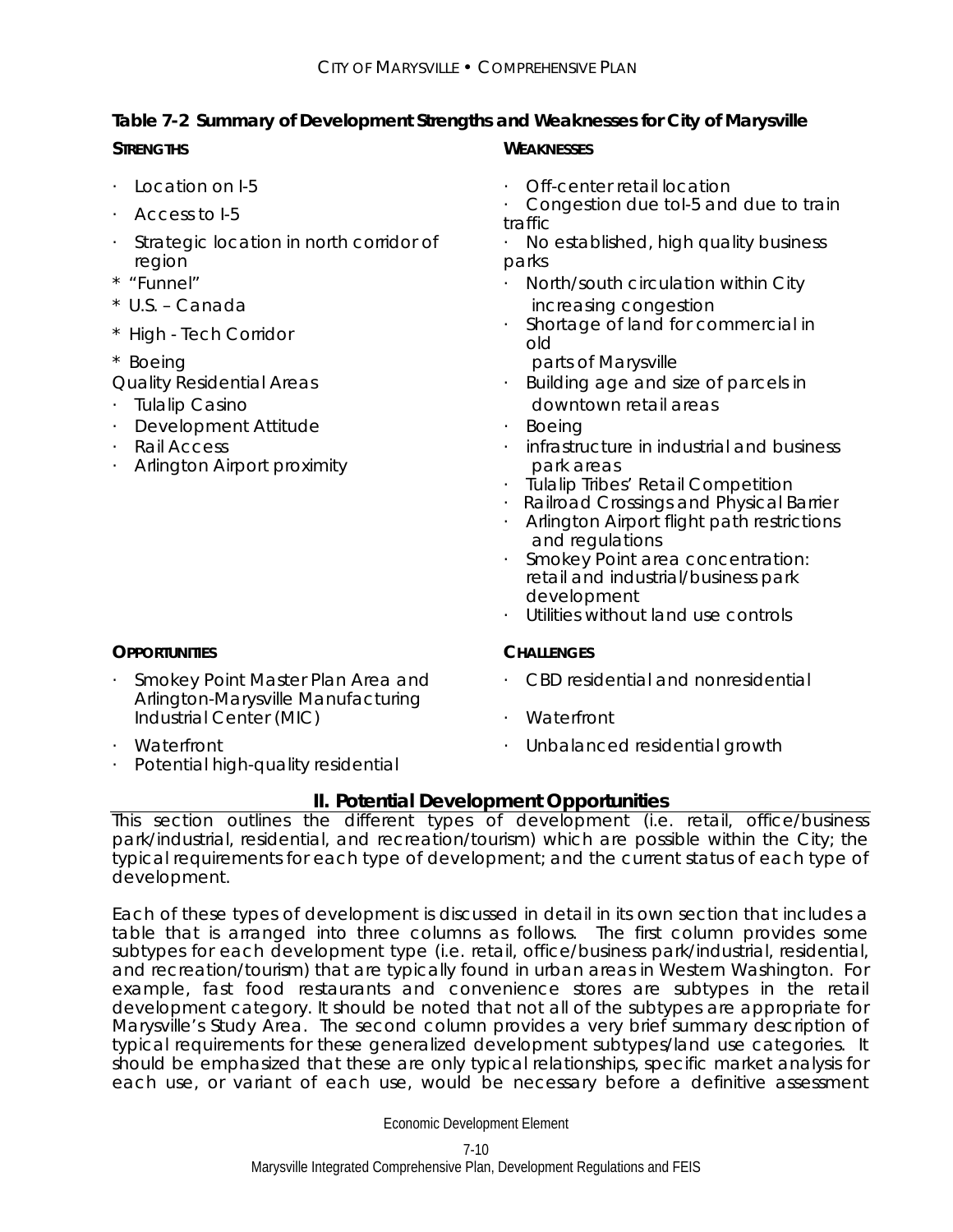should be made. The purpose of this column is to provide a "first cut" assessment of a wide spectrum of uses for the general direction of future development in the Marysville Study Area. The third column presents a brief assessment and summary of the status of each type of use.

### **Retail Uses**

Marysville's current niche is neighborhood and community-scale retail centers with some "big box" development west of I-5 along 172nd Street NE and east of I-5 along the north side of the 116<sup>th</sup> Street NE corridor. The market area's population, income, and general density and pattern are consistent with this type of retail development. The Lakewood and Marshall Neighborhoods, which are centrally located on I-5 between two major "big box" centers in Burlington and Lynnwood, were poised for similar development which took off from 2006 through 2007. Significant growth in "big box" retailers occurred in both the Lakewood Neighborhood with the construction of Lakewood Crossing and Lakewood Pointe which includes such major retailers as Costco, Target, Mor Furniture, and Firestone Tires, and the Gateway Shopping Center which includes such major retailers as WinCo, Kohl's, and Ross.

Over the past sixteen years, the City has funded a large amount of public infrastructure in its downtown. In 2004, the City completed the reconstruction of State Avenue to provide pedestrian and aesthetic improvements between 1st Street and Grove Street. The City also invested in a spray park (completion 2014) and other park improvements at Comeford Park (completion 2004), construction of the Ebey Waterfront Park and Boat Launch (completion 2005), Skateboard Park (completion 2002), Ash Avenue Park and Ride (completion 2003), Downtown City Hall (completion 2003), and the Ken Baxter Community Center (1999). These improvements provide a more pedestrian character, and will help transform the downtown from the current auto-oriented retail development pattern. Pedestrian-oriented retail may find potential in the older areas towards the south portion of the downtown or on the waterfront.

The current niche for retail serves the population of the Marysville area, traffic on I-5, and has attracted smaller independent retailers who have exploited less expensive space within Marysville and, in some cases, has attracted specialized retail trade from Everett and outlying areas of Snohomish County.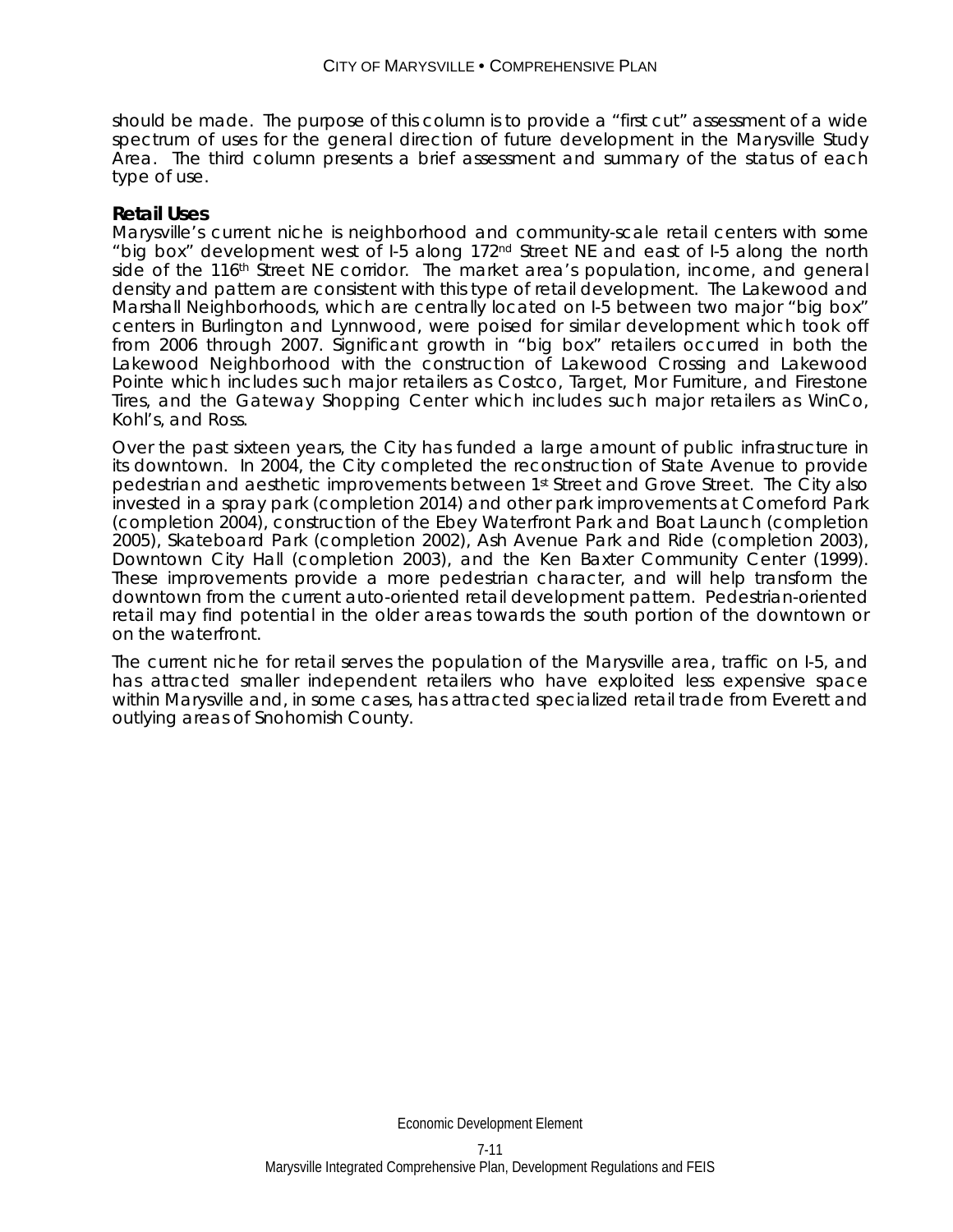| <b>RETAIL TYPE</b>                                              | <b>TYPICAL REQUIREMENTS</b>                                                                                                                                                                                                                                                                                       | <b>CURRENT STATUS</b>                                                                                                                                                                                                                                              |
|-----------------------------------------------------------------|-------------------------------------------------------------------------------------------------------------------------------------------------------------------------------------------------------------------------------------------------------------------------------------------------------------------|--------------------------------------------------------------------------------------------------------------------------------------------------------------------------------------------------------------------------------------------------------------------|
| Auto-Oriented                                                   |                                                                                                                                                                                                                                                                                                                   |                                                                                                                                                                                                                                                                    |
| Traditional<br>- Shopping<br>Centers                            | Usually sited on freeways and major arterials<br>Depends on population and income<br>typically<br>- Neighborhood: 15,000 - 40,000 pop within<br>$1-2$ miles<br>- Community: 40,000 -150,000 pop within 3 -<br>5 miles<br>- Regional: 200,000+ pop within 8-10 mile<br>radius                                      | Marysville's current niche<br>As central city along I-5, the<br>regional population growth in<br>Marysville, Arlington, Granite Falls,<br>and Lake Stevens could create<br>potential for regional center<br>development, and certainly<br>community center growth. |
| <b>Hybrids</b><br>- Value Centers<br>- Hyper<br>- Power Centers | Locate on/near freeways and major<br>arterials<br>Attracted to industrial and business parks<br>Market areas larger than traditional<br>opportunities                                                                                                                                                             | Freeway exits most likely<br>Lakewood and Smokey Point<br>have provided, and continue to<br>provide, potential locations                                                                                                                                           |
| Pedestrian-Oriented                                             | Has area, site and building amenities<br>Dense population, residential and/or office<br>employment<br>Parking nearby                                                                                                                                                                                              | Downtown may provide future<br>potential                                                                                                                                                                                                                           |
| "Festival"                                                      | Building or area unique<br>$\cdot$<br>Unique site/ area amenities<br>$\cdot$<br>Changing mix of "unique" shops - mostly<br>small<br>Large percent of food shops, restaurants<br>$\bullet$<br>Entertainment available<br>$\cdot$<br>High degree of programmed activity<br>$\cdot$<br>Larger population of tourists | Future problematic in Marysville,<br>not currently available                                                                                                                                                                                                       |
| Eating / Drinking<br>Fast foods                                 | Sufficient population and traffic counts<br>Demographics<br>Visibility                                                                                                                                                                                                                                            | Current niche related to freeway<br>and arterials                                                                                                                                                                                                                  |
| ·Convenience/family                                             | Sufficient resident population and/or<br>$\ddot{\phantom{1}}$<br>employees<br>Parking and transit or arterial<br>$\cdot$<br>Demographics<br>Visibility                                                                                                                                                            | Current niche related to freeway<br>and arterials                                                                                                                                                                                                                  |
| · Destination/<br>occasion                                      | Site and area ambiance<br>Quality - experienced operator                                                                                                                                                                                                                                                          | Some potential in area with<br>quality amenities and views such<br>as waterfront.                                                                                                                                                                                  |

# **Table 7-3 Potential City of Marysville Development Opportunities - Retail Uses**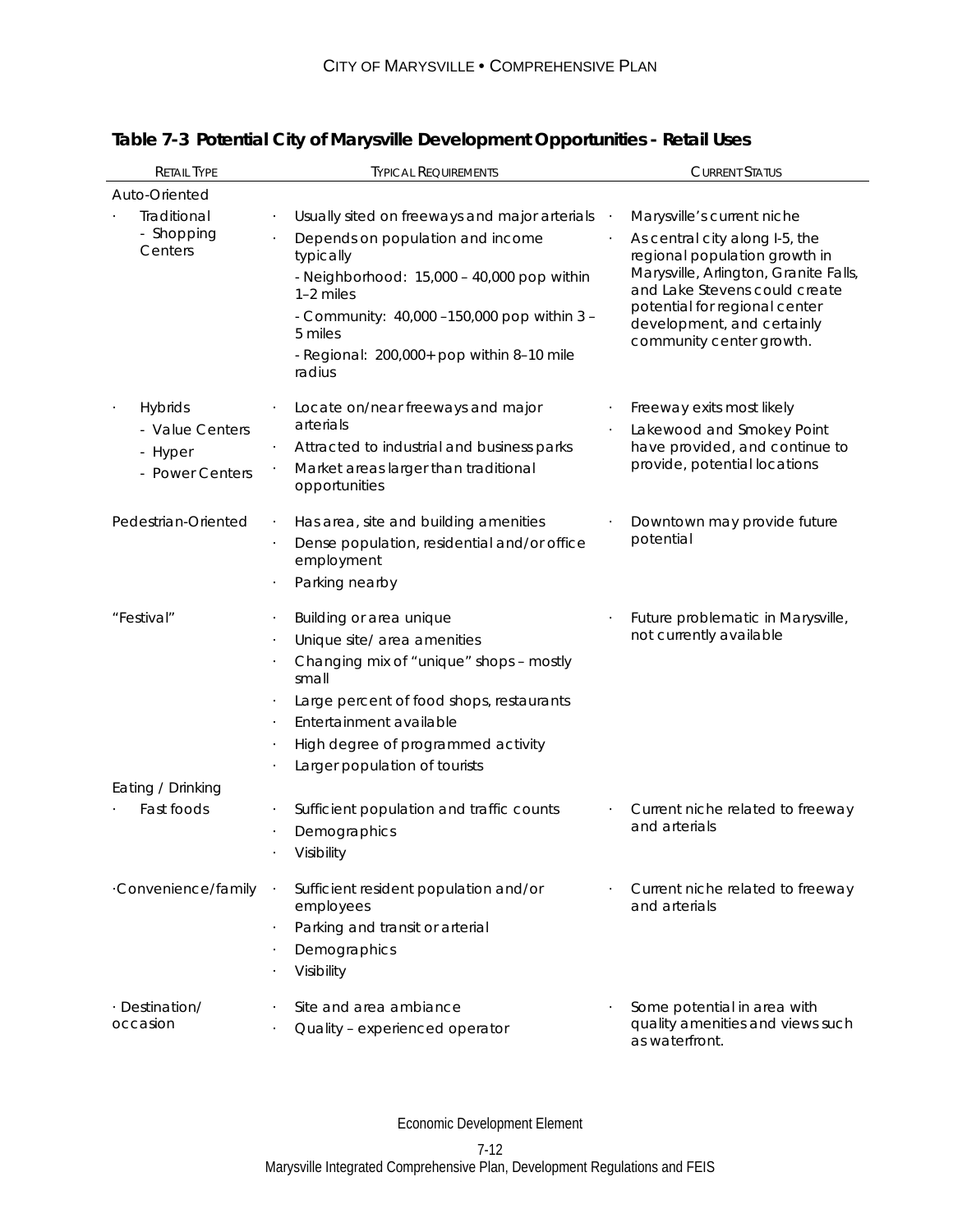### **Office, Business, and Industrial Parks**

The types of offices that have developed in Marysville have primarily been small isolated offices that tend to accommodate consumer services, finance, real estate, insurance, medical, dental, and business services related to the market area's residential and small business population. There are some precursors of suburban-like office development near the Smokey Point freeway exit north of Marysville. The presence of labor resources, cheaper land, sewage capacity, and modern telecommunications technology could attract "back office" functions and small office parks in some areas of Marysville. These areas fall generally in the northern study areas or north of Marysville where they can be developed with appropriate market responsive amenities and infrastructure.

The City of Marysville and nearby areas have some scattered isolated manufacturing and processing businesses in industrial areas, especially along State Avenue (old SR-99) and Smokey Point Boulevard. There are the beginnings of modern light industrial parks in the north of the study area, but so far few industrial, business, or office parks that would be competitive to those in the High Technology Corridor or Eastside of King County.

Potentially cheaper and well-situated land for light industrial parks and areas, and business parks are Marysville's most valuable asset for future economic development. There are few areas elsewhere in the region that have the access to I-5 and availability of industrial land that is within the City.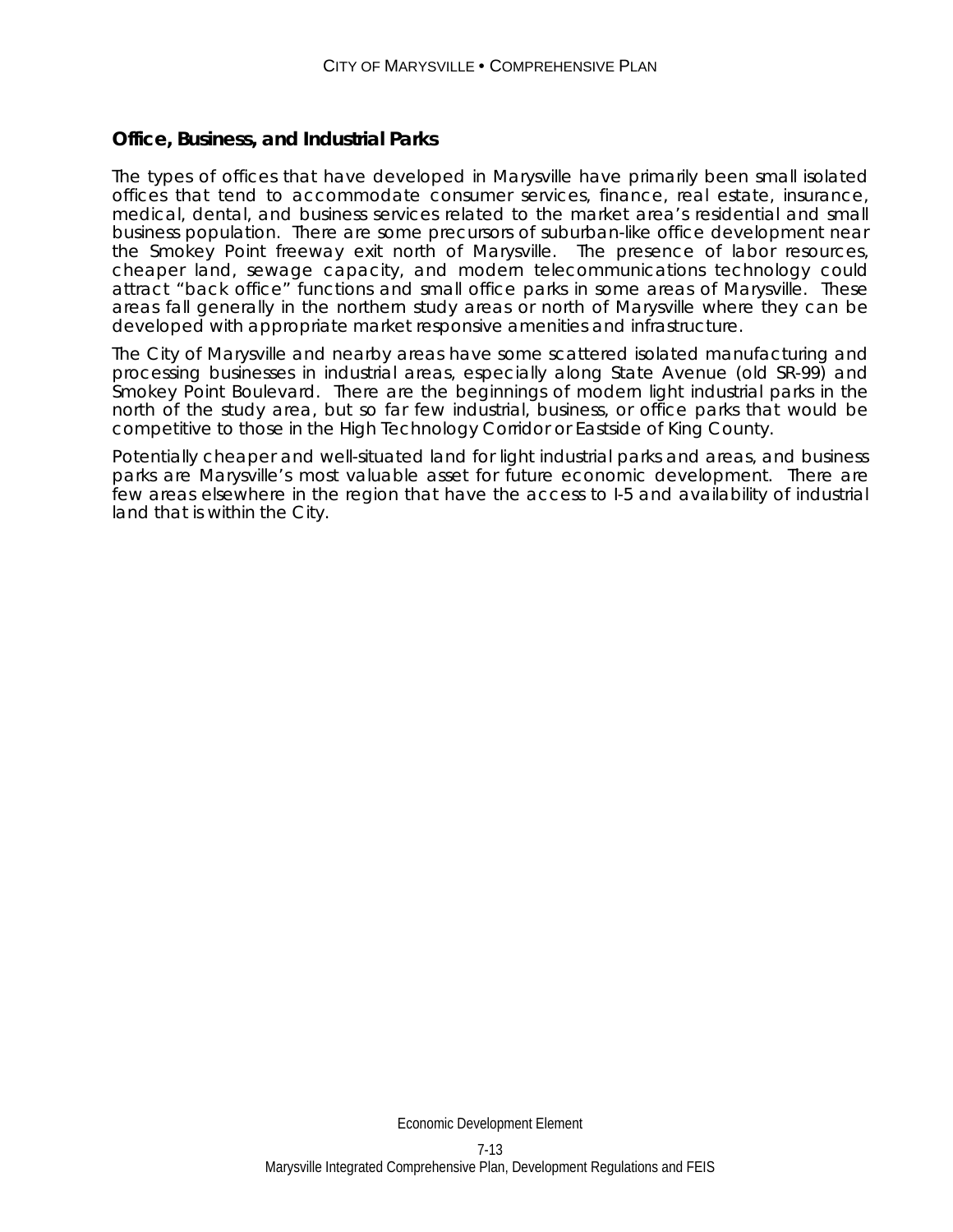| <b>TYPE</b>                                                                                                                          | <b>TYPICAL REQUIREMENTS</b>                                                                                                                                                                                                                              | <b>CURRENT STATUS</b>                                                                                                                                                                                |  |  |  |  |  |
|--------------------------------------------------------------------------------------------------------------------------------------|----------------------------------------------------------------------------------------------------------------------------------------------------------------------------------------------------------------------------------------------------------|------------------------------------------------------------------------------------------------------------------------------------------------------------------------------------------------------|--|--|--|--|--|
| OFFICE (BUILDINGS and PARKS)                                                                                                         |                                                                                                                                                                                                                                                          |                                                                                                                                                                                                      |  |  |  |  |  |
| Walk or Drive-in<br>(personal services,<br>medical, dental, FIRE)                                                                    | Sufficient population<br>Parking, traffic counts<br>Visibility<br>Public transit access                                                                                                                                                                  | Meets some criteria                                                                                                                                                                                  |  |  |  |  |  |
| "General"<br>(back office for large<br>financial, insurance,<br>computer, service,<br>government agencies)                           | Cheap space and large labor force<br>Reasonable wages<br>Cheap parking and/or transit<br>Dense development<br>Public transit                                                                                                                             | Meets some criteria<br>More potential than being<br>utilized                                                                                                                                         |  |  |  |  |  |
| Professional<br>(services,<br>headquarters,<br>employees)                                                                            | Agglomerated activities<br><b>Clients convenient</b><br>Site, building and area amenities<br>Quality housing stock                                                                                                                                       | Limited potential                                                                                                                                                                                    |  |  |  |  |  |
| Office-Showrooms                                                                                                                     | Flexible space within building<br>Large number of businesses in area                                                                                                                                                                                     | Distance from regional centers<br>a problem                                                                                                                                                          |  |  |  |  |  |
| <b>INDUSTRIAL PARKS/AREAS</b>                                                                                                        |                                                                                                                                                                                                                                                          |                                                                                                                                                                                                      |  |  |  |  |  |
| Heavy (manufacturing/<br>resource processing)                                                                                        | Rail and/or deep water necessary<br>Community acceptance<br>Location near resources and/or<br>transportation hub<br>Skilled labor pool<br>Adequate utilities available                                                                                   | Probably lack of community<br>support<br>Meets few criteria                                                                                                                                          |  |  |  |  |  |
| <b>BUSINESS PARKS</b>                                                                                                                |                                                                                                                                                                                                                                                          |                                                                                                                                                                                                      |  |  |  |  |  |
| "Light"<br>(warehouse, assembly,<br>distribution,<br>service/repair,<br>producer's services,<br>etc.)<br>"Flextech"<br>(combinations | Public transit available<br>Freeway access<br>Scheduled airlines nearby<br>Large base of population or business nearby<br>Skilled labor pool<br>Access to business support services<br>Adequate utilities, roads, zoning, and<br>infrastructure in place | Meets most criteria<br>More potential than currently<br>being utilized<br>Distance to scheduled<br>commercial airlines<br>problematic<br>Corporate jet and air freight<br>available at the Arlington |  |  |  |  |  |
| including high<br>percentage of office<br>space)                                                                                     | Availability of rail<br>Quality executive housing nearby                                                                                                                                                                                                 | Municipal Airport<br>Few areas with high quality<br>amenities at present<br>BNSF mainline, and rail spur<br>nearby                                                                                   |  |  |  |  |  |

### **Table 7-4 Potential City of Marysville Development Opportunities, Office, Business and Industrial Park Uses**

· High-end housing limited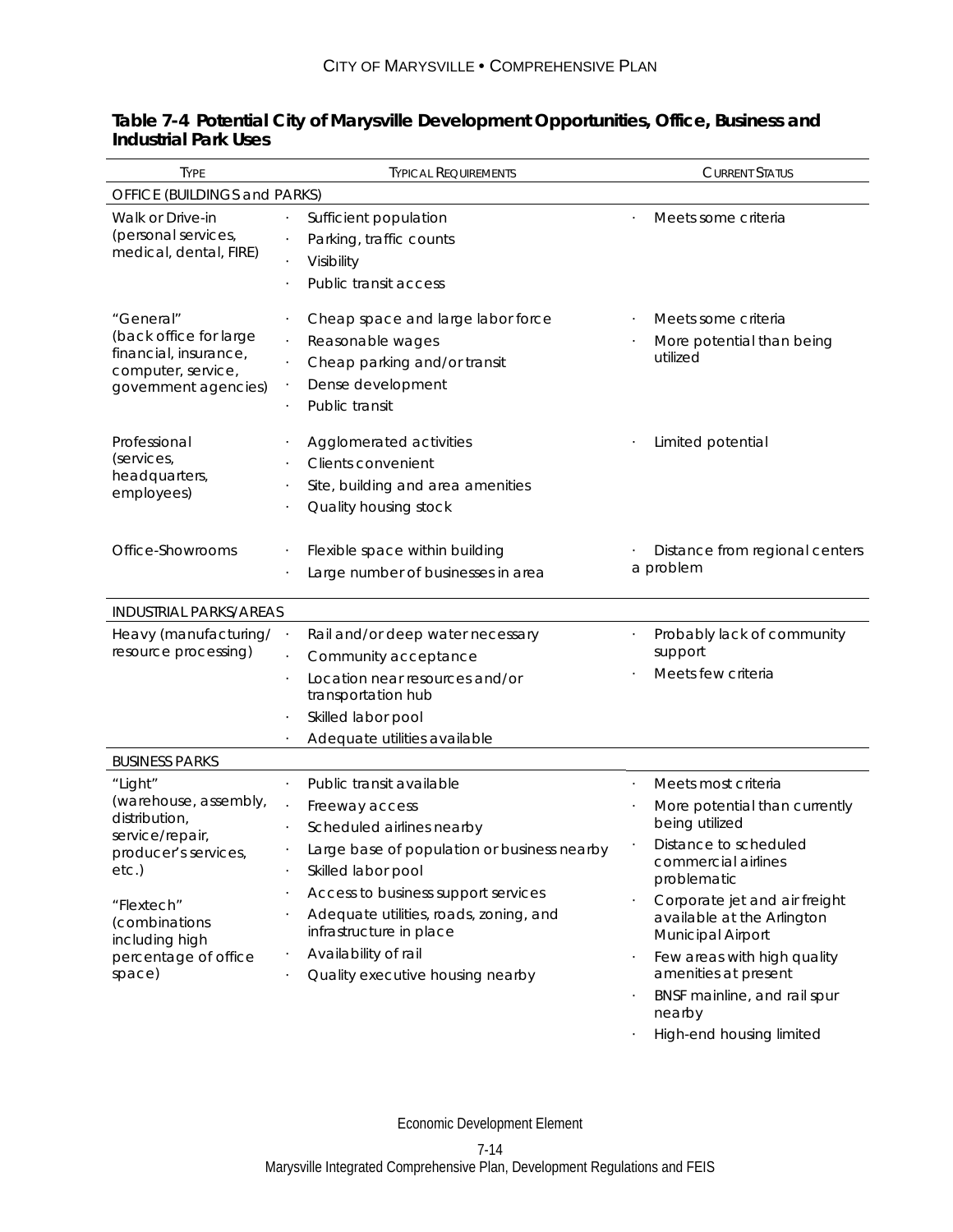### **Residential**

MULTI FAMILY RESIDENTIAL

Single family and suburban, garden-style multifamily apartments are the current niche for residential development in the Marysville study area. Employment growth and freeway access has, and will continue to, attract more multifamily housing. The older, smaller homes either in their current condition, or rehabilitated in older neighborhoods, could provide affordable housing. The newer housing has provided a broad price spectrum of housing, typically in traditional suburban patterns.

Local demographics have begun to drive the need for senior and elderly housing. Senior apartments, senior condominiums, and a dementia care facility have each been constructed since 2005. Senior and elderly housing needs may also be satisfied by assisted or congregate care, nursing homes, and Master Planned Senior Communities which provide a continuum of care. This different housing options may enable long-time residents to remain in the community.

TYPICAL REQUIREMENTS CURRENT STATUS

| <b>TYPF</b>                                                                                                         |                                                                                                                                                                                                                                                                     |                                                                                                                                       |
|---------------------------------------------------------------------------------------------------------------------|---------------------------------------------------------------------------------------------------------------------------------------------------------------------------------------------------------------------------------------------------------------------|---------------------------------------------------------------------------------------------------------------------------------------|
| "High End"                                                                                                          |                                                                                                                                                                                                                                                                     |                                                                                                                                       |
| Apartments and<br>condos                                                                                            | Small and middle-sized business owners<br>$\cdot$<br>Sufficient population and professional,<br>business and service employment<br>Demographics<br>$\bullet$<br>Site, area and building amenities<br>$\bullet$<br>Retail and service                                | Meets some criteria, particularly in<br>east hills and may in future on<br>waterfront                                                 |
| Second homes                                                                                                        | Distance from large residential areas<br>$\bullet$<br>High amenities and recreation<br>$\cdot$                                                                                                                                                                      | Not likely except near Puget Sound                                                                                                    |
| "Mid/Moderate"                                                                                                      |                                                                                                                                                                                                                                                                     |                                                                                                                                       |
| Apartments                                                                                                          | Close to employment centers<br>$\cdot$<br>Sufficient population, employment<br>$\bullet$<br>Zoning for density<br>Parking<br>$\cdot$<br>Retail and service nearby                                                                                                   | Meets most criteria                                                                                                                   |
| Condominiums                                                                                                        | Close to employment centers<br>$\cdot$<br>Empty nesters, two workers, young<br>$\ddot{\phantom{0}}$<br>professionals<br>Site and area amenities<br>Recreation nearby<br>$\cdot$<br>Urban services, entertainment available<br>$\cdot$<br>Retail and services nearby | Potential may exist in newly<br>developing communities, where<br>standard can be established<br>through master planning<br>(Lakewood) |
| "Low Income"                                                                                                        | Requires public financial subsidies<br>$\ddot{\phantom{0}}$                                                                                                                                                                                                         | Funding problematic                                                                                                                   |
| "Specialized Adult"<br>includes congregate<br>and continuing care,<br>assisted living,<br>licensed<br>convalescence | Sufficient demographics, incomes<br>$\bullet$<br>Amenities<br>$\ddot{\phantom{0}}$<br>Services (medical and dental)                                                                                                                                                 | Need is increasing                                                                                                                    |

**Table 7-5 Potential City of Marysville Development Opportunities, Residential Uses**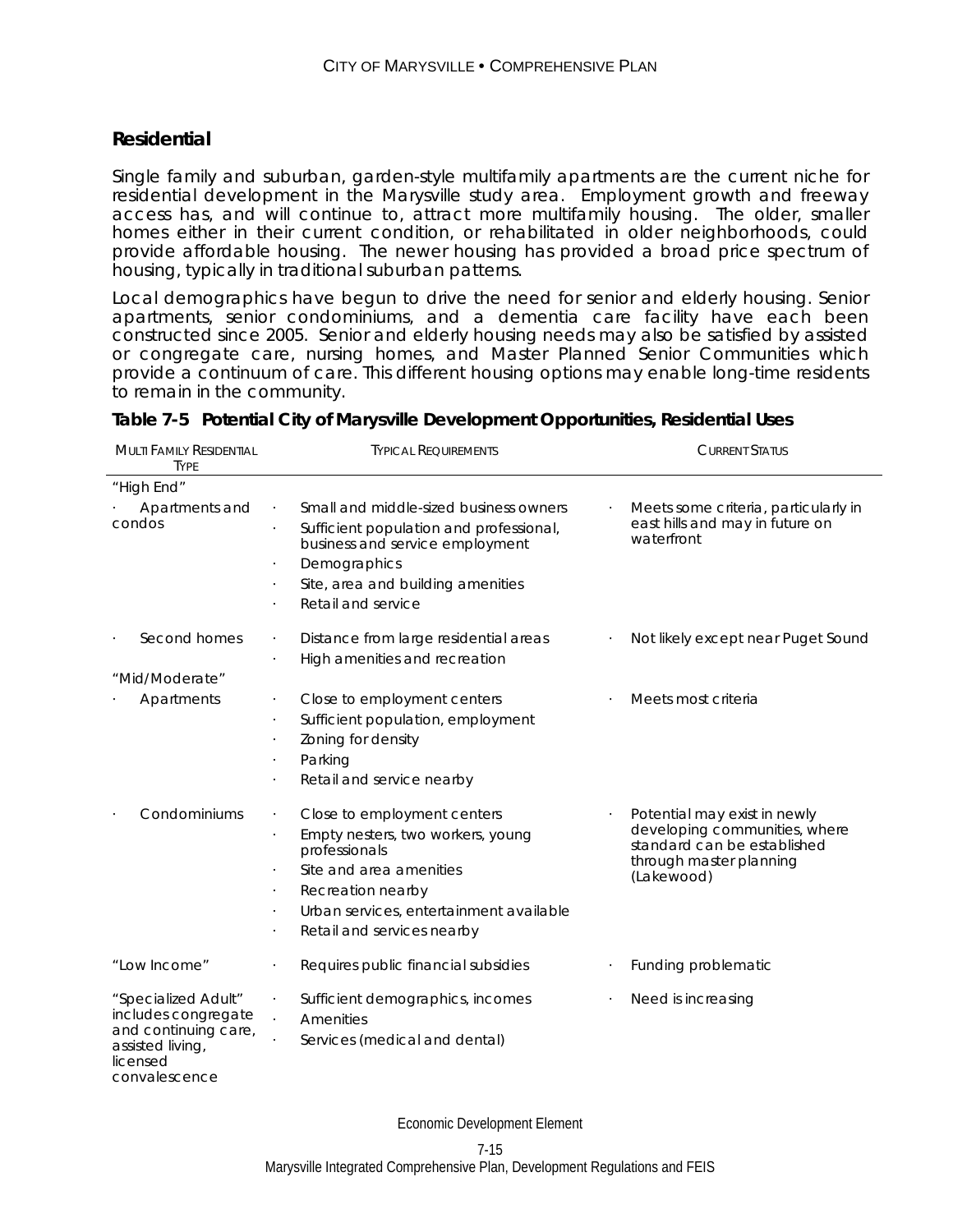### **Recreation/Tourism**

The Tulalip Casino is a recreational destination for the area. Wilderness and forest attractions to the east in the mountains and foothills can be accessed from Marysville as can the Puget Sound's waters from marinas on Marysville's waterfront. Development of the Ebey Slough Waterfront Trail and Centennial Trail connections could also create a regional recreational destination in our community.

The Parks and Recreation Element of the Comprehensive Plan discusses the recreation, parks and open space needs of the community. One opportunity may be to build on Marysville's past reputation as a sports community to develop a recreation complex that would attract visitors from outside of the community. This would be the subject of close scrutiny to determine the economic benefits and costs to the City as a whole.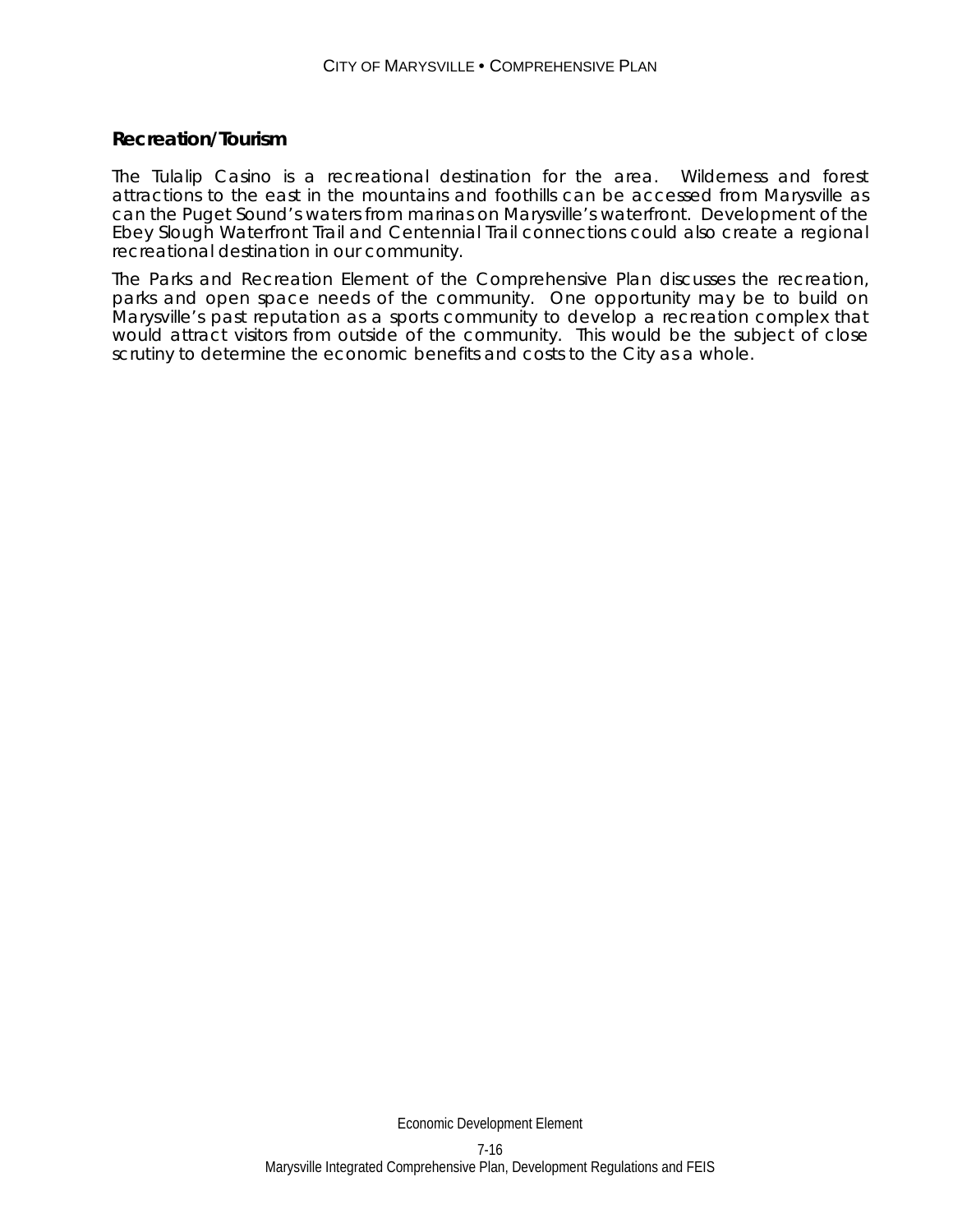| <b>RECREATION TYPE</b>                                                                                                                                                                          | <b>TYPICAL REQUIREMENTS</b>                                                                                                                                                                                                    | <b>CURRENT STATUS</b>                                                                                                                                |
|-------------------------------------------------------------------------------------------------------------------------------------------------------------------------------------------------|--------------------------------------------------------------------------------------------------------------------------------------------------------------------------------------------------------------------------------|------------------------------------------------------------------------------------------------------------------------------------------------------|
| Resident Serving                                                                                                                                                                                |                                                                                                                                                                                                                                |                                                                                                                                                      |
| Open space<br>Parks<br><b>Marinas</b><br>Trails<br>$\ddot{\phantom{0}}$<br>Recreation (active<br>and passive)<br>Movies and<br>electronic<br>amusement<br>centers<br><b>Cultural facilities</b> | Public investment and subsidy that also provides<br>area amenities for private development<br>Access to large bodies of water<br>Sufficient population and demographics<br>Large public and/or private subsidies               | Open space and parks<br>plan<br>Potential at waterfront and<br>Ebey Slough<br>Meets some criteria<br>Cultural organizations and<br>community support |
| <b>Visitor Industries</b>                                                                                                                                                                       | High traffic counts                                                                                                                                                                                                            | Explore potential near                                                                                                                               |
| Hotel/Motel                                                                                                                                                                                     | Visibility<br>Highway-oriented or business versus amenity-oriented                                                                                                                                                             | freeways                                                                                                                                             |
| <b>Public Assembly</b>                                                                                                                                                                          | Public subsidies<br>- Large business and/or population base<br>Private<br>- Isolated with amenities and/or activities, e.g., golf<br>tennis, spas, etc.<br>- Among attractions: close to shopping, business and<br>Hotel rooms | Regional competition<br>Private sector motel with<br>adequate meeting space<br>best prospect                                                         |
| Tourism<br>- Destination                                                                                                                                                                        | Unique national attraction<br>$\bullet$<br>Large capital costs<br>Large population and/or tourism<br>Heavy promotion<br>Freeway access and visibility                                                                          | Adjacent to I-5                                                                                                                                      |
| - Casual (specific<br>vs. combination)                                                                                                                                                          | Less promotion necessary<br>Attracted to area not specific attractions<br>$\ddot{\phantom{0}}$<br>Quality operators<br>Typically public subsidies                                                                              | Potential with waterfront<br>and recreation (trails,<br>parks)                                                                                       |

|      | Table 7-6 Potential City of Marysville Development Opportunities, Recreational/Tourism |  |
|------|----------------------------------------------------------------------------------------|--|
| Uses |                                                                                        |  |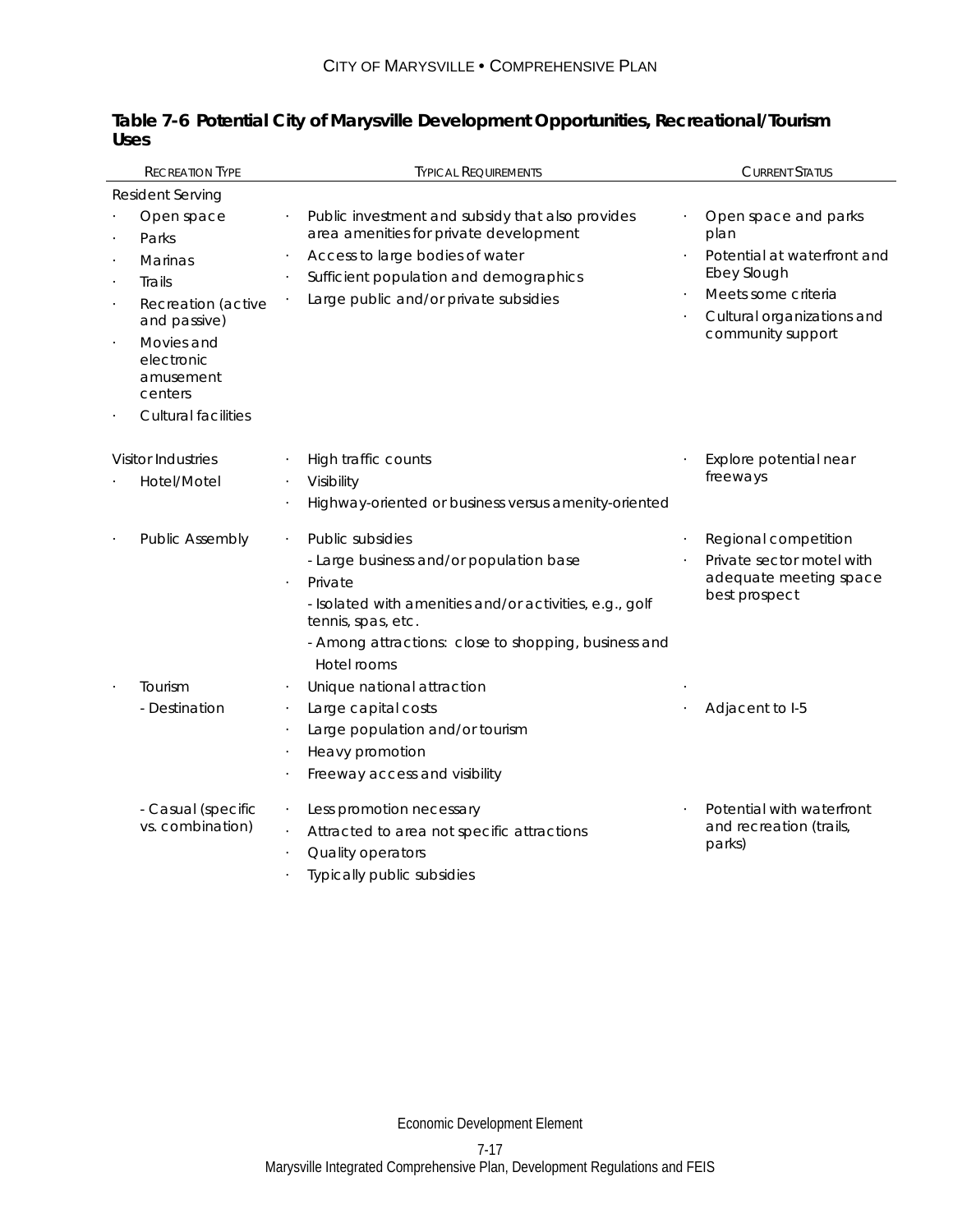# **E. ECONOMIC DEVELOPMENT STRATEGIES FOR LOCAL GOVERNMENTS**

Economic development has been stated as a clear goal for the Marysville community. This section discusses the role and activities available to cities the size of Marysville.

Traditionally cities in Washington State have not been directly involved in economic development. The laws and constitution of the State have not defined the economic role for cities very clearly. In some ways the State's institutions and laws have restricted cities' roles to indirectly influencing rather than directly influencing economic activity within their jurisdictions. In the 1970s, Seattle, Tacoma, Everett, and few others had active economic development staffs with specific economic development functions. These were largely financed with federal funds. In the 1980s, the State government expanded its own role for assisting the economy. During this period, the amount of federal loan, grant, and technical assistance declined. Heavy emphasis for current economic development efforts has been placed on joint public-private economic development efforts usually through joint public-private organizations like economic development boards, councils, or commissions.

The 1990 Growth Management Act, and the requirements of that act and subsequent legislation and quasi-judicial decisions, provide the communities of Washington State an opportunity to integrate economic development with land use, transportation, and capital facilities planning. In addition, it has sensitized many communities to the necessity for economic development as a means of improving the local tax base so that funds are available for planned public services and facilities commensurate with the citizens' vision of their community's future.

This section provides background materials so that the Marysville community may realistically understand what it may do to stimulate economic development. It also describes general economic development strategies and trade-offs of each, and then displays a range of programs, policies and activities that the City should carefully consider.

# **I. Economic Development Roles Available to Cities in Washington State**

There are a number of roles for the city government to take with respect to economic development activities. The following list briefly relates the roles a city government in Washington State can use to influence local economic activity.

### **Direct Roles**

- Comprehensive Planning
	- Economic development recognized as community goal
	- Adequate amounts of land designated for appropriate nonresidential development in strategic locations
	- Flexible, measurable, and certain zoning and regulations
	- Efficient land use processes
- Infrastructure planning, design, and financing
	- Plan for long-term capacity of community
	- Design systems and projects
	- Funds for implementation
	- Construction management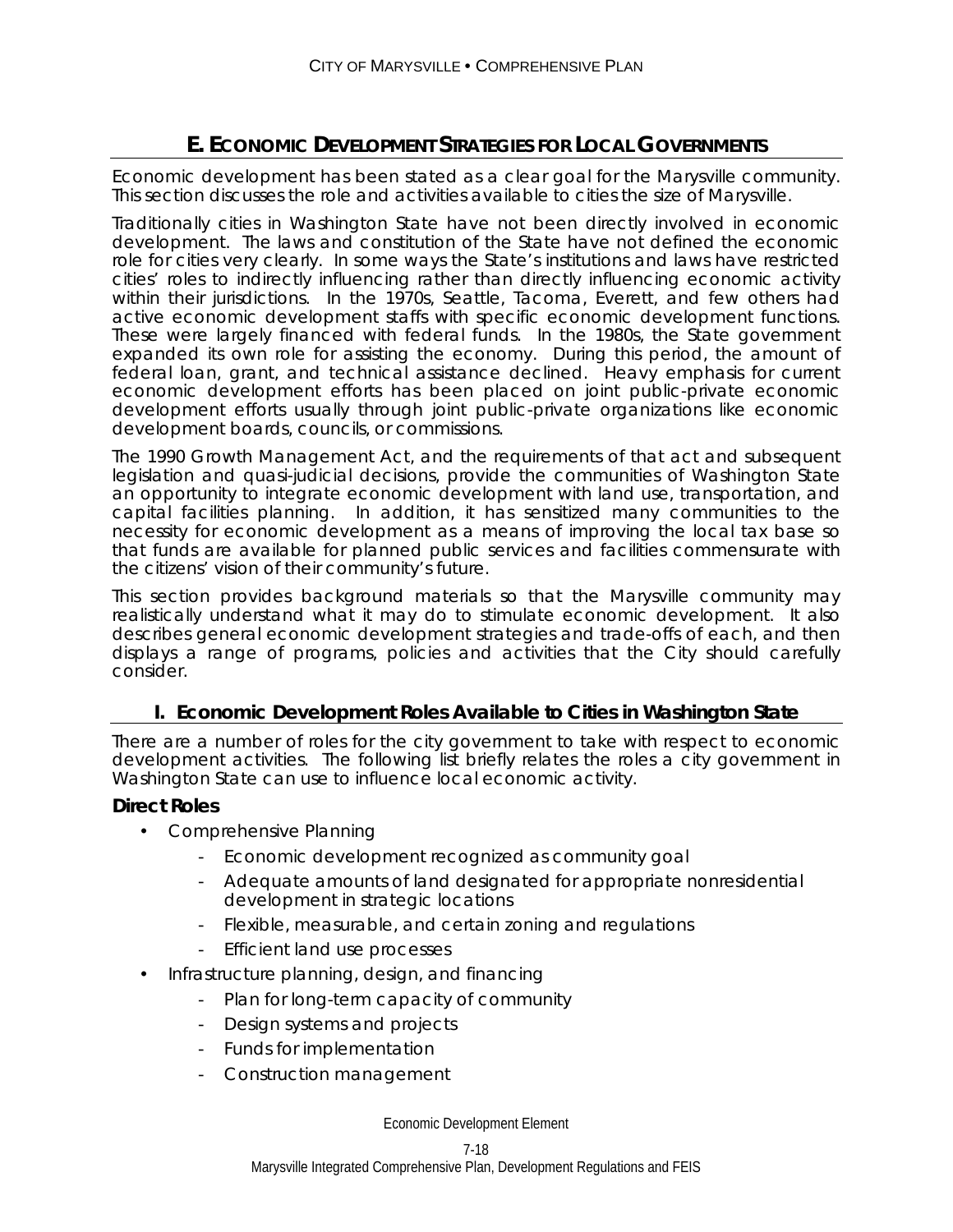- Construction
- Financial institution/intermediary
	- Raise and borrow funds
	- Conduit for State, federal and intergovernmental funds
	- Joint funding partner with private sector
- Service delivery
	- Property and personal protection
	- Parks and recreation
	- Community events
	- Social services
	- Employer and purchaser of goods and services
	- Efficient and effective land use planning and regulatory processes
- Land owner and developer
	- Assemble and improve land
	- Joint ventures with private partners
- Information source that develops, maintains, and disseminates data and analysis on local development conditions and trends as well as monitors important trends and assumptions upon which plans, programs, and strategies are based.

# **Indirect Roles**

- Act as a facilitator to convene multiple public and private entities to work on issues of local importance and reach consensus
- Maintain reasonable utility rates and adequate capacity
- Represent residents and businesses in regional and county-wide planning forums
- Mobilize community support by forming committees for issues, projects, and problem-solving
- Planning agency to select alternatives in land use and other infrastructure, environmental, and facilities areas with effective private sector input
- Regulatory body to enforce plans, policies, and regulations
- Low key marketing and image-maker to produce and maintain data and information usually through an organization like a chamber of commerce, visitors bureau, or other association of local businesses

In the State of Washington, the actions, especially direct roles a city may take are limited by the State Constitution and judicial interpretation. Direct financial assistance through loans, grants, and tax rebates are severely limited or forbidden. Voters have consistently reinforced this position when they have had the opportunity to authorize tax-increment financing<sup>1</sup>. Often, available tools that directly provide public financial assistance in other states are not available to communities in Washington State.

 $\overline{a}$ <sup>1</sup> Tax increment financing is a device for a city to invest in infrastructure in cooperation with development or redevelopment of property based on the future tax base generated by the development.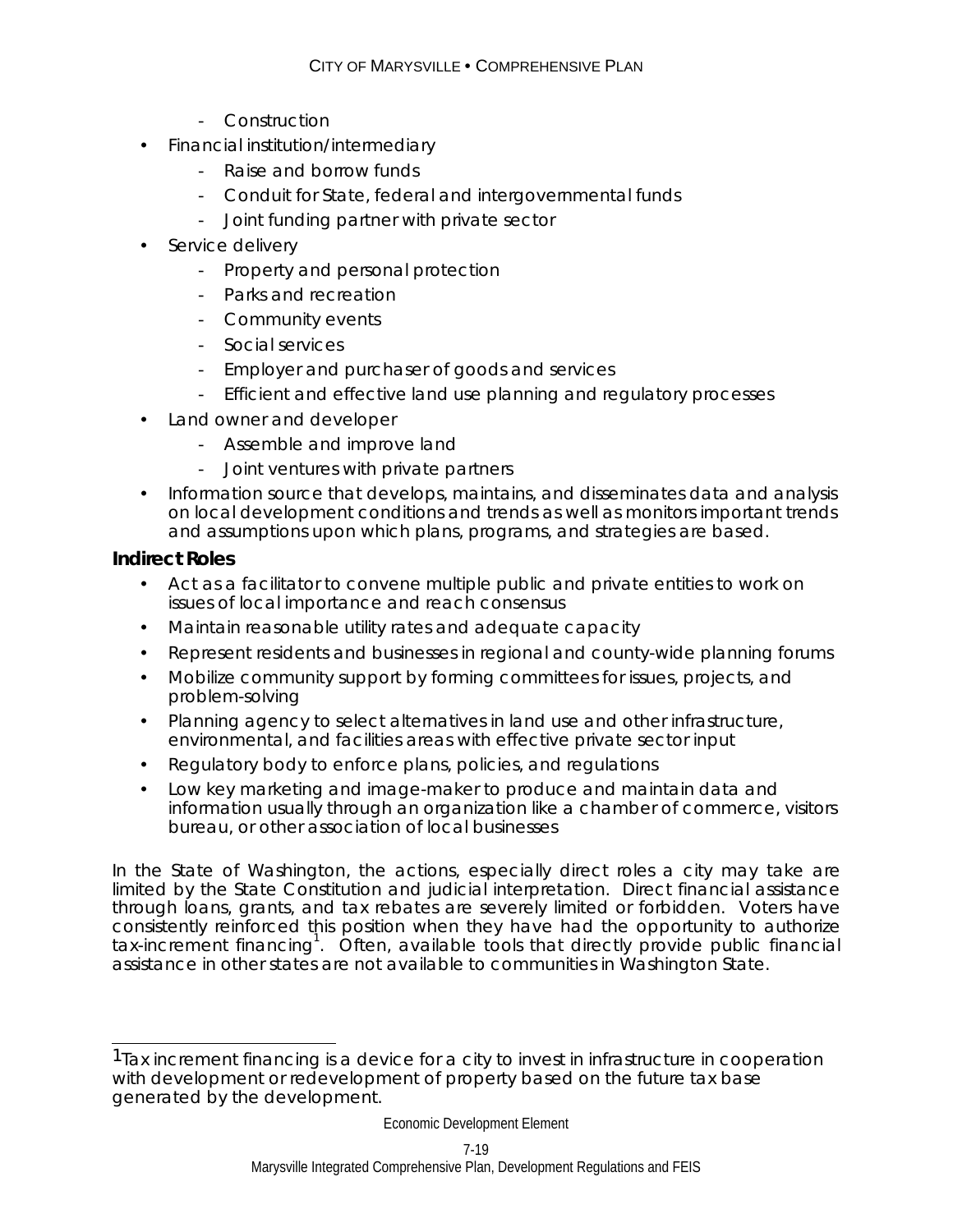# **II. Specific Economic Development Activities of Cities in Washington State**

Those local governments in Washington State that have had on-going economic development programs have concentrated activities in several types of programs. These economic development programs have been located in various parts of the City organization, for example:

- Executive Department including the Mayor or Chief Administrative Officer
- Planning and/or Community Development Department
- Finance Department
- Office of Intergovernmental Affairs, Community Relations, Neighborhoods, Policy Planning, or Long-Term Planning
- Public Utilities
- Separate departments or agencies for economic development

The following are examples of the types of activities that have typically been conducted:

- Data gathering, analysis, information systems maintenance and monitoring
- Program and project
	- Development
	- Evaluation
	- Implementation
	- Marketing
- Sponsored employment and training programs
- Coordinated and mobilized financial assistance using State and federal program funds, such as facility grants, loans, and revolving loan funds
- Provided support for chambers of commerce, development councils, tourist and convention bureaus
- Sponsored and funded area or issue-oriented planning programs
	- CBDs
	- Neighborhood business districts
	- International trade
	- Waterfront development
	- Historic preservation and cultural programs
- Coordinated intergovernmental and private sector liaison
- Served as ombudsperson for private firms dealing with public regulatory process
- Provided empathetic inspection and regulation by codes
- Public works and infrastructure investments in areas to prepare or repair them to entice private investment, projects have included:
	- Roads
	- Utilities
	- Parks and open space
	- Public assembly buildings
	- **Arenas**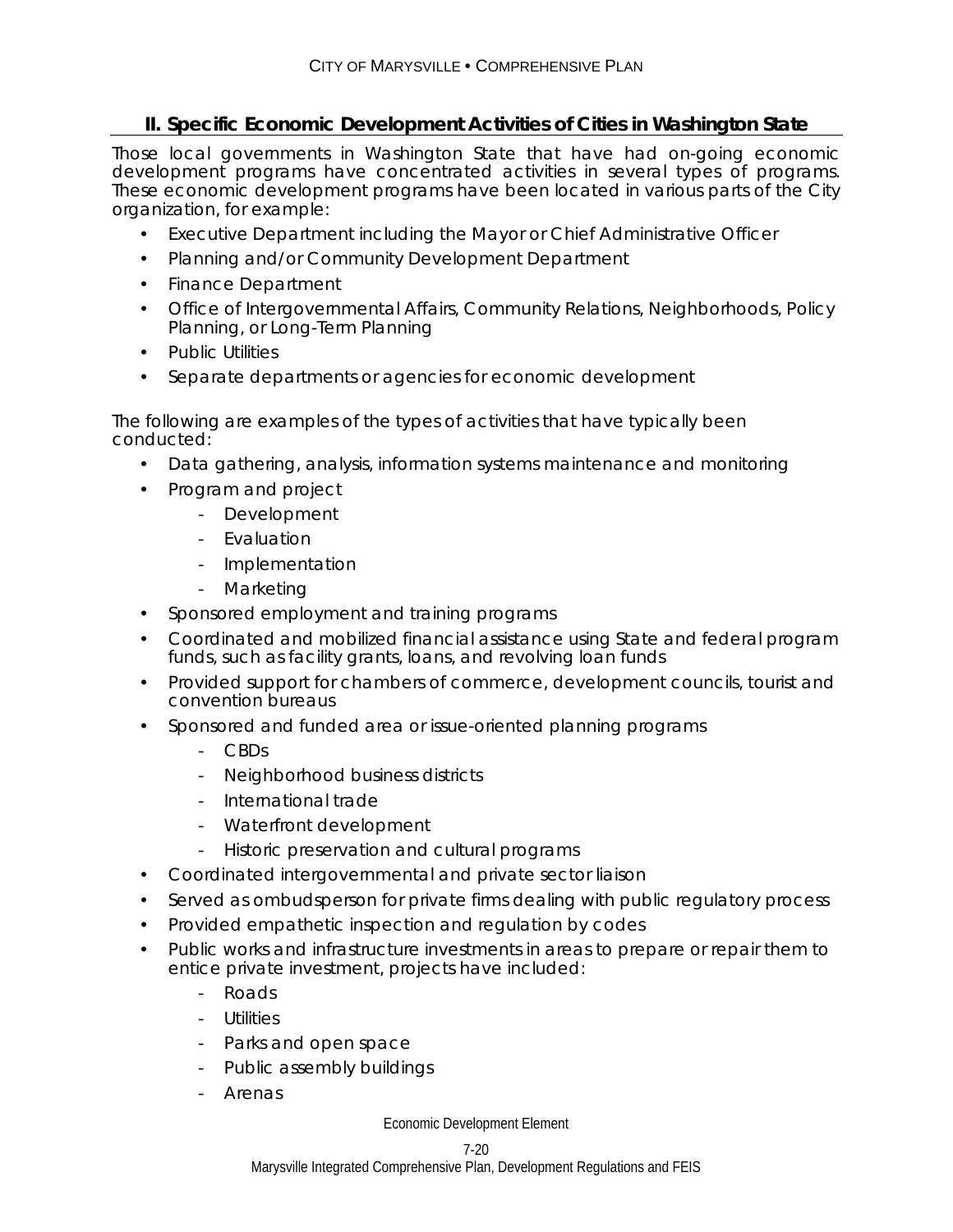- Parking facilities
- **Stadiums**
- Convention centers
- Tourist attractions
- Waterfront facilities
- Purchase of property with urban renewal or environmental remediation by the public agency and resale to the private sector

### **III. Guidelines for Effective Economic Development Programs**

The success of economic development programs have rested on several characteristics:

- Material and leadership support from mayor, councils, and city managers
- Willingness of city elected and administrative leaders to work creatively and cooperatively with private sector leaders and businesses
- Ability and willingness for cities to fund dedicated technical staff
- Ability to target infrastructure projects and programs to encourage development or redevelopment of specific areas
- Working aggressively to secure state and federal funds for local public and private assistance
- Staff that have been proactive and knowledgeable in working at ways within city legal and budget constraints, and community tolerances to assist businesses and the real estate development process
- Ability to react quickly and consistently to provide assistance for private sector dealings with the public planning and regulatory process
- City staff's ability to link several programs, departments, and leverage limited funds together to take effective action
- Cities are really only limited by their imagination, community support, and persistence.

# **IV. Alternative Economic Development Strategies**

Studies of employment growth experience in local communities has shown that the large majority of new employment opportunities are generated by expansion and retention of businesses that are already located in the community. The relocation of firms from other parts of the country or new plant locations are rare and do not account for a significantly large share of local employment growth relative to overall employment growth in the U.S. New businesses that are the result of new business startups, spin-offs from existing local firms and new business ideas and technologies are usually the second most effective way that communities increase employment and businesses within a local area.

There are three main local economic development strategies or tools that a local government can utilize to impact the level of private business growth in a community. These economic development strategies are:

• Industrial Development: I.e. programs and projects to recruit new businesses into a community often with direct financial incentives.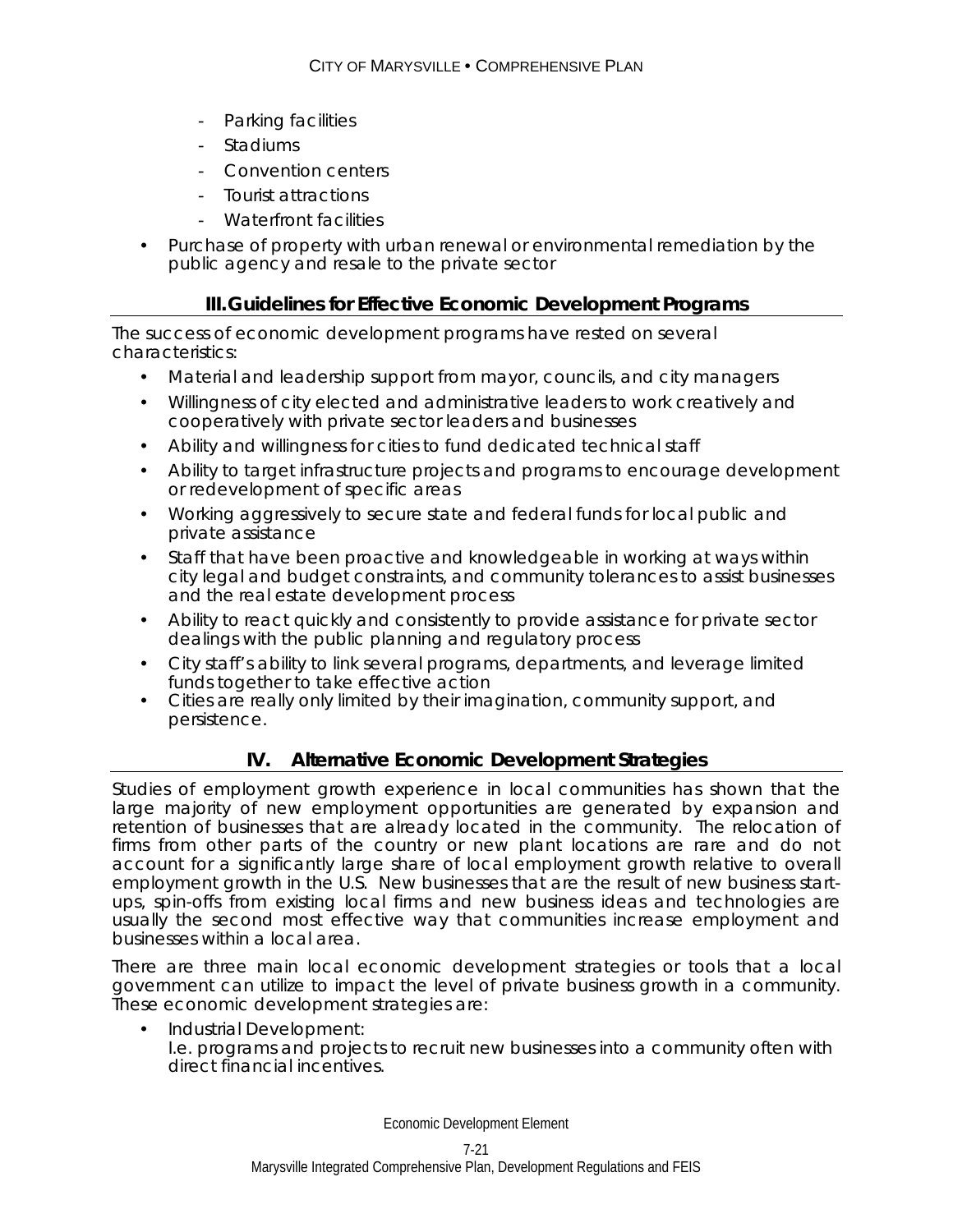- Business Retention: Resolving problems for local businesses so that they can expand locally rather than leave. This strategy also encompasses local real estate development to create spaces for jobs, i.e., the supply of job spaces or real estate.
- Entrepreneurial Assistance: Encouraging new business formations usually through indirect methods.

Figure 7-1 graphically illustrates the trade-offs inherent in the four general alternative strategies that provide the focus for influencing private decision-makers. Industrial development or recruiting strategies require a significant investment in staff, travel and media, but large relocations only occur in a few communities each year so the probability of significant employment increases from outside the community are small. Doing nothing costs little but also has only a random chance of success. Assisting brand new firms has much better prospects for success but significant costs as technical assistance or direct subsidies are expensive; however, assisting existing local firms with expansion plans typically costs less with much better prospects for returns to the community.





### **Human resource programs**

Human resource programs are a fourth way besides the three alternative basic economic development strategies whereby cities can be effective at economic development. The previous three general approaches to economic development strategies try to raise revenues, reduce costs, or reduce risks for business location, facility investment decisions, and operating decisions of businesses. Human resource programs operate in several ways to improve the local labor force and household directly:

- Remediation Temporary support for under and unemployed and their families
- Training and retraining To improve individuals' abilities to enter or remain in the work force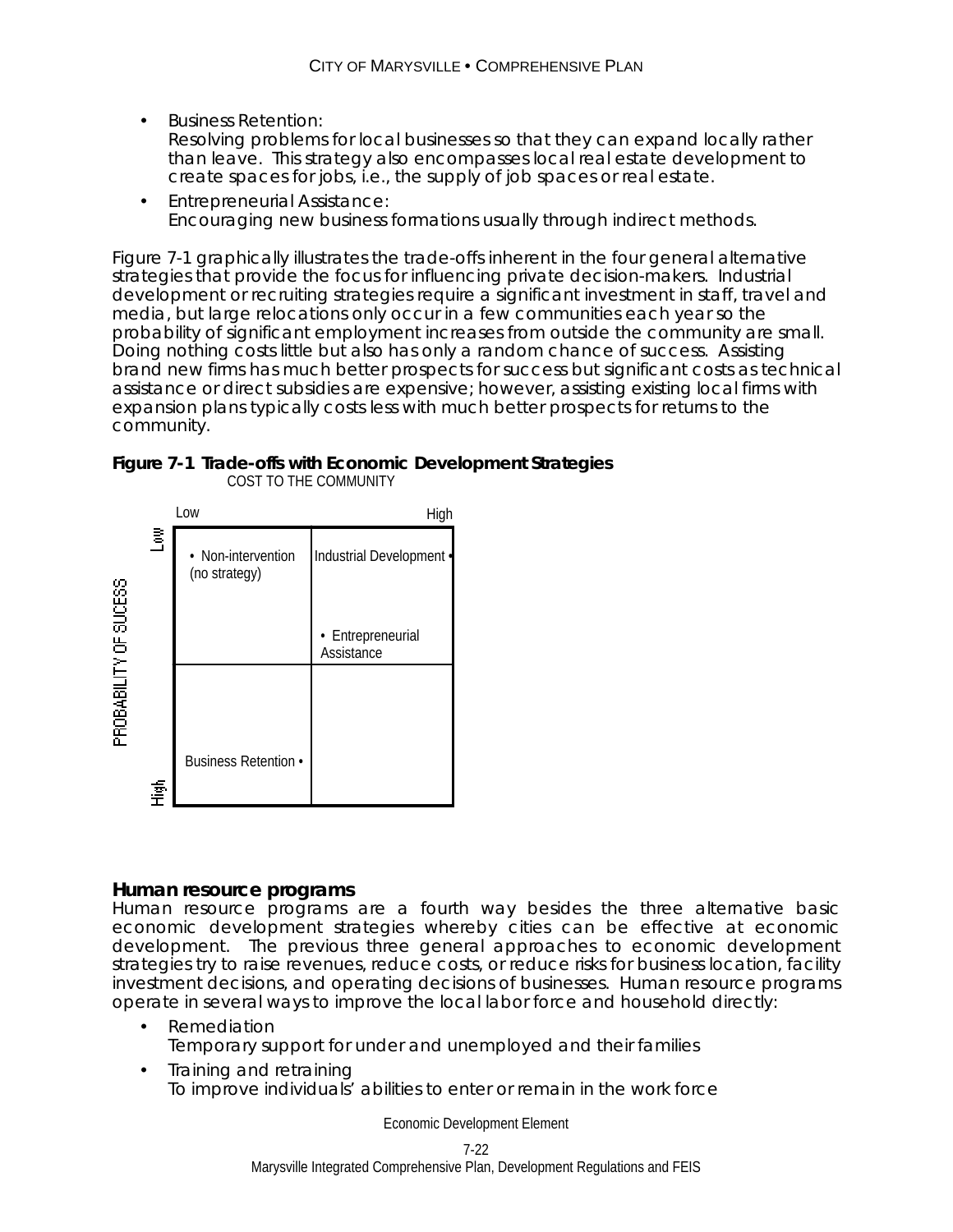- Job market improvements Referral programs, etc. that allow labor resources to be mobile and respond to job openings
- Social service programs That provide for the needs of community residents who are temporarily not able to participate in the economy

Usually cities help local social service agencies (public and private), schools, and federal and State agencies deliver these programs with finances, facilities, or leadership. In the State of Washington, most of these activities are either handled by the State or regional/county agencies, usually not by smaller cities and towns.

### **V. Corporate Decision Location Criteria**

Whether firms move or expand within the Central Puget Sound region; locate into this community from outside of this region; or are brand new firms, these decision-makers consider the overall character of the community. Historically and traditionally, firms located close to the resources they needed or the transportation system, as those factors, along with labor, were important cost determinants. In recent years, firm location decisions are driven by a somewhat different set of factors.

Table 7-7 reports the results of an analysis of corporate decision factors and quality of life factors recently reported by one of the largest U.S. accounting/consulting firms. An indication of which of those factors are in the direct and indirect control of the City of Marysville has been added. In addition, the other agencies and entities that influence these factors besides the local city government have been added. Most of these factors are not directly under the influence of the City of Marysville.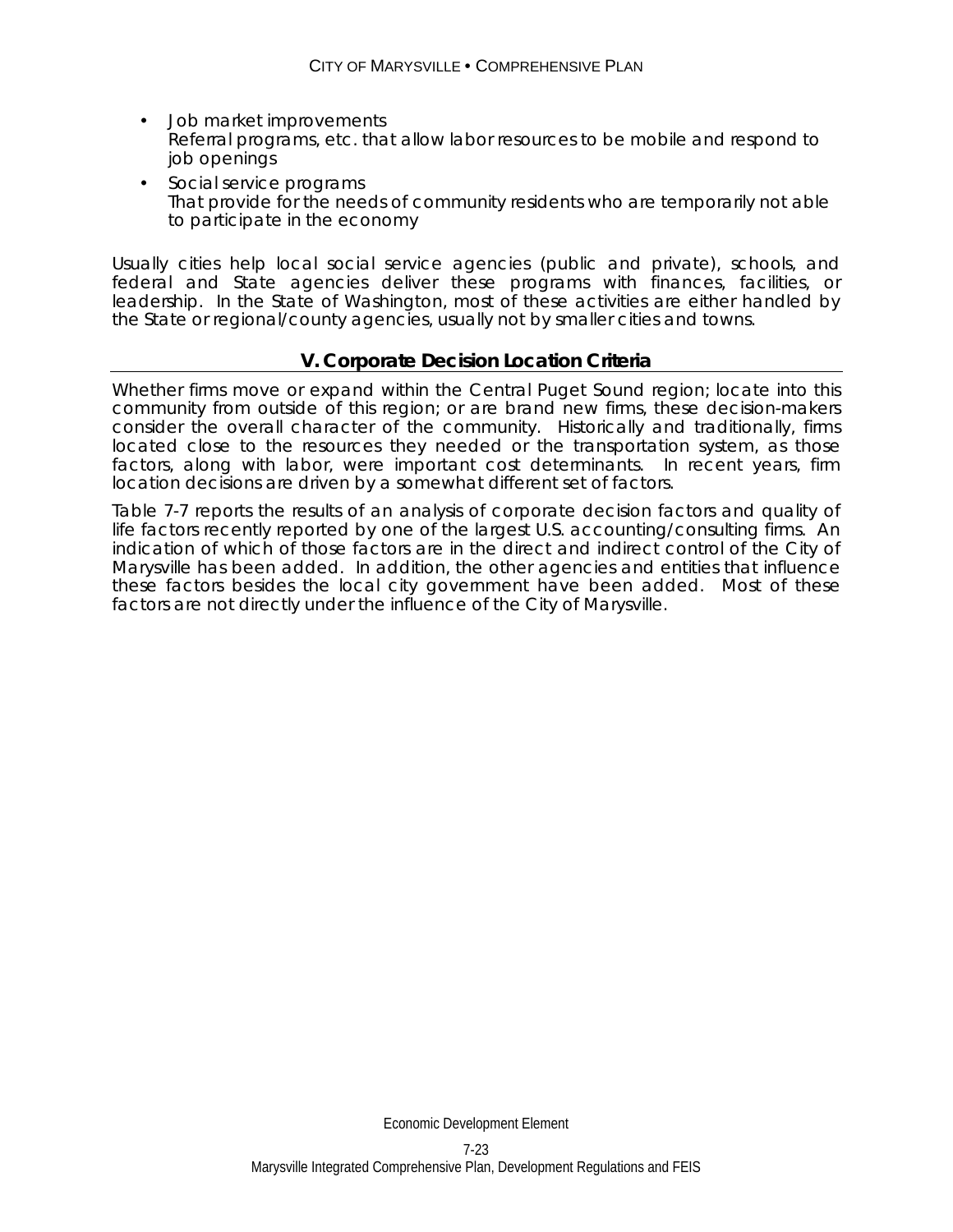| <b>FACTORS</b>                                         | CITY OF MARYSVILLE'S ABILITY<br><b>TO INFLUENCE</b> | <b>INFLUENCE BY OTHER LOCAL AGENCY/GROUP</b>  |  |  |  |
|--------------------------------------------------------|-----------------------------------------------------|-----------------------------------------------|--|--|--|
| Quality of Life Index/Management and Employee Criteria |                                                     |                                               |  |  |  |
| Housing Quality/Neighborhood Integrity                 |                                                     | $S.C.H.A.*$                                   |  |  |  |
| <b>Education Quality</b>                               | N                                                   | <b>School District</b>                        |  |  |  |
| <b>Employment Security and Choice</b>                  | N                                                   |                                               |  |  |  |
| Police Services and Perception of<br>Security          | D                                                   |                                               |  |  |  |
| Shoppers Goods: Availability and<br>Choice             |                                                     |                                               |  |  |  |
| Medical Services and Depth of Expertise                | N                                                   | $***$                                         |  |  |  |
| Regional Recreational Offerings                        |                                                     | Tulalip Tribes, U.S.F.S. and Snohomish County |  |  |  |
| <b>Cultural Opportunities</b>                          | P                                                   | Private Sector and Tulalip Tribes             |  |  |  |
| Transportation System/Ease of Access                   | P                                                   | State and County                              |  |  |  |
| <b>Taxation Levels/Public Services Provided</b>        | D                                                   |                                               |  |  |  |
| Integrity of Political System                          | D                                                   |                                               |  |  |  |
| Climate                                                | N                                                   |                                               |  |  |  |
| Landscape Quality                                      |                                                     | <b>Private Sector</b>                         |  |  |  |

# **Table 7-7 Corporate Decision Location Criteria**

|                                                  | Employer/Business Preference Criteria |                                                                |
|--------------------------------------------------|---------------------------------------|----------------------------------------------------------------|
| Quality of Life Index                            | See Above                             |                                                                |
| Area Work Ethic                                  | Ν                                     |                                                                |
| Area Tax Considerations                          | D                                     |                                                                |
| Available Labor/Clerical Pool                    |                                       |                                                                |
| <b>Political and Business Coalition</b>          | D                                     |                                                                |
| Advance Growth Planning                          | P                                     |                                                                |
| Regional Economic Outlook                        | Ν                                     |                                                                |
| Financing and Other Assistance                   |                                       |                                                                |
| University R&D Capabilities                      | N                                     | State                                                          |
| Gateway Airport Regional<br>Transportation       | N                                     | Port of Seattle, State, Snohomish Co. and City of<br>Arlington |
| Incubator Opportunities                          | N                                     | State                                                          |
| Access to Foreign and Domestic<br><b>Markets</b> | N                                     | Ports of Everett/Seattle                                       |

Source: Ernst & Young, 1994; Economic Consulting Services

Legend: D-Directly controls through services and facilities, P-Partial control with other local, regional or state agencies I—Indirectly controls through planning and regulation

- N—No control responsibility rests with other agencies or private market forces
- \* Snohomish County Housing Authority and other groups concerned with meeting local needs for shelter and affordable housing
- \*\* U.S. Forest Service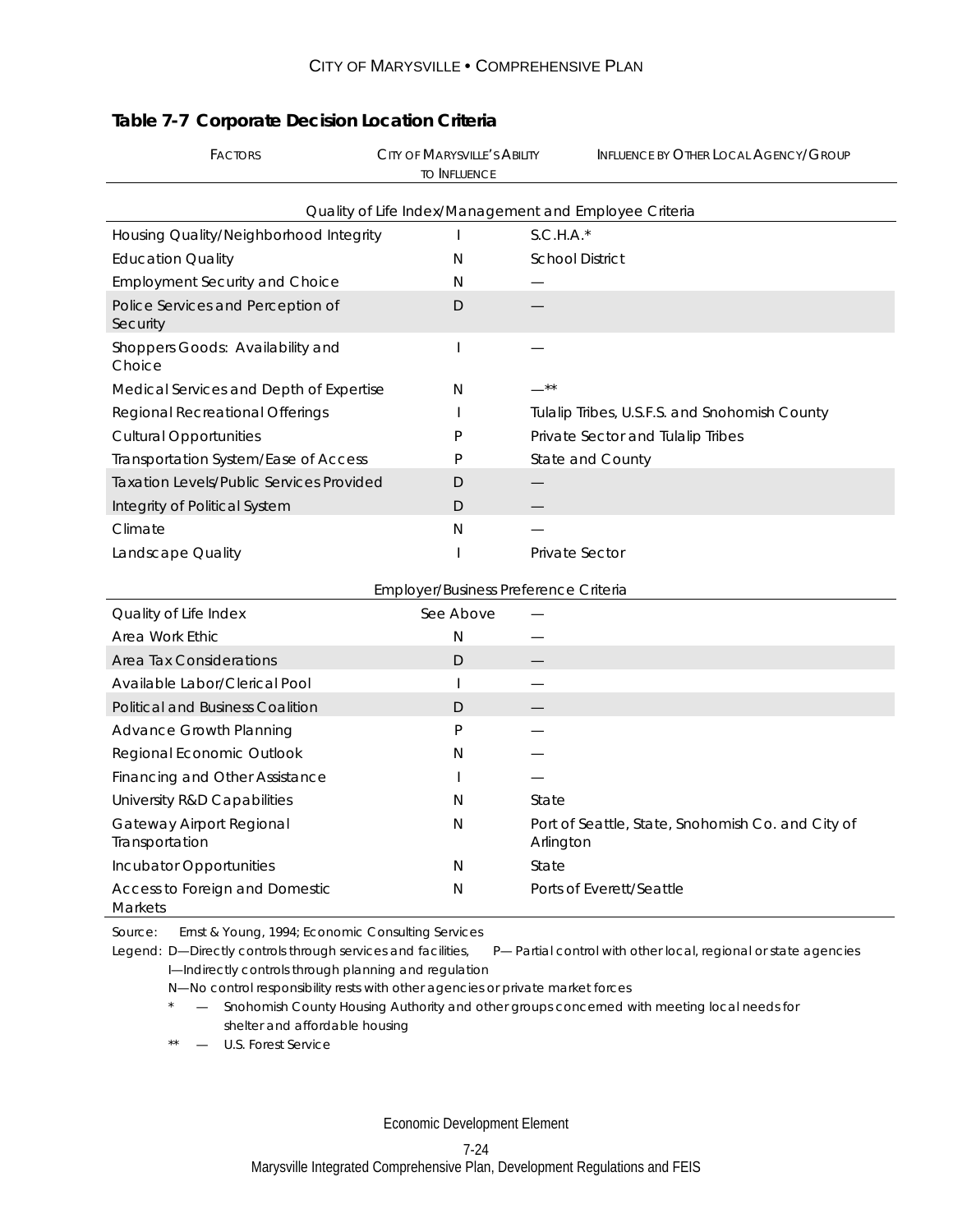There are many entities that have a role in local economic development within and near Marysville. Table 7-8 displays the entities and suggests roles that they play. Many of these roles are joint or cooperative activities or should be. There are some roles related to planning, regulation, and capital facilities where the City has a significant and initiating role.

### **Table 7-8 Local Entities Strategic Roles**

|                                       | City           | County        | Port         | EDC            | Chamber         | School       | <b>PIC</b>     | <b>HSS</b> |
|---------------------------------------|----------------|---------------|--------------|----------------|-----------------|--------------|----------------|------------|
|                                       |                | 2             | 3            | 4              | 5               | 6            | 7              | 8          |
| ECONOMIC DEVELOPMENT                  |                |               |              |                |                 |              |                |            |
| · Industrial Development              | B <sub>C</sub> | B             | B            | A              | B               | $\mathsf{C}$ | $\mathsf{C}$   | C          |
| · Business Development &<br>Retention | A              | $\mathsf{C}$  | $\mathsf{C}$ | $\mathsf{C}$   | $\mathsf{C}$    | $\mathsf{C}$ | B <sub>C</sub> |            |
| · Entrepreneurial<br>Development      | A              | $\mathsf{C}$  | $\mathsf{C}$ | $\mathsf{C}$   | $\mathsf{C}$    | $\mathsf{C}$ | B C            | C          |
| · Human Resources                     | <b>BCD</b>     | <b>BCD</b>    | $\mathsf{C}$ | C <sub>D</sub> | C <sub>D</sub>  | A            | A B            | A          |
| <b>LAND USE</b>                       |                |               |              |                |                 |              |                |            |
| · Planning                            | A              | $\mathsf{C}$  | $\mathsf{C}$ | C              | $\mathcal{C}$   |              |                |            |
| · Regulation                          | A              | $\mathsf{C}$  |              |                |                 |              |                |            |
| <b>INFRASTRUCTURE</b>                 |                |               |              |                |                 |              |                |            |
| · Planning                            | A              | $\mathsf{C}$  | $\mathsf{C}$ |                |                 |              |                |            |
| · Financing                           | B C            | $\mathcal{C}$ | $\mathsf{C}$ |                |                 |              |                |            |
| <b>TRANSPORTATION</b>                 |                |               |              |                |                 |              |                |            |
| · Planning                            | A              | C             | B C          |                |                 |              |                |            |
| · Financing                           | B C            | B C           | B C          |                |                 |              |                |            |
| Headings:                             |                |               |              | Legend:        |                 |              |                |            |
| City of Marysville                    |                |               |              | A              | Leadership Role |              |                |            |

2 Snohomish County **B** Support with Financing

- 3 Port of Everett C Support with Cooperation and input
- 4 Snohomish Economic Development Council D Explore Options
- 5 Chamber of Commerce and Downtown Assoc. No Role
- 6 School District
- 7 Private Industry Council

8 Human and Social Service Agencies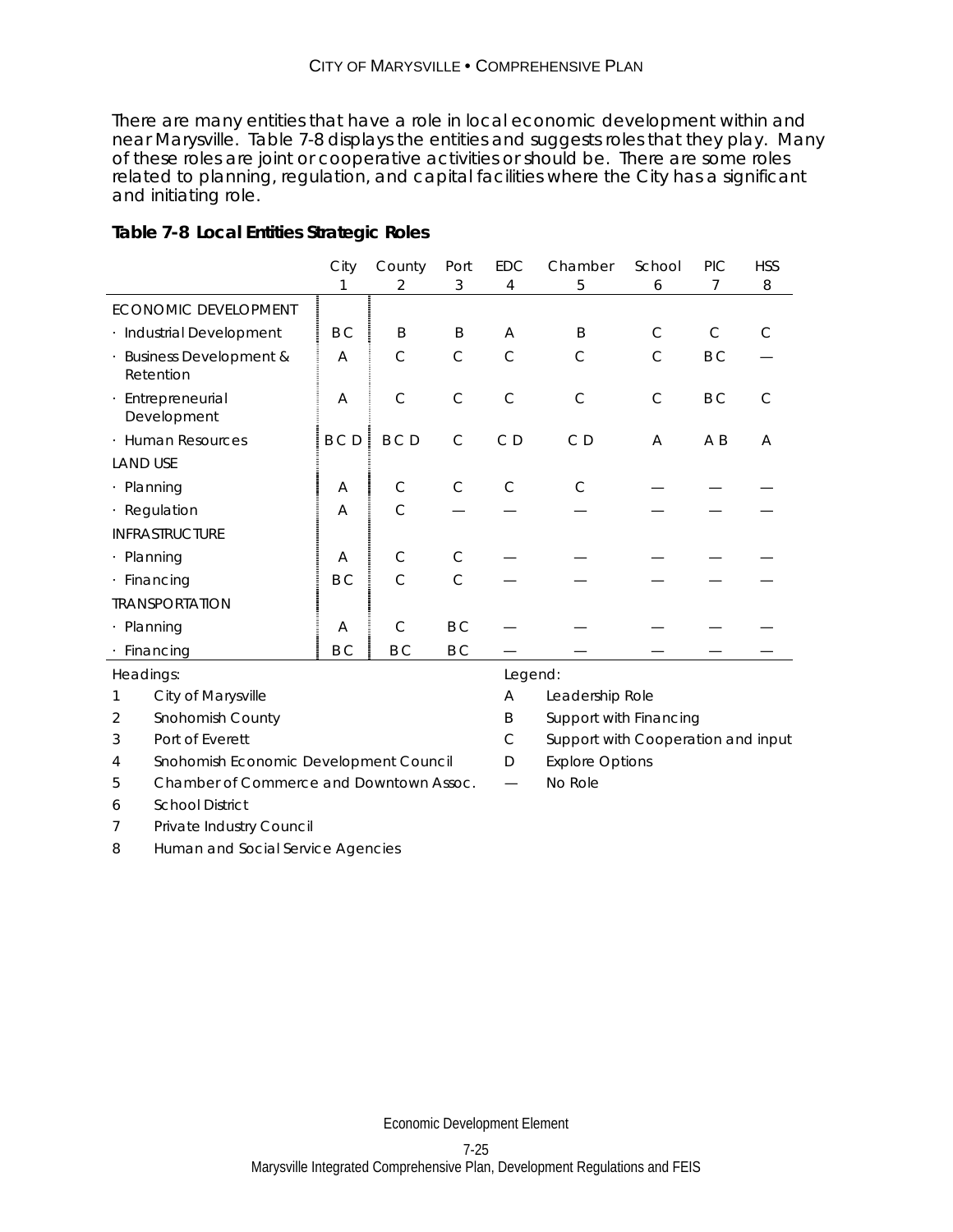### **VI. Economic Development Policy Options**

Communities have a choice about how active or passive they will be with respect to their role, policies, and activities for economic development. If a city decides to adopt the minimum functions required by law and community will, it leaves itself entirely to the whim of market forces. At the other end of the spectrum, to shape, divert, or change market forces, a community would have to expend a large amount of time, funds, and community energy. In the case of a smaller community, this is usually more difficult. However, occasionally a smaller community with the strength of a strong community consensus and tangible assets may reverse or even create market forces, e.g. Leavenworth, Washington.

Table 7-9 presents a range of philosophies, activities and tools that communities can use to implement economic development policies. The exact and specific details and issues will of necessity vary by community. The Economic Development Committee reviewed these illustrated ranges of policies before they crafted their own set of policies for economic development described in Section II. Those policies typically were a continuation of the "transformation" and "maintenance" policies. If one phrase were used it might be a "balanced policy."

The policies presented here are for informational purposes to illustrate the range of actions available to local communities.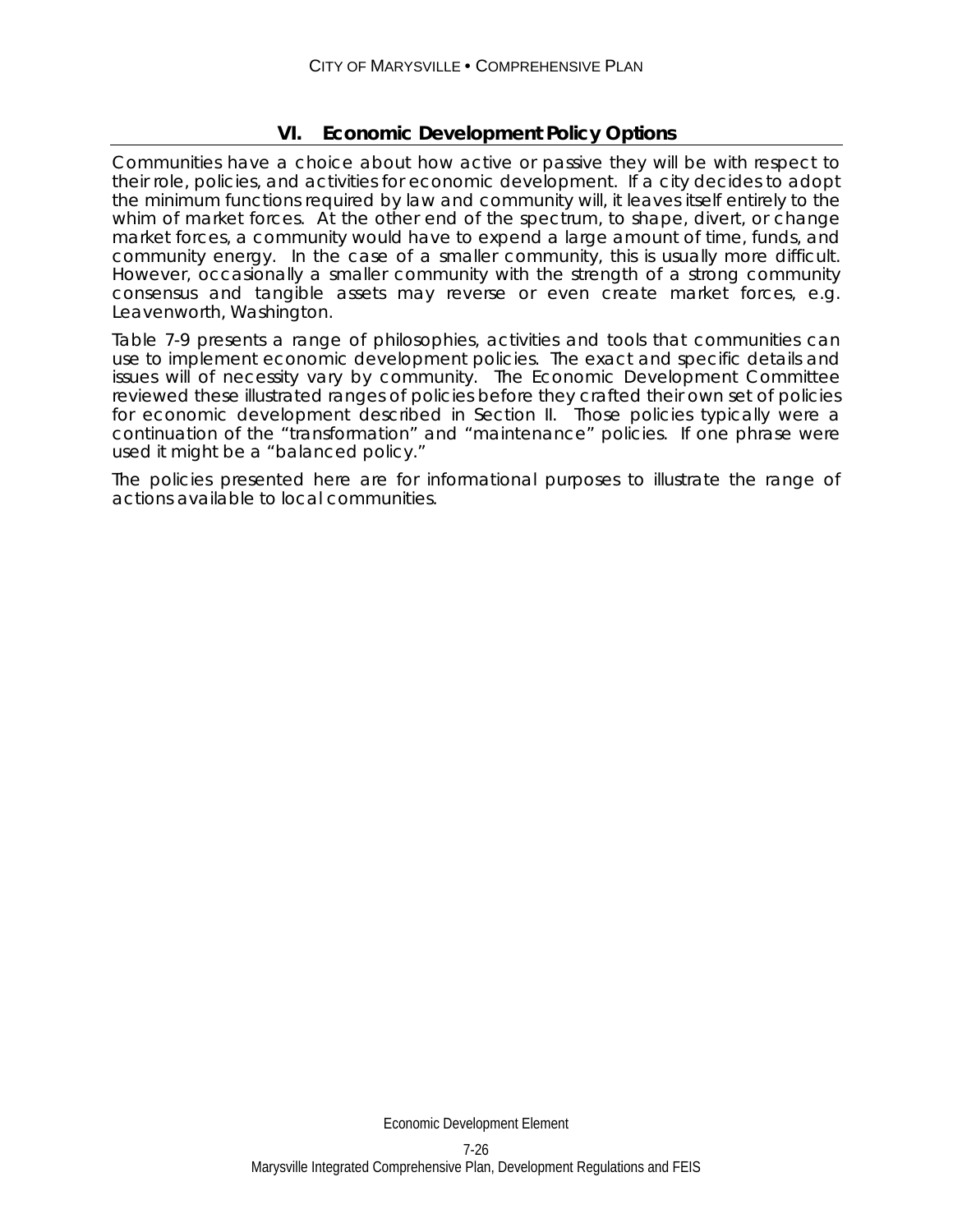|                                | <b>AGGRESSIVE POLICY</b>                                                                                  | TRANSFORMATION<br><b>POLICY</b>                                                                            | <b>MAINTENANCE</b><br><b>POLICY</b>                                                                                 | NON-INTERVENTION<br><b>POLICY</b>                                                                |
|--------------------------------|-----------------------------------------------------------------------------------------------------------|------------------------------------------------------------------------------------------------------------|---------------------------------------------------------------------------------------------------------------------|--------------------------------------------------------------------------------------------------|
| 1. GENERAL<br>PHILOSOPHY       | Growth-oriented                                                                                           | Growth moderate                                                                                            | Retain economic<br>base related to<br>market factors of<br>locale                                                   | Only market<br>forces decide<br>growth                                                           |
|                                | Want rapid increase<br>in population and<br>business<br>Few restrictions or                               | Target certain<br>industries or kinds<br>of firms to diversify<br>Pursue a quality                         | Assist existing<br>local firms to<br>expand only<br>Quality of                                                      | No particular<br>protection of<br>environment<br>Environmental                                   |
|                                | regulations                                                                                               | environment                                                                                                | environment<br>important                                                                                            | quality directed<br>by market forces                                                             |
|                                | Will accept any<br>industry or firm                                                                       | Growth funneled<br>to certain areas or<br>only for some<br>industries                                      | Protect and<br>preserve current<br>local character                                                                  | No particular<br>attempt to guide<br>growth                                                      |
|                                | Stimulate growth in<br>all areas of the<br>community                                                      | Emphasis on<br>redevelopment<br>and annexations                                                            | Emphasis on in-fill<br>and build-out<br>within current<br>boundaries                                                |                                                                                                  |
| 2. ACTIVITY<br><b>EMPHASIS</b> | Industrial recruiting<br>and business<br>retention active;<br>significant assistance<br>to new businesses | Respond to<br>specific requests<br>by local and new<br>firms for assistance;<br>criteria for<br>assistance | Emphasis on<br>business<br>development for<br>existing businesses<br>to expand                                      | Only caretaker<br>government<br>functions for<br>business                                        |
|                                | Intense national and<br>regional marketing<br>and promotion                                               | Emphasis on<br>business<br>development for<br>existing businesses<br>to expand                             | Respond only to<br>specific requests<br>by local firms for<br>assistance                                            | Routine public<br>works and utilities<br>- minimum<br>expenditures for<br>expansion as<br>needed |
|                                | Public works for all<br>industrial/<br>commercial areas                                                   | Public works for<br>some<br>nonresidential<br>areas only                                                   | Public<br>works/utilities<br>maintained so<br>existing systems<br>are not over<br>utilized and costs<br>are covered | Routine public<br>service delivery                                                               |
|                                | Lowest possible<br>public utility prices<br>and facilities<br>subsidized by<br>community                  | Public<br>works/utilities<br>maintained so<br>existing systems<br>are not over<br>utilized                 |                                                                                                                     |                                                                                                  |

# **Table 7-9 General Economic Development Policy Options**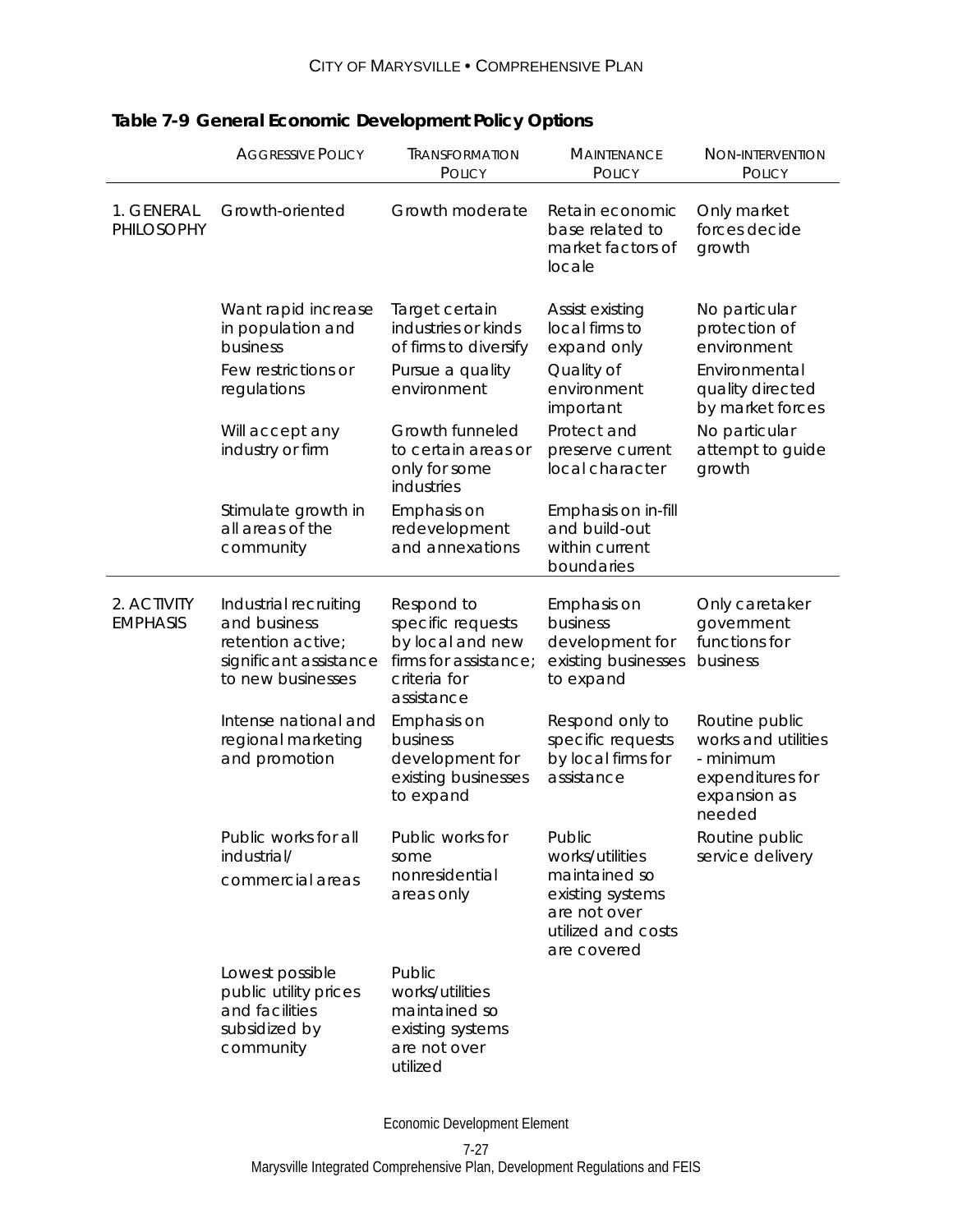|                                             | <b>AGGRESSIVE POLICY</b>                                                                       | TRANSFORMATION<br><b>POLICY</b>                                                      | <b>MAINTENANCE POLICY</b>                                           | NON-<br><b>INTERVENTION</b><br>POLICY                 |
|---------------------------------------------|------------------------------------------------------------------------------------------------|--------------------------------------------------------------------------------------|---------------------------------------------------------------------|-------------------------------------------------------|
| 3. EXAMPLES<br>OF TOOLS<br><b>NECESSARY</b> | <b>Special Emphasis</b><br>on Direct<br><b>Methods</b>                                         | Selective Use of<br>Direct and<br><b>Indirect Methods</b>                            | Limited Use of Direct<br>Methods                                    | Minimize<br>Government<br><b>Actions</b>              |
|                                             | Financial<br>assistance<br>available to all<br>new and existing<br>businesses                  | Financial<br>assistance for<br>specific industries<br>or areas                       | No special tax breaks<br>or incentives<br>provided                  | No subsidies                                          |
|                                             | Significant<br>economic<br>development<br>staffing                                             | Economic<br>development<br>staff focused on<br>specific areas                        | Area renewal<br>programs                                            | No area<br>renewal<br>programs                        |
|                                             | Heavy private<br>sector funding                                                                | Government and<br>private resources<br>targeted to areas                             | Assistance only to halt<br>flight of businesses                     | No state or<br>federal funds<br>used                  |
|                                             | Government and<br>business resources<br>very active -<br>boosterism                            | Local, State-<br>federal funds<br>targeted to<br>industries or areas                 | Government and<br>private resources to<br>maintain status quo       | Private sector<br>only for<br>fraternal<br>activities |
|                                             | Large local, state<br>or federal<br>assistance to all                                          | Use infrastructure<br>investment to<br>attract new firms<br>to some areas            | Maintain existing<br>infrastructure                                 | Nο<br>government<br>leadership                        |
|                                             | City resources for<br>external<br>marketing                                                    | Actively utilize<br><b>State and County</b><br>external<br>marketing<br>resources    | Provide information<br>through local<br>organizations               | No special<br>marketing<br>efforts                    |
|                                             | Use infrastructure<br>investment to<br>attract new firms<br>to some areas                      | Development<br>and financing<br>incentives for<br>limited<br>nonresidential<br>areas | Maintain current<br>infrastructure equity<br>with residential areas |                                                       |
|                                             | Infrastructure built<br>in advance                                                             | Infrastructure<br>planned and<br>designed,<br>financed in<br>partnership             | Concurrency policy<br>for infrastructure                            | Concurrency<br>policy for<br>infrastructure           |
|                                             | Master plan<br>nonresidential<br>areas and issue<br>Environmental<br>Impact<br>Statement (EIS) | Subarea plans<br>and issue<br>Environmental<br>Impact Statement<br>(EIS)             | Comprehensive plan<br>designations and<br>zoning                    | Comprehensiv<br>e plan<br>designations<br>and zoning  |
|                                             | Favorable<br>development<br>regulations and<br>incentives                                      | Favorable<br>development<br>regulations and<br>incentives                            | Status quo in<br>development<br>regulations                         | Minimal<br>development<br>regulations                 |

### CITY OF MARYSVILLE • COMPREHENSIVE PLAN

# **Table 7-9 General Economic Development Policy Options, continued**

Economic Development Element

Marysville Integrated Comprehensive Plan, Development Regulations and FEIS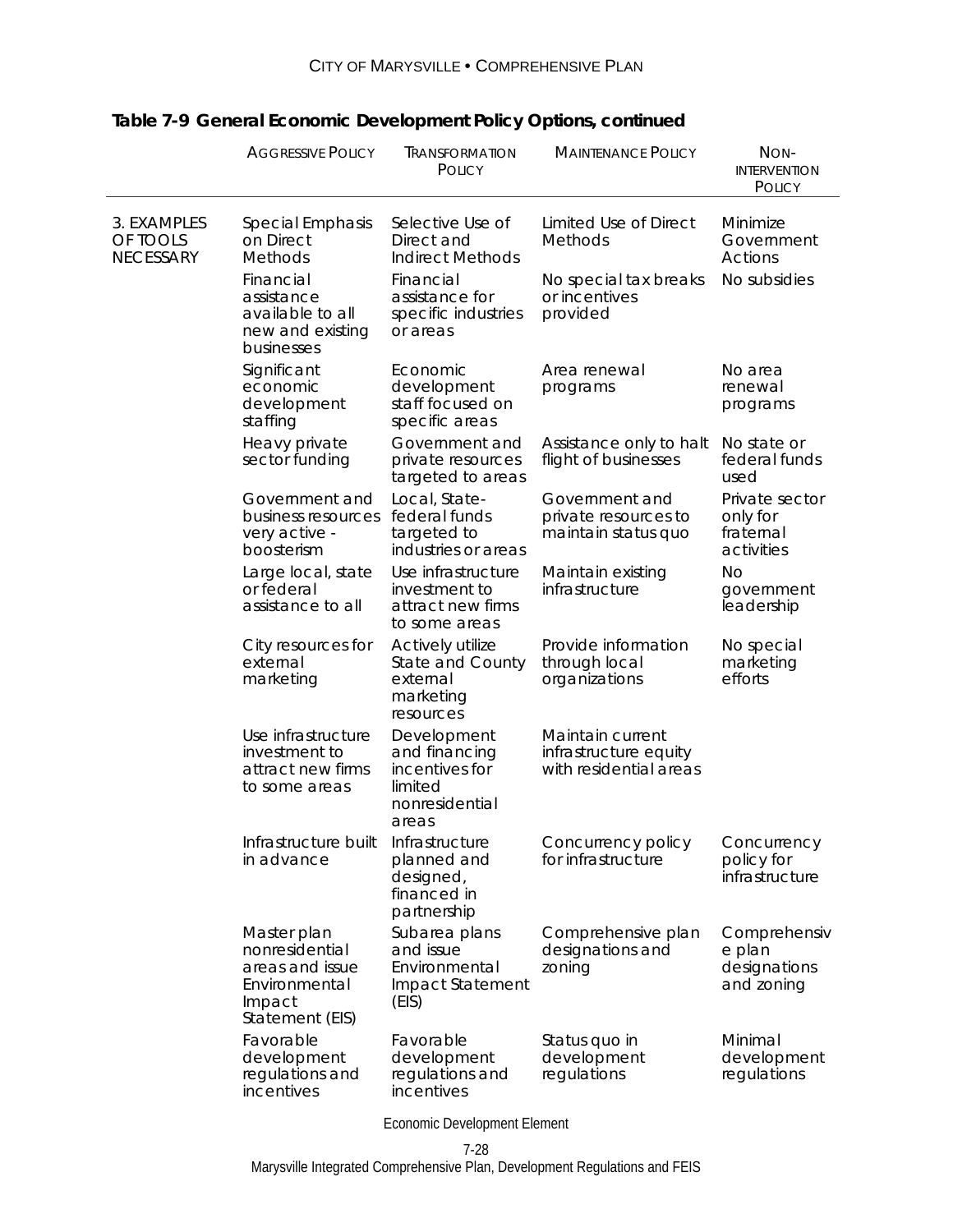# **F. STATE, REGIONAL AND COUNTY ECONOMIC DEVELOPMENT GOALS AND POLICIES**

The City of Marysville's Economic Development Policies will not operate in a vacuum. Besides the dimensions of local, regional, national, and international market forces, there are State, regional (the four-county Puget Sound Regional Council), as well as Snohomish County economic development policies. In addition, the Economic Alliance Snohomish County has suggested policies for local governments to adopt under the Growth Management Act. To some extent, the City of Marysville is bound by such policies except they are typically so general that each specific community has to interpret and shape their own to deal with their own issues.

The policies from the following documents were reviewed and incorporated as appropriate into this document: Growth Management Act, Puget Sound Regional Council's Vision 2040, and Snohomish County's General Policy Plan and Economic Development Element. Please see the full Economic Development Element for a more extensive discussion of these plans.

### **G. STRATEGIES FOR PLANNING AREAS WITH HIGHEST ECONOMIC DEVELOPMENT POTENTIAL**

North Marysville provides a rare opportunity to provide suitable land for large or extremely large industrial or commercial uses. The Smokey Point Neighborhood located east of I-5 from 122nd Street to the north City limits is the City's planned jobs center. The Smokey Point Master Plan Area will accommodate much of this growth. The Smokey Point Master Plan Area exhibits several characteristics that make it appealing to larger industrial and commercial users. It is located within two miles of I-5, with access to the freeway at 172<sup>nd</sup> Street (SR 531) and at 116<sup>th</sup> Street. An opportunity exists to provide an additional freeway access between 172 $n<sup>nd</sup>$  and 136<sup>th</sup> at 156<sup>th</sup> Street which presently has an overpass but is not a full interchange. Access to the Smokey Point Master Plan Areas is provided by a grid arterial system that includes 172<sup>nd</sup> Street, 152<sup>nd</sup> Street, 136<sup>th</sup> Street, Smokey Point Boulevard, and 51<sup>st</sup> Avenue. This area is also served by a railroad spur leading to Arlington from the north-south BNSF main line.

The parcels in the Smokey Point Neighborhood and Smokey Point Master Plan Area are generally flat, vacant, or under developed, an important characteristic for large industrial and commercial users. Sewer and water service are provided by the City of Marysville, which has treatment and source capacity for such uses already available or under construction. Major sewer and water lines are near the area and available for extension.

Parcels within the area range from 5 acres to over 90 acres, with the potential to assemble much larger parcels. Designating this area for industrial use, and adoption of the Smokey Point Master Plan, has laid the foundation for the area potentially becoming the next Canyon Park, Harbour Pointe, or Southwest Everett in Snohomish County. As Snohomish County becomes increasingly urbanized, the options for significant areas for large industrial and commercial activities have been eliminated south of Arlington. North Marysville is the next, and possibly last, logical area along I-5 to accommodate such activity.

The Canyon Park industrial area has been substantially developed. Height limits in some areas are expected to increase to attract the more intense office and research activities expected as the "eastside" of King County continues to fill up. Extensive industrial and commercial uses will have difficulty finding space in the Canyon Park area.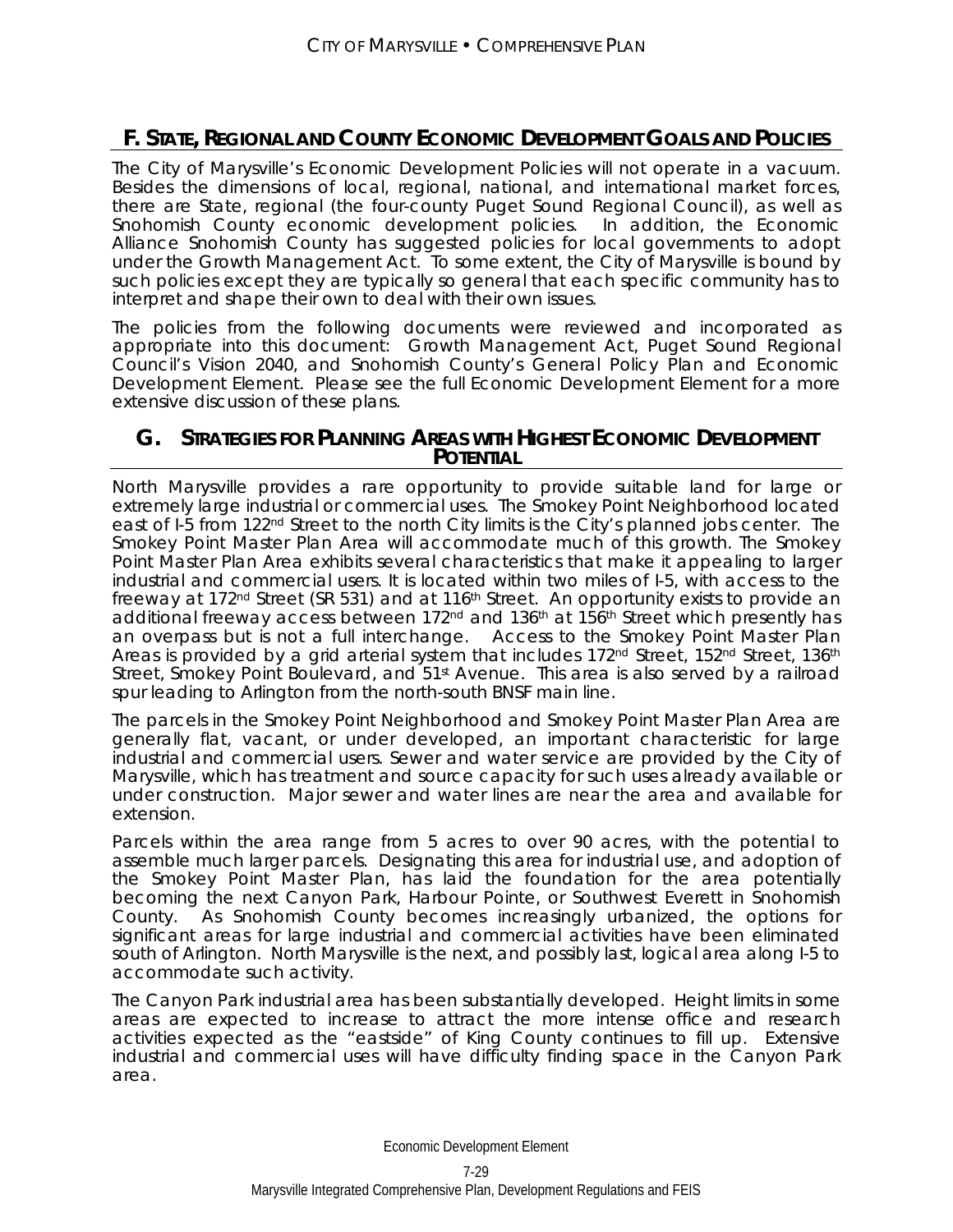Harbour Pointe still has some potential, and some vacant existing buildings and land. This area, together with Southwest Everett, can be expected to absorb much of the growth associated with the Boeing Company, as they seek to contract out major portions of the aircraft production. Southwest Everett still has about 300 to 400 acres of vacant land available for industrial development. However, the largest remaining contiguous parcel is about 200 acres.

### **Necessity for Pre-Planning**

### History of Canyon Park and Harbour Pointe.

In 1961, a 6,700 acre area near Paine Field Airport was annexed to the City of Everett. Approximately 4,000 acres, the area closest to Paine Field, was designated for industrial park uses and zoned industrial. Due the availability of this unique combination of proximity to Paine Field, existing large parcels, appropriate zoning and reasonable proximity to I-5, in the mid 1960's Boeing purchased about 700 acres for their 747 plant. The availability of adjacent vacant industrial land permitted Boeing to continue land acquisition, ultimately assembling 1,000 acres in Southwest Everett. Boeing also purchased hundreds of acres in Harbour Pointe, and leased substantial land and buildings throughout Southwest Everett and the other industrial areas near their plant. These actions enabled Boeing to expand their plant to accommodate the 767 and 777 model aircraft. In 2004, Boeing began restructuring its manufacturing processes by contracting out many of the parts for the 7E7 (now 787 Dreamliner) airplane and for future construction of all of their Everett built aircraft models. Many Boeing suppliers have located near their campus. In addition to Boeing, a number of large and small industrial and warehouse companies have elected to locate in Southwest Everett, Harbour Pointe, and the nearby industrial area.

Planning and development of the infrastructure serving Southwest Everett began in the mid 1960s when Boeing announced their 747 Plant. Further planning and development of the infrastructure began in the mid 1970s. The long lead times were necessary to develop the plans, establish the funding, and construct the significant capital facilities necessary to serve this area. Improvements to the freeway's access and capacity, a new arterial network, additional sewer and water treatment and transmission capacity, sewer collection, and water distribution grids evolved over the next 25 plus years.

In the 1990s, Everett worked with Boeing to convince the State Legislature to create an opportunity for communities to pre-plan for development of designated areas. These "planned action" areas are intended to encourage development in appropriate locations by preparing the necessary plans for development in advance of that development, and to create a streamlined land use process. The first planned action area was created in Southwest Everett by the City of Everett. This action strengthened Everett's market position for industrial development. If Everett had not had the foresight in the 1960s to designate Southwest Everett for industrial uses, and planned and constructed the necessary infrastructure, Boeing and the other employers would not have been able to locate in this community.

Certainly there are few Boeing companies seeking such large parcels. However, the world economy does occasionally generate such a user. At such times, most communities have failed to set aside the assemblage of property necessary to be competitive in the world market. Marysville's and Snohomish County's last and best chance to be ready to compete in that market lies in north Marysville. As stated before, the area has freeway and arterial access, flat ground, and sufficient size to meet the needs of most large projects. Annexation of this area, zoning of the area for industrial uses, and adoption of the Smokey Point Master Plan are key attributes that make the area competitive.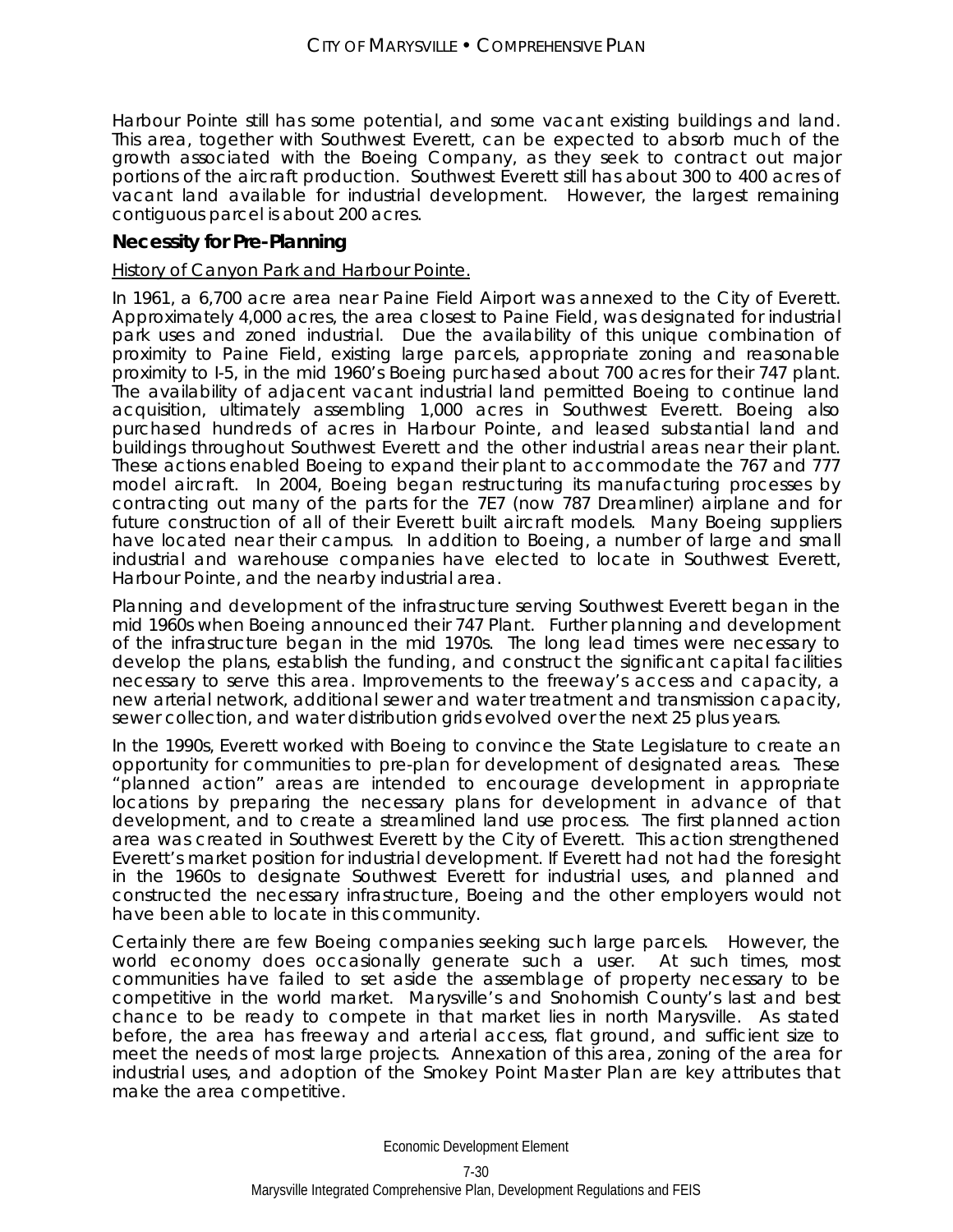### Logical Boundaries

Historically, the City of Marysville expanded to the north and east from its origins on Steamboat and Ebey Sloughs. Proximity to the I-5 corridor and utility services provided incentives for the City and property owners to seek annexation. In 1990, the State adopted the Growth Management Act that identified 13 goals for development within the State. Local communities worked together to designate area appropriate for urban growth, rural and resource lands, and transition areas. Only areas within the Urban Growth Area (UGA) were eligible for annexation to cities. In fact, the process resulted in dividing UGAs between adjoining municipal corporations.

In the case of north Marysville, the situation was further guided by a 1996 agreement on the boundaries for Marysville and Arlington. An unusual element of the agreement was the designation of a large area as falling within Marysville's UGA, which, however, was only contiguous with the Marysville city limits at one corner of the property. In effect, it was separated from Marysville by an area not designated for urban growth.

Expansion of Marysville's UGA boundaries to include this undesignated area, has resulted in more logical municipal boundaries, and extension and delivery of services. Such action also resolved a conflict on a specific property that straddles the existing UGA/Non-UGA boundary. Marysville police, roads, and utilities no longer have to leave the City to serve this isolated property.

### Unique opportunities

The State's Growth Management Act strongly encourages developments that are of an urban character to locate within existing cities or the UGA boundaries. This action facilitates the logical and efficient use of public facilities and services. It also supports the preservation of important rural, agricultural, and resource lands.

Occasionally, a use is identified that is unique and challenging to locate within the areas designated for urban development. It may be challenging to locate these unique uses because of the amount of land necessary for the use, functional requirements of the use, or its impacts on the surrounding community. Neverthelessit is important that they be located within the urban area.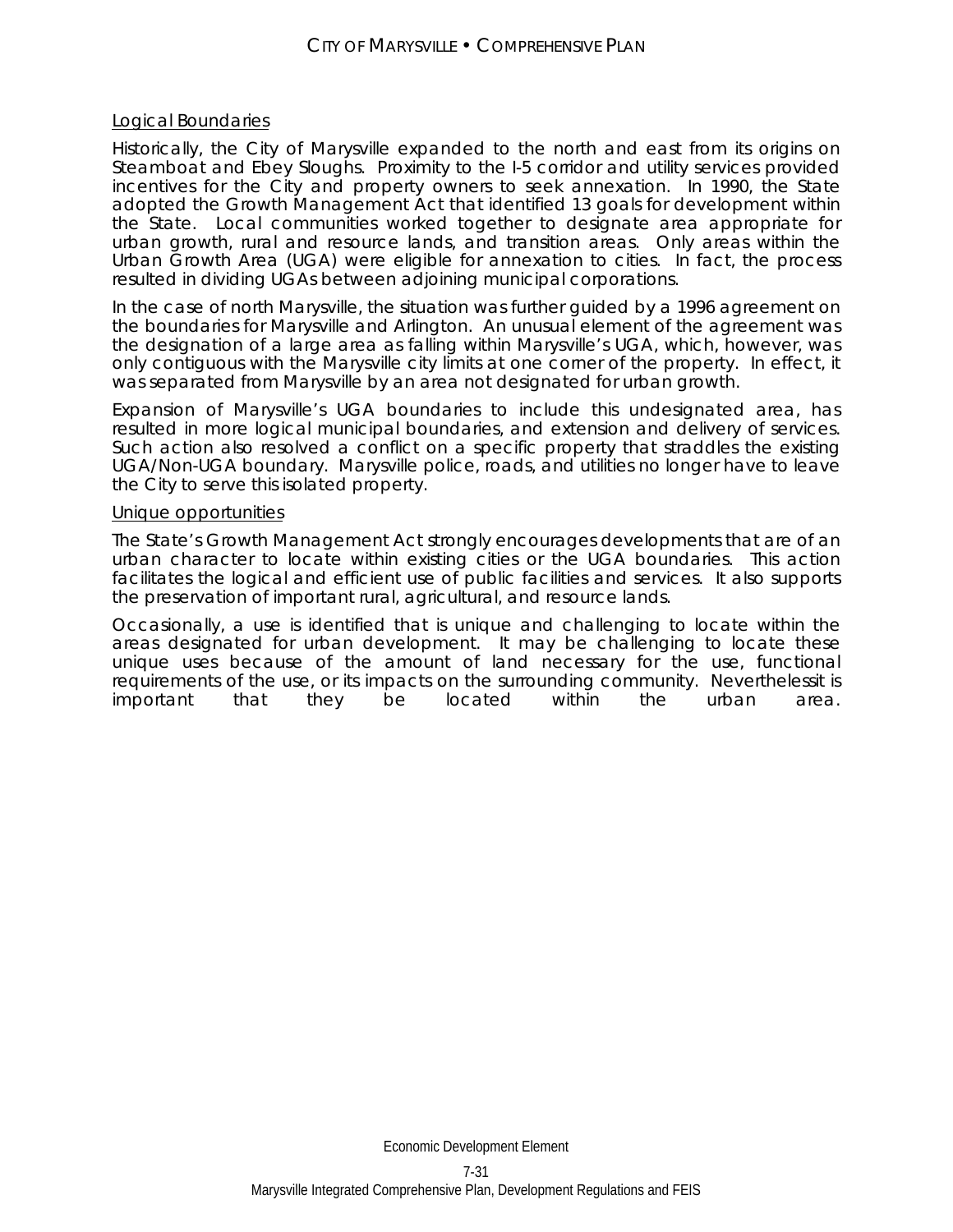# **APPENDIX A – MARYSVILLE EMPLOYMENT AND WAGE BACKGROUND SUMMARY, 2013**

Since the last Comprehensive Plan Update in 2005, the City has experienced significant growth in population due in large part to several annexations, the largest of which was the Central Marysville Annexation which was finalized in December 2009. This has resulted in the City growing from approximately 30,507 citizens in 2005 to an estimated 62,100 citizens in 2013. The City, like the rest of the nation, has also been impacted by, and emerged from, the Great Recession. Given the population growth and recessionary impacts the City has experienced, updated employment and wage information is provided to reflect more recent economic conditions, and to compare the City's position in these areas relative to Snohomish County and the State of Washington.

### **a. Snohomish County Population Characteristics**

- Snohomish County population growth (169%) outpaced the State's population growth (97%) from 1970 to 2010.
- Snohomish County's population over age 65 has also grown faster (186%) than the rate for the State (101%).

### **b. Snohomish County Employment Characteristics**

- Non-agricultural employment accounts for 99.6% of Snohomish County's labor force.
- Snohomish County has a greater concentration of manufacturing jobs than the State as a whole. In 2013, 17% of jobs in Snohomish County were in manufacturing while just 10.5% of jobs in Washington State were in manufacturing.
- Jobs in the construction sector account for 7% of jobs within Snohomish County and 6% of jobs within the State.
- Educational services, health care and social assistance, and retail trade are other major employment sectors in both Snohomish County and the State. In Snohomish County, 19.7% of jobs are in educational services, health care, and social assistance compared to 21.6% of jobs within the State. Retail trade accounts for 12.2% of employment in Snohomish County and 11.8% in the State.

### **c. Marysville Employment Characteristics**

- Education, health care, and social assistance is the largest employment sector in the City (20.5 percent of employment followed by manufacturing (19.3 percent of employment. Rates of employment in manufacturing within the City exceed both State and County industry shares.
- Retail and wholesale trade is the third largest employment category in the City (17.5 percent of employment) and also exceeds both State and County rates.
- Marysville exhibits greater concentrations of employment than the State of Washington and Snohomish County in the following sectors: manufacturing; retail and wholesale trade; and entertainment, accommodation, and food services.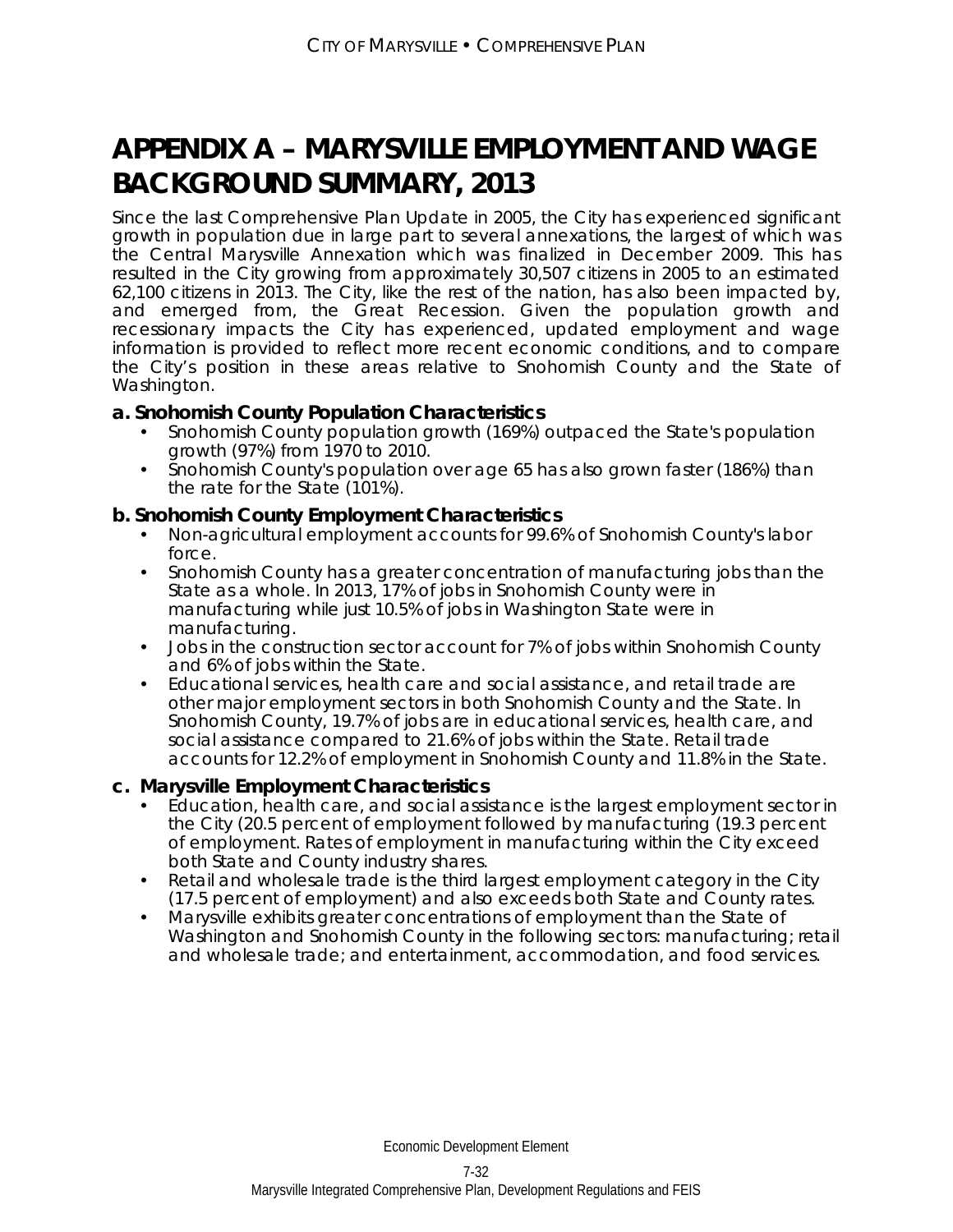### **Figure 7-2 Employment by Industry within Marysville, 2013**



# **Employment by Industry within Marysville**

Source: U.S. Census Bureau, 2011-2013 American Community Survey 3-Year Estimates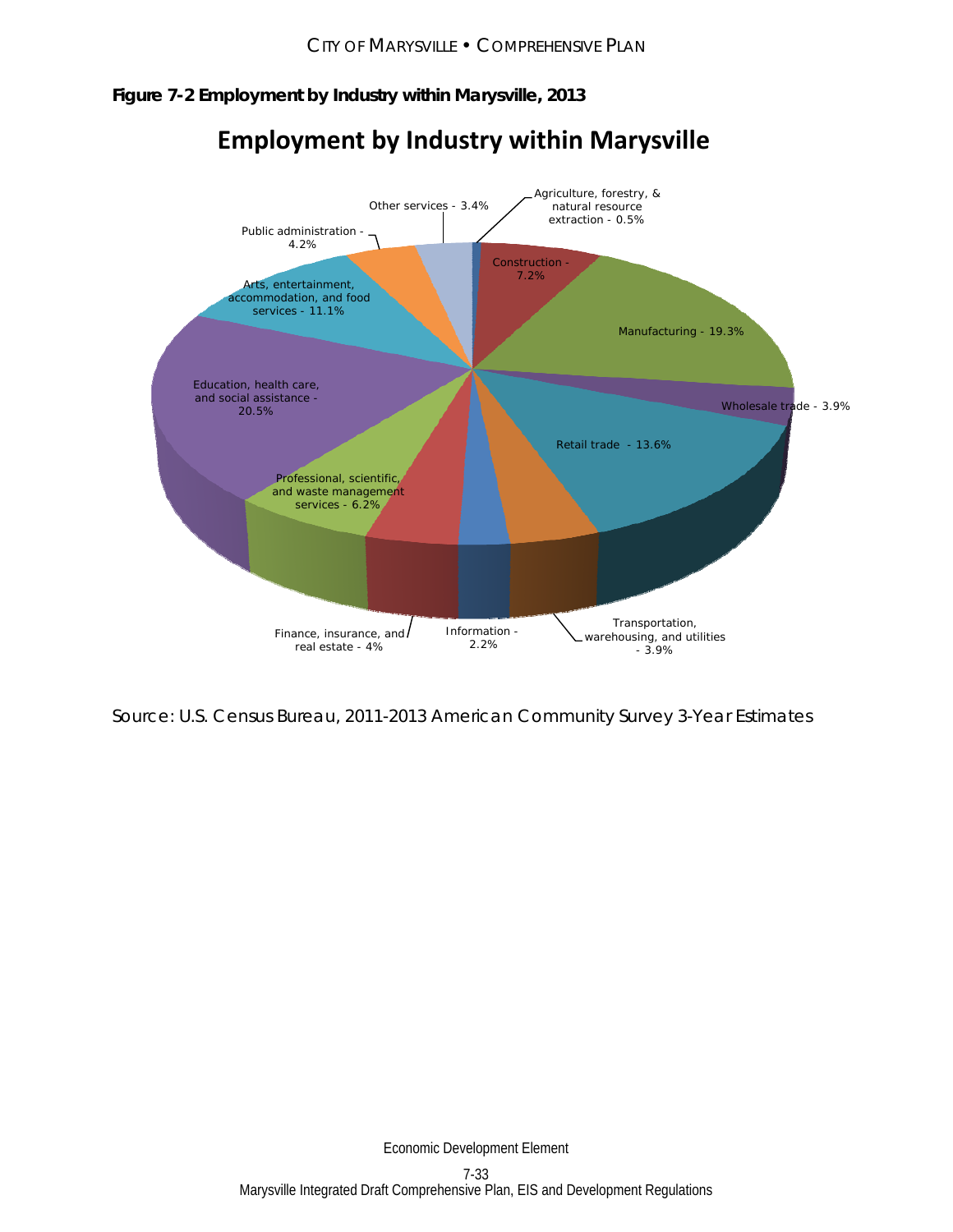| Table 7-10 Employment by Industry - Washington State, Snohomish County, & Marysville, |  |
|---------------------------------------------------------------------------------------|--|
| 2013                                                                                  |  |

|                                                                                                       | Washington       |                        |                  | <b>Snohomish County</b> |                  | <b>Marysville</b>      |
|-------------------------------------------------------------------------------------------------------|------------------|------------------------|------------------|-------------------------|------------------|------------------------|
|                                                                                                       | <b>Employees</b> | Percentage<br>of total | <b>Employees</b> | Percentage<br>of total  | <b>Employees</b> | Percentage<br>of total |
| Agriculture and<br>natural resources<br>extraction                                                    | 81,956           | 2.6%                   | 2,672            | 0.8%                    | 132              | 0.5%                   |
| Construction                                                                                          | 191,470          | 6.0%                   | 24,853           | 7.0%                    | 2,112            | 7.2%                   |
| Manufacturing                                                                                         | 334,625          | 10.5%                  | 60,432           | 17.0%                   | 5,635            | 19.3%                  |
| Wholesale trade                                                                                       | 93,601           | 2.9%                   | 8,752            | 2.5%                    | 1,145            | 3.9%                   |
| Retail trade                                                                                          | 375,280          | 11.8%                  | 43,284           | 12.2%                   | 3,975            | 13.6%                  |
| Transportation,<br>warehousing,<br>and utilities                                                      | 163,769          | 5.1%                   | 14,697           | 4.1%                    | 1,131            | 3.9%                   |
| Information                                                                                           | 73,119           | 2.3%                   | 8,051            | 2.3%                    | 637              | 2.2%                   |
| Finance,<br>insurance, and<br>real estate                                                             | 175,109          | 5.5%                   | 20,857           | 5.9%                    | 1,157            | 4.0%                   |
| Professional,<br>scientific,<br>management,<br>administrative,<br>and waste<br>management<br>services | 385,258          | 12.1%                  | 38,102           | 10.7%                   | 1,818            | 6.2%                   |
| Education, health<br>care, and social<br>assistance                                                   | 686,109          | 21.6%                  | 70,303           | 19.7%                   | 5,998            | 20.5%                  |
| Arts,<br>entertainment,<br>recreation,<br>accommodation,<br>and food<br>services                      | 295,274          | 9.3%                   | 31,453           | 8.8%                    | 3,254            | 11.1%                  |
| Public<br>administration                                                                              | 172,566          | 5.4%                   | 13,910           | 3.9%                    | 1,234            | 3.4%                   |
| <b>Other services</b>                                                                                 | 154,324          | 4.8%                   | 18,782           | 5.3%                    | 1,004            | 3.4%                   |
| <b>Total population</b><br>or percentage of<br>population 16<br>years and older<br>employed           | 3,182,460        | 100%                   | 356,148          | 100%                    | 29,232           | 100%                   |

Source: U.S. Census Bureau, 2011-2013 American Community Survey 3-Year Estimates, Selected Economic Characteristics for Washington State, Snohomish County & Marysville

# **d. Wage Summary**

- In 2013, Snohomish County wages were 11.3 percent higher than the Statewide average. Wages within Marysville were about 9.8 percent lower than the Snohomish County average and 0.5 percent higher than the Statewide average.
- Marysville wages lag behind those paid elsewhere in Snohomish County in ten of thirteen industry sectors (see Table 7-11).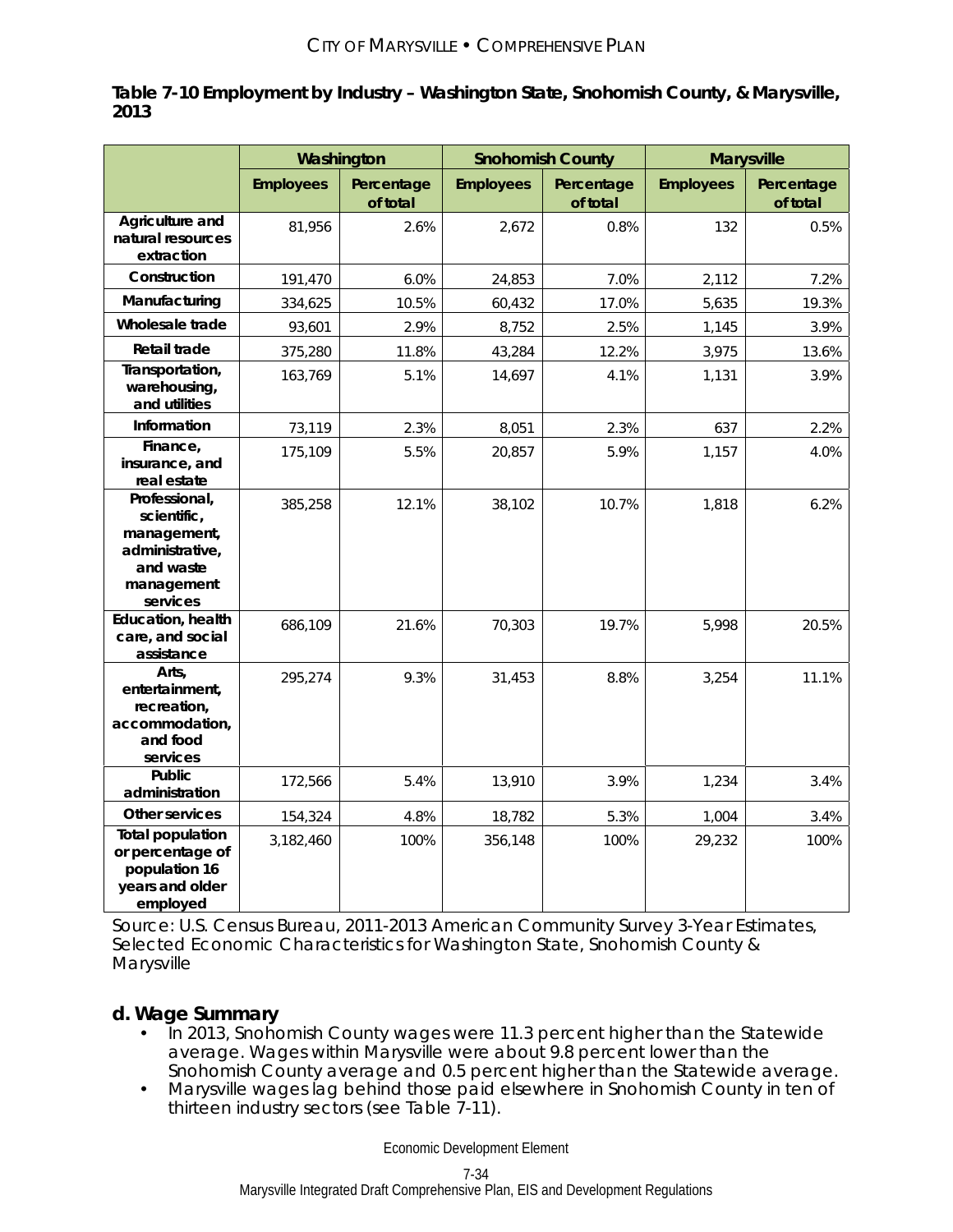- Several sectors within Marysville experienced faster wage growth from 2009 to 2013 than Snohomish County. These sectors include wholesale trade (+11.6 percent); arts/entertainment/recreation/accommodation/food services (+56 percent); transportation/warehousing/utilities (+15.6 percent); public administration (+15.2 percent); education/health care/social assistance (+11 percent); and other services (+35.3 percent).
- Marysville's strongest three wage sectors include public administration, manufacturing, and transportation/warehousing/utilities.

### **e. Wage Trends**

Total payroll in the City of Marysville increased 88.9 percent from 2009 to 2013 or from approximately \$595 million to \$1.12 billion. This dramatic increase in payroll appears to be a consequence of the substantial increase in the City's population that resulted from the Central Marysville Annexation which was finalized December 30, 2009. From 2009 to 2013, there was an 84 percent increase in the population over 16 years within the City from 25,579 in 2009 to 47,084 in 2013. Average wages per employee were stagnant during this period, growing only 1.4 percent from \$36,376 to \$36,887 during this period. While average wage growth was only 1.4 percent in the City during this time period, growth within Snohomish County was only moderately greater at 3.9 percent. The City fared far better than the State overall during this period, as there was over a 20 percent contraction in wages from an average annual wage of \$45,956 in 2009 to just \$36,722 in 2013.

In the City of Marysville, public administration, manufacturing, and transportation/warehousing/utilities are the highest paying sectors with a combined average wage per employee of nearly \$57,000 per year. Construction, information, and wholesale trade are also strong wage-earning sectors in the City. General services, retail trade, arts/entertainment/recreation/food services, and agriculture are the lowest paying sectors, with combined average wages per employee of approximately \$25,044, 126 percent lower than the average for the highest paying sectors combined. A summary of the City of Marysville's wages among the thirteen industry sectors is shown in Table 7-11 below, along with a comparison of City wages to wages in Snohomish County and the State of Washington. When comparing City wages to County figures, average annual wages per employee in the City exceed those in Snohomish County in only four of thirteen industry sectors (arts/entertainment/ /food services, construction, public administration, and other services.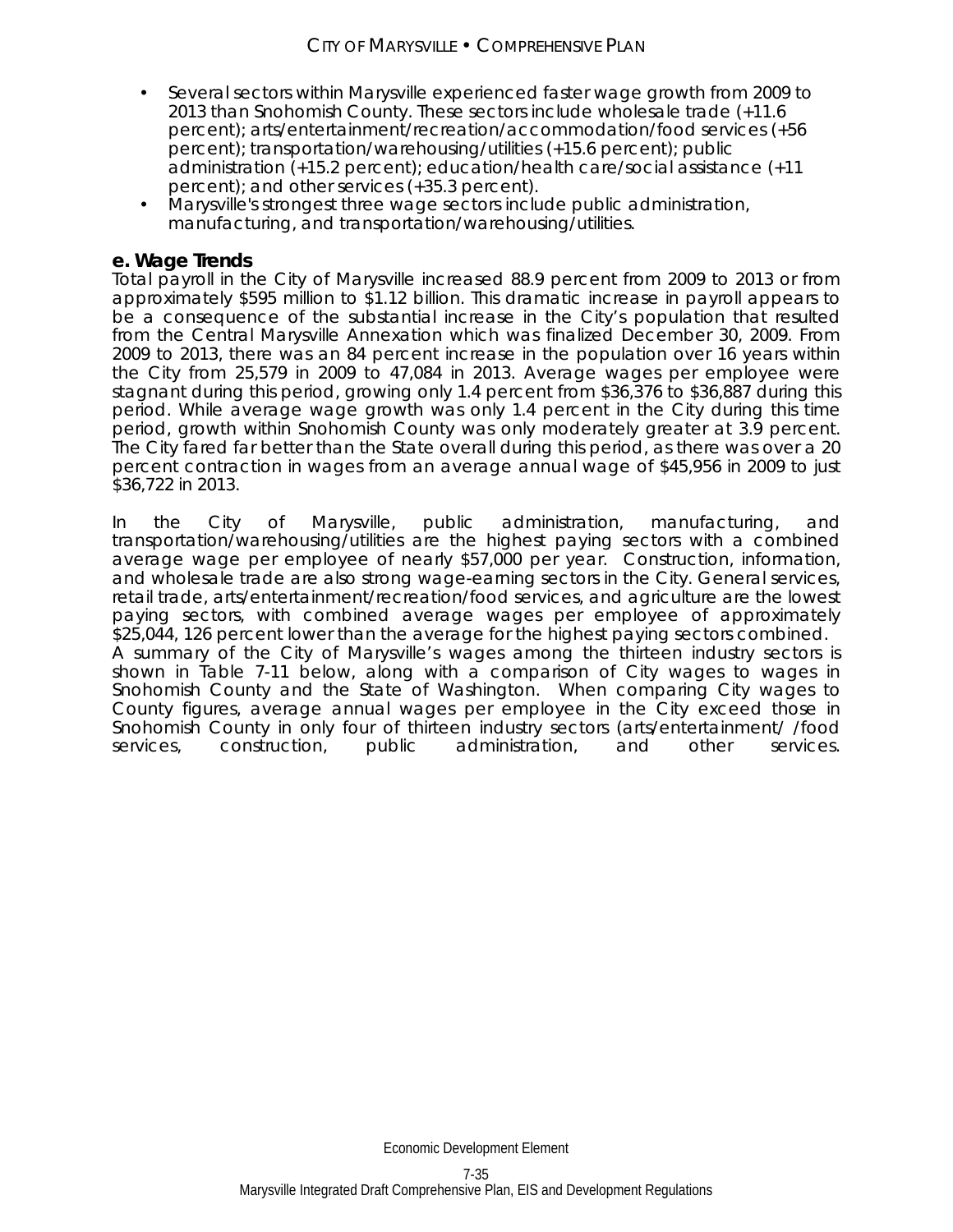### **Table 7-11 Marysville, Snohomish County, and Washington State Wages by Industry and Marysville Payroll, 2013**

|                                                                                                       | 2013 Total<br><b>Estimated</b><br><b>Marysville</b><br>Payroll | 2013 Total<br><b>Number of</b><br><b>Employees</b> | 2013<br>Annual<br><b>Median</b><br>Earnings | 2013<br>Annual<br><b>Median</b><br>Earnings | 2013<br>Annual<br><b>Median</b><br>Earnings | <b>Marysville</b><br>Earnings<br><b>Relative to</b><br>Snohomish | <b>Marysville</b><br>Earnings<br><b>Relative to</b><br>Washington |
|-------------------------------------------------------------------------------------------------------|----------------------------------------------------------------|----------------------------------------------------|---------------------------------------------|---------------------------------------------|---------------------------------------------|------------------------------------------------------------------|-------------------------------------------------------------------|
|                                                                                                       |                                                                |                                                    | <b>Marysville</b>                           | Snohomish<br>County                         | Washington<br><b>State</b>                  | County                                                           | <b>State</b>                                                      |
| Agriculture and<br>natural resources                                                                  | \$3,636,732                                                    | 132                                                | \$27,551                                    | \$29,941                                    | \$36,722                                    | $-8%$                                                            | $-25%$                                                            |
| extraction<br>Construction                                                                            | \$104,246,208                                                  | 2,112                                              | \$49,359                                    | \$44,334                                    | \$41,550                                    | $+11%$                                                           | $+18.8%$                                                          |
| Manufacturing                                                                                         | \$295,138,760                                                  | 5,635                                              | $\overline{$}52,376$                        | \$61,167                                    | \$52,258                                    | $-14.4%$                                                         |                                                                   |
| Wholesale trade                                                                                       | \$47,911,380                                                   | 1,145                                              | \$41,844                                    | \$47,740                                    | \$41,506                                    | $-12.4%$                                                         |                                                                   |
| Retail trade                                                                                          | \$89,306,325                                                   | 3,975                                              | \$22,467                                    | \$27,908                                    | \$25,710                                    | $-19.5%$                                                         | $-12.7%$                                                          |
| Transportation,<br>warehousing,<br>and utilities                                                      | \$58,500,975                                                   | 1,131                                              | \$51,725                                    | \$54,786                                    | \$48,371                                    | $-5.9%$                                                          | $+6.9%$                                                           |
| Information                                                                                           | \$27,689,753                                                   | 637                                                | \$43,469                                    | \$52,231                                    | \$51,735                                    | $-16.8%$                                                         | $-16%$                                                            |
| Finance,                                                                                              | \$43,256,759                                                   | 1,157                                              | \$37,387                                    | \$44,383                                    | \$43,449                                    | $-15.8%$                                                         | $-14%$                                                            |
| insurance, and<br>real estate                                                                         |                                                                |                                                    |                                             |                                             |                                             |                                                                  |                                                                   |
| Professional,<br>scientific,<br>management,<br>administrative,<br>and waste<br>management<br>services | \$61,937,442                                                   | 1,818                                              | \$34,069                                    | \$47,801                                    | \$49,475                                    | $-28.8%$                                                         | $-31.1%$                                                          |
| Education, health<br>care, and social<br>assistance                                                   | \$209,840,030                                                  | 5,998                                              | \$34,985                                    | \$36,817                                    | \$35,619                                    | $-1.8%$                                                          | $-1.8%$                                                           |
| Arts,<br>entertainment,<br>recreation,<br>accommodation,<br>and food<br>services                      | \$73,527,384                                                   | 3,254                                              | \$22,596                                    | \$18,800                                    | \$17,144                                    | $+20.2%$                                                         | $+31.8%$                                                          |
| Public<br>administration                                                                              | \$80,981,250                                                   | 1,234                                              | \$65,625                                    | \$61,691                                    | \$55,473                                    | $+6.4%$                                                          | $+18.3%$                                                          |
| Other services                                                                                        | \$27,674,256                                                   | 1,004                                              | \$27,564                                    | \$26,618                                    | \$23,811                                    | $+3.6%$                                                          | $+15.8%$                                                          |
| <b>Total or Average</b>                                                                               | \$1,123,647,254                                                | 29,232                                             | \$36,887                                    | \$40,901                                    | \$36,722                                    | $-9.8%$                                                          | $+0.5%$                                                           |

Source: U.S. Census Bureau, American Community Survey 2013 Year Estimates

The following are key points regarding the data in Table 7-11:

- Public administration and manufacturing are the highest and second highest paying sectors respectively in the State, Snohomish County, and the City. Public administration compensation within the City is 6.4 percent higher than in Snohomish County and 18.3 percent higher than within the State overall. In 1999, manufacturing wages in the City were 39 percent lower than those in Snohomish County; however, by 2013 this gap had closed substantially with manufacturing wages in the City now only 14.4 percent less than in Snohomish County. There is no significant difference between manufacturing wages in the City compared to the State overall.
- Transportation, warehousing, and utilities are the third highest paying sector in both Snohomish County and the City, and the fifth highest paying sector in the State. Wages within this industry are fairly comparable among the City, Snohomish County, and State, with compensation being 5.9 percent lower in the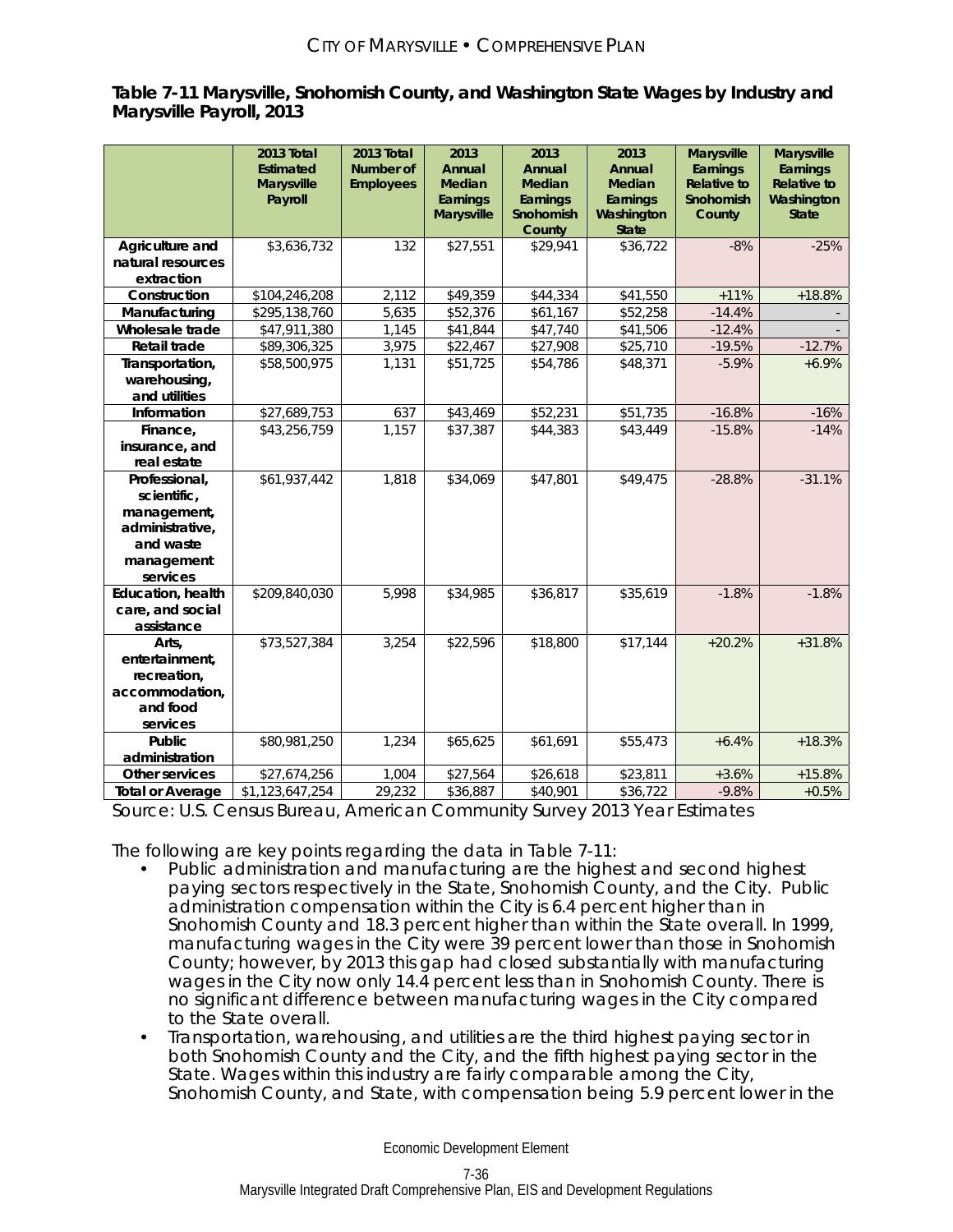City than in Snohomish County and 6.9 percent higher in the City than in Washington State.

- Information is the fifth highest paying sector in the City, fourth highest paying sector in Snohomish County, and the third highest paying sector in Washington State; however, compensation in the City lags significantly behind compensation seen in Snohomish County (16.8 percent less) and the State (16 percent less).
- The compensation within the City for professional, scientific, management, administrative, and waste management services is substantially lower than in both Snohomish County and the State with City compensation 28.8 percent and 31.1 percent lower respectively. Compensation within the City is also substantially lower than in both Snohomish County and the State in the retail trade, information, finance/insurance/real estate, and agricultural and natural resource extraction industries.
- Compensation in the City lags behind Snohomish County in 9 of 13 industries, and exceeds Snohomish County in only 4 of 13 industries.
- Compensation in the City lags behind the State in 6 of 13 industries, exceeds the State in 5 of 13 industries, and is on par with the State in 2 of 13 industries.

|                                                                                                       | 2009<br>Annual<br>Median      | 2013<br>Annual<br>Median      | <b>Difference</b><br>Earnings<br>in  | 2009<br>Annual<br><b>Median</b> | 2013<br>Annual<br><b>Median</b> | <b>Difference</b><br>in Earnings<br>in | 2009<br>Annual<br>Median        | 2013<br>Annual<br>Median               | <b>Difference</b><br>in Earnings<br>in     |
|-------------------------------------------------------------------------------------------------------|-------------------------------|-------------------------------|--------------------------------------|---------------------------------|---------------------------------|----------------------------------------|---------------------------------|----------------------------------------|--------------------------------------------|
|                                                                                                       | Earnings<br><b>Marysville</b> | Earnings<br><b>Marysville</b> | <b>Marysville</b><br>2009 to<br>2013 | Earnings<br>Snohomish<br>County | Earnings<br>Snohomish<br>County | Snohomish<br>County<br>2009 to<br>2013 | Earnings<br>Washington<br>State | Earnings<br>Washington<br><b>State</b> | Washington<br><b>State 2009</b><br>to 2013 |
| Agriculture and<br>natural resources<br>extraction                                                    | \$2,500                       | \$27,551                      |                                      | \$25,392                        | \$29,941                        | $+17.9%$                               | \$45,956                        | \$36,722                               | $-20.1%$                                   |
| Construction                                                                                          | \$51,508                      | \$49,359                      | $-4.2%$                              | \$45,996                        | \$44,334                        | $-3.6%$                                | \$49,755                        | \$41,550                               | $-16.5%$                                   |
| Manufacturing                                                                                         | \$52,358                      | \$52,376                      | $+0.03%$                             | \$58,009                        | \$61,167                        | $+5.4%$                                | \$54,354                        | \$52,258                               | $-3.9%$                                    |
| Wholesale trade                                                                                       | \$37,500                      | \$41,844                      | $+11.6%$                             | \$47,204                        | \$47,740                        | $+1.1%$                                | \$45,661                        | \$41,506                               | $-9.1%$                                    |
| Retail trade                                                                                          | \$23,786                      | \$22,467                      | $-5.6%$                              | \$27,809                        | \$27,908                        | $+0.4%$                                | \$35,308                        | \$25,710                               | $-27.2%$                                   |
| Transportation,<br>warehousing,<br>and utilities                                                      | \$44,745                      | \$51,725                      | $+15.6%$                             | \$50,033                        | \$54.786                        | $+9.5%$                                | \$50.674                        | \$48,371                               | $-4.6%$                                    |
| Information                                                                                           | \$42,083                      | \$43,469                      | $+3.3%$                              | \$48,750                        | \$52,231                        | $+7.1%$                                | \$60,607                        | \$51,735                               | $-14.6%$                                   |
| Finance,<br>insurance, and<br>real estate                                                             | \$37,708                      | \$37,387                      | $-0.86%$                             | \$43,974                        | \$44,383                        | $+0.9%$                                | \$48,207                        | \$43,449                               | $-9.9%$                                    |
| Professional,<br>scientific,<br>management,<br>administrative,<br>and waste<br>management<br>services | \$39,493                      | \$34,069                      | $-13.7%$                             | \$42,541                        | \$47,801                        | $+12.4%$                               | \$57,432                        | \$49,475                               | $-13.9%$                                   |
| Education, health<br>care, and social<br>assistance                                                   | \$31,528                      | \$34,985                      | $+11%$                               | \$33,505                        | \$36,817                        | $+9.9%$                                | \$41,812                        | \$35,619                               | $-14.8%$                                   |
| Arts,<br>entertainment,<br>recreation,<br>accommodation.<br>and food<br>services                      | \$14,473                      | \$22,596                      | $+56%$                               | \$16,548                        | \$18,800                        | $+13.6%$                               | \$27,141                        | \$17,144                               | $-36.8%$                                   |
| Public<br>administration                                                                              | \$56,984                      | \$65,625                      | $+15.2%$                             | \$54,384                        | \$61,691                        | $+13.4%$                               | \$55,581                        | \$55,473                               | $-0.2%$                                    |
| Other services                                                                                        | \$20,375                      | \$27,564                      | $+35.3%$                             | \$27,284                        | \$26,618                        | $-2.5%$                                | \$35,636                        | \$23,811                               | $-33.2%$                                   |
| <b>Total or Average</b>                                                                               | \$36,376                      | \$36,887                      | $+1.4%$                              | \$39,379                        | \$40,901                        | $+3.9%$                                | \$45,956                        | \$36,722                               | $-20.1%$                                   |

### **Table 7-12 Percentage Change in Average Annual Wage per Employee (2009-2013)**

Source: U.S. Census Bureau, 2007-2009 and 2011-2013 American Community Survey 3- Year Estimates, Selected Economic Characteristics for Washington State, Snohomish County & Marysville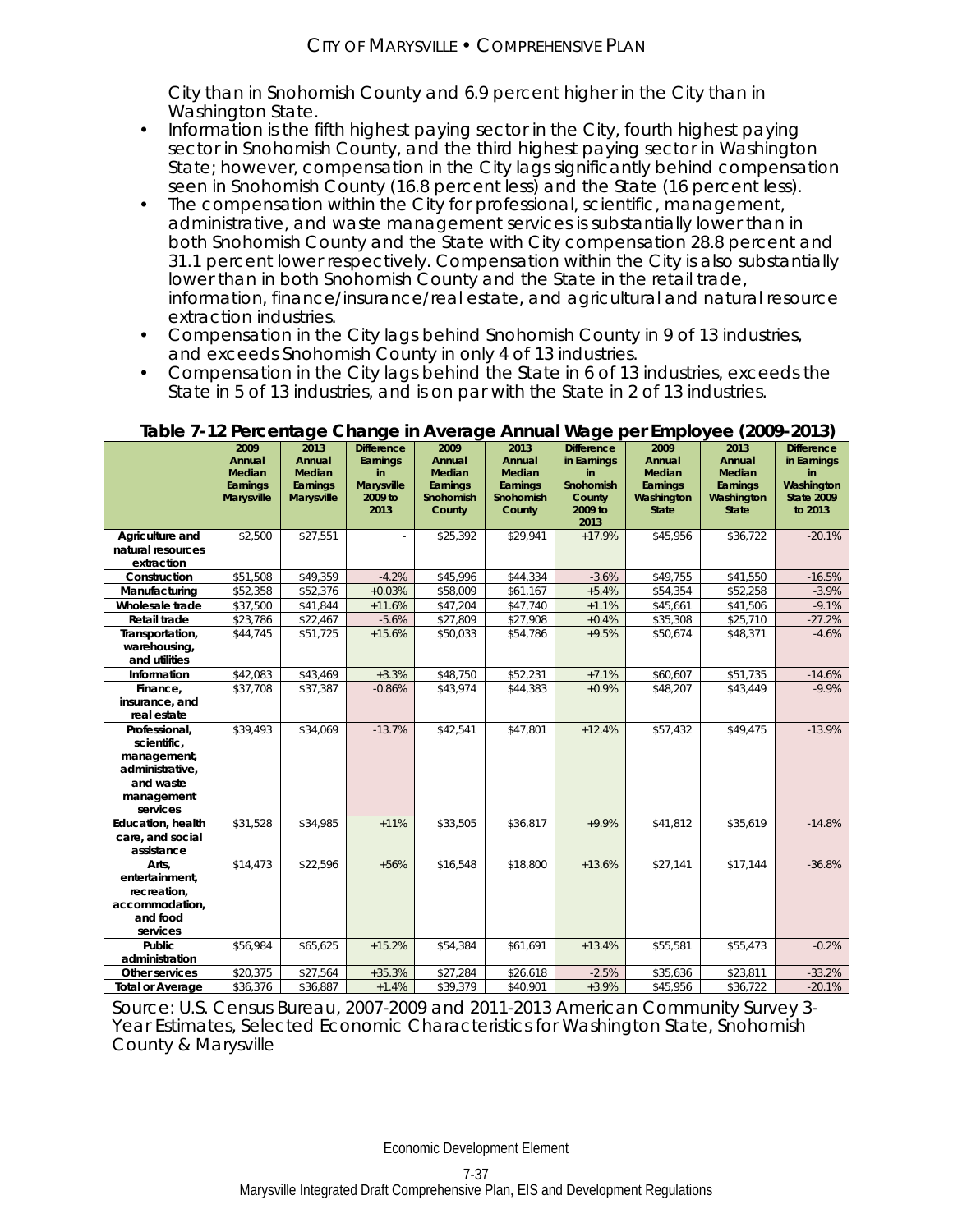The following are key points regarding the data in Table 7-12:

 Between 2009 and 2013, wages in public administration, education/health care/social assistance, transportation/warehousing/utilities, and information experienced growth similar to rates found in Snohomish County. Construction wages contracted at similar rates both within the City (-4.2 percent) and Snohomish County (-3.6 percent). Wages in the arts, entertainment, recreation, accommodation and food services industry grew significantly more within the City (+56 percent) than in Snohomish County (+13.6 percent). Conversely, local wages in professional/scientific/management/administrative/waste management and other services diverged from countywide averages during the period with wages in the professional, scientific/management/administrative, /waste management industry decreasing by 13.7 percent in the City while increasing by 12.4 percent in the County, and wages in other services increasing by 35.3 percent in the City and decreasing by 2.5 percent in the County.

# **Figure 7-3 Percentage Change in Average Annual Wage per Employee (2009 to 2013)**



Source: U.S. Census Bureau, 2007-2009 and 2011-2013 American Community Survey 3- Year Estimates, Selected Economic Characteristics for Washington State, Snohomish County & Marysville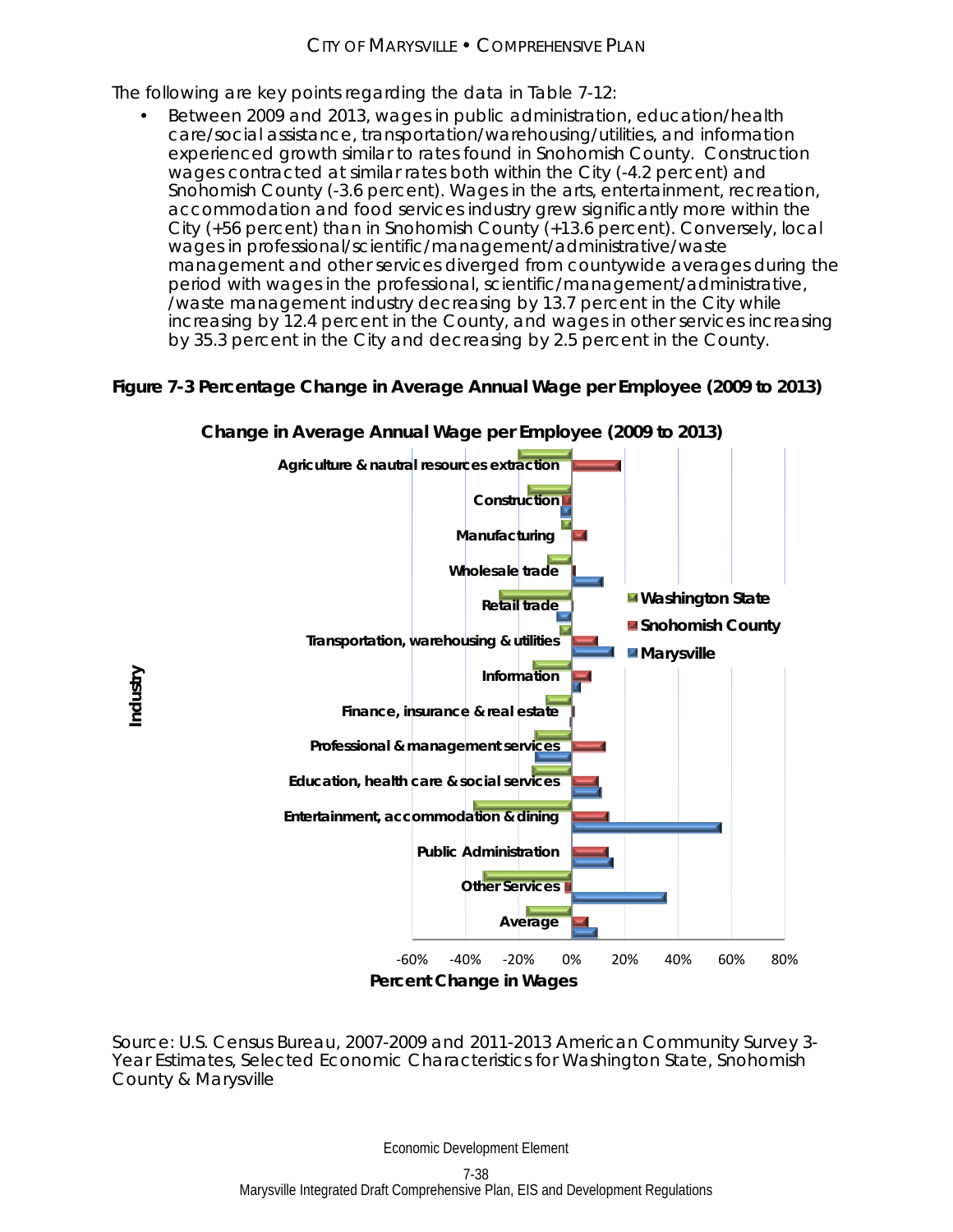# **APPENDIX B – QUIL CEDA VILLAGE ECONOMIC IMPACT STUDY (GARDNER/JOHNSON, APRIL 2002)**

# **A. QUIL CEDA VILLAGE ECONOMIC AND FISCAL IMPACT ANALYSIS**

The following are the major findings of the economic and fiscal impact analysis of Quil Ceda Village on the City of Marysville, completed by Gardner Johnson LLC. This analysis is based on the continuation of employment trends identified in 2002. All figures expressed are in constant 2002 dollars. The report provided the impetus for the City of Marysville to investigate new economic development strategies and has resulted in the City taking a more active role in encouraging and facilitating economic growth in our community. Assuming the economic initiatives, goals and policies herein are implemented, the City should be able to avoid some of the implications predicted by these findings.

- Federal regulations and tax exemptions associated with tribal lands provide significant development cost, financing, and tax advantages over non-tribal lands.
- The majority of research about the economic impacts of Indian casinos on nearby non-Indian communities has found that communities see positive, but frequently modest economic growth and little measurable social problems like crime.
- The majority of studies, however, have looked at casinos operated by more rural, economically isolated tribes and nearby equally distressed communities. Studies acknowledge that casinos in suburban areas may likely have different impacts on surrounding communities than expressed in past research including business leakage and capture.
- Construction of Quil Ceda Village through 2020 will create 2,476 jobs, with an additional 1,954 jobs created indirectly by ripple effects. Because construction is a temporary activity, the great majority of jobs will not be sustained permanently.
- Operation of the new casino complex will create roughly 1,300 jobs by 2012, with an additional 247 jobs created by ripple effects. New jobs as a result of casino operations will be permanently sustained so long as the casino is in operation. (Exhibits 2 and 3)
- Non-casino development at Quil Ceda Village will house 6,600 jobs, 77% of which will be in Retail Trade, Services and Finance, Insurance & Real Estate (F.I.R.E.). (Exhibits 4-6)
- Presently, roughly 13,000 more residents work outside of Marysville than work in Marysville (job leakage or job export). When compared to Mount Vernon, a similarly sized regional city with a lesser identity as a bedroom community, Marysville exports 10,000 too many (excess leakage).
- Assuming current trends, Marysville can be expected to have nearly 13,000 jobs in excess leakage by 2020. In addition, \$227.7 million in retail sales spending by Marysville residents can be expected to occur outside of Marysville by 2020 (retail sales leakage). (Exhibit 8)
- By 2020, development advantages on tribal land will have significant economic impacts on the Marysville economy. Non-casino development at Quil Ceda Village could capture as much as 41.3% of Marysville's excess job leakage and nearly 100% of Marysville's retail sales leakage. (Exhibit 9)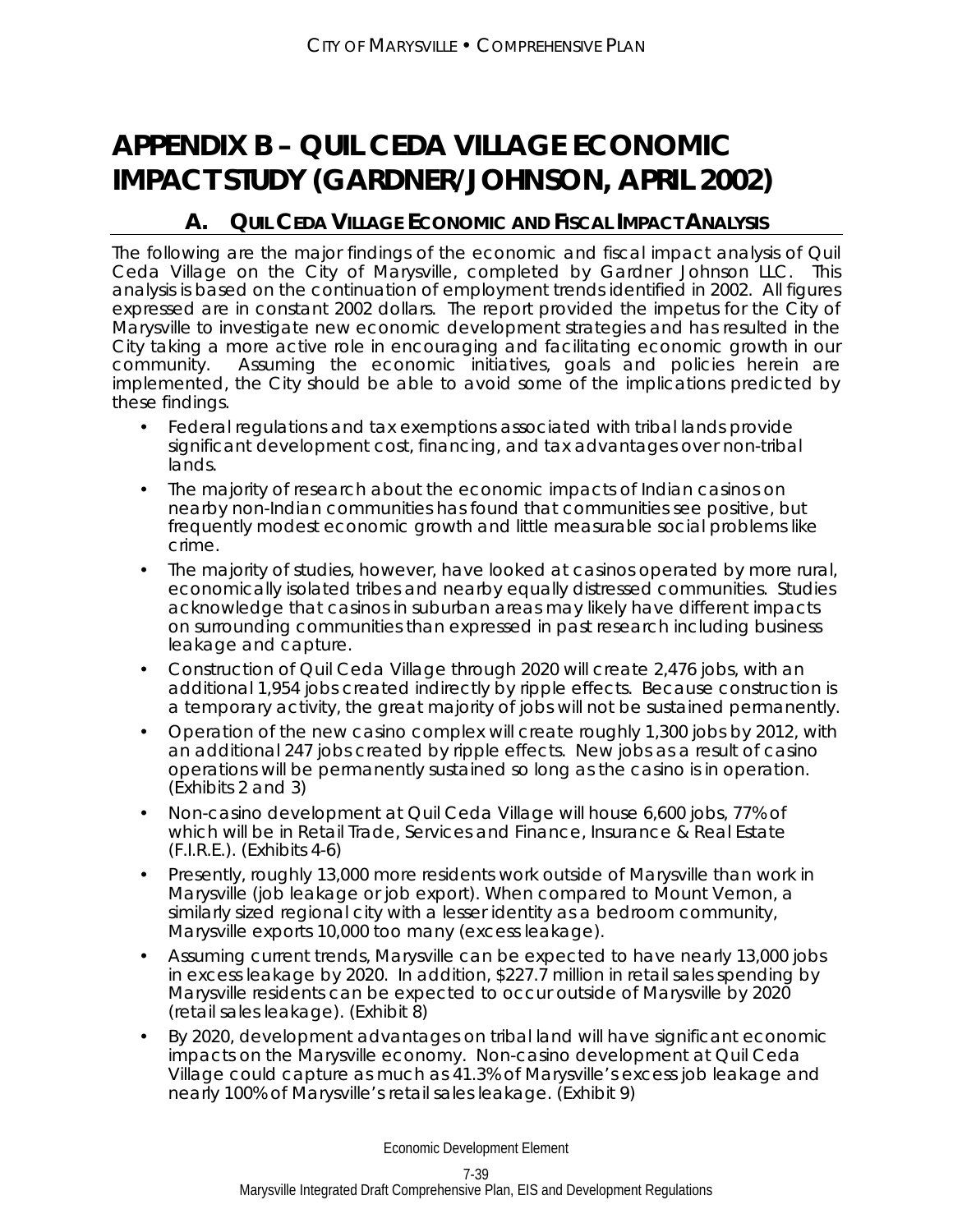- Quil Ceda Village could capture as much as \$380 million in taxable sales leakage from Marysville. Taxable sales include transactions in all industries subject to retail sales tax, including retail sales, manufacturing, services and other sectors. The taxable sales leakage could amount to \$3.6 million annually. (Exhibit 10)
- Development locating in Quil Ceda Village rather than Marysville, due to cost and tax advantages on tribal land, would have contributed as much as \$768,000 annually in Marysville property taxes. (Exhibits 11 and 12)
- Quil Ceda Village traffic and associated law enforcement, road improvements, maintenance and emergency medical services will pose the greatest public service costs to the City of Marysville. The costs will go largely unrecovered because the traffic will be due to transactions and development outside of the Marysville tax structure.
- Law enforcement costs to Marysville related to Quil Ceda Village could reach as much as \$120,000 annually (Exhibit 14).
- Marysville road and intersection improvements for Quil Ceda Village traffic will cost roughly \$2.8 million through 2020. (Exhibit 14)
- The City of Marysville Public Works Department estimates annual street maintenance costs as a result of Quil Ceda Village traffic on Marysville roads to reach \$150,000 by 2006 and \$268,000 by 2020. (Exhibit 14)
- Emergency medical service to Quil Ceda Village-related traffic accidents in Marysville is estimated to cost from \$8,000 in 2003 to \$38,000 in 2020. After patient billing revenues are received for roughly 24% of calls, net costs are anticipated to range from \$6,000 in 2003 to \$29,000 in 2020. (Exhibit 14)
- Total fiscal loss, the combination of tax revenue leakage and public service costs, is projected to grow from as much as \$1.3 million annually in 2003 to as high as \$5.0 million annually in 2020. Revenue leakage will be the greatest factor (79% of total fiscal impacts). (Exhibit 15)
- Greater success in attracting future economic growth and expanding Marysville's existing economic base would serve to reduce future City revenue leakage. However, Quil Ceda Village will produce comparable traffic levels, and resulting City costs, no matter what success Marysville has in shoring up existing and projected future economic leakage.

# **B. MARYSVILLE BASELINE ECONOMIC ANALYSIS**

Comparison of local economic trends with surrounding areas provides the base to evaluate microeconomic influences such as employment and payroll trends, sales tax characteristics and baseline business indicators. This section analyzes economic trends within Marysville, Snohomish County and the State of Washington. Comparative analysis of Marysville's economy with other communities throughout the County provides benchmarks for measuring the health of Marysville's economy.

# **a. Snohomish County Population Characteristics**

- Snohomish County population growth (128%) outpaced the State's population growth (73%) from 1970 to 2000.
- Snohomish County's over age 65 population has also grown faster (186%) than the rate for the State (101%).

# **b. Snohomish County Employment Characteristics**

 Non-agricultural employment accounts for 85% of Snohomish County's labor force.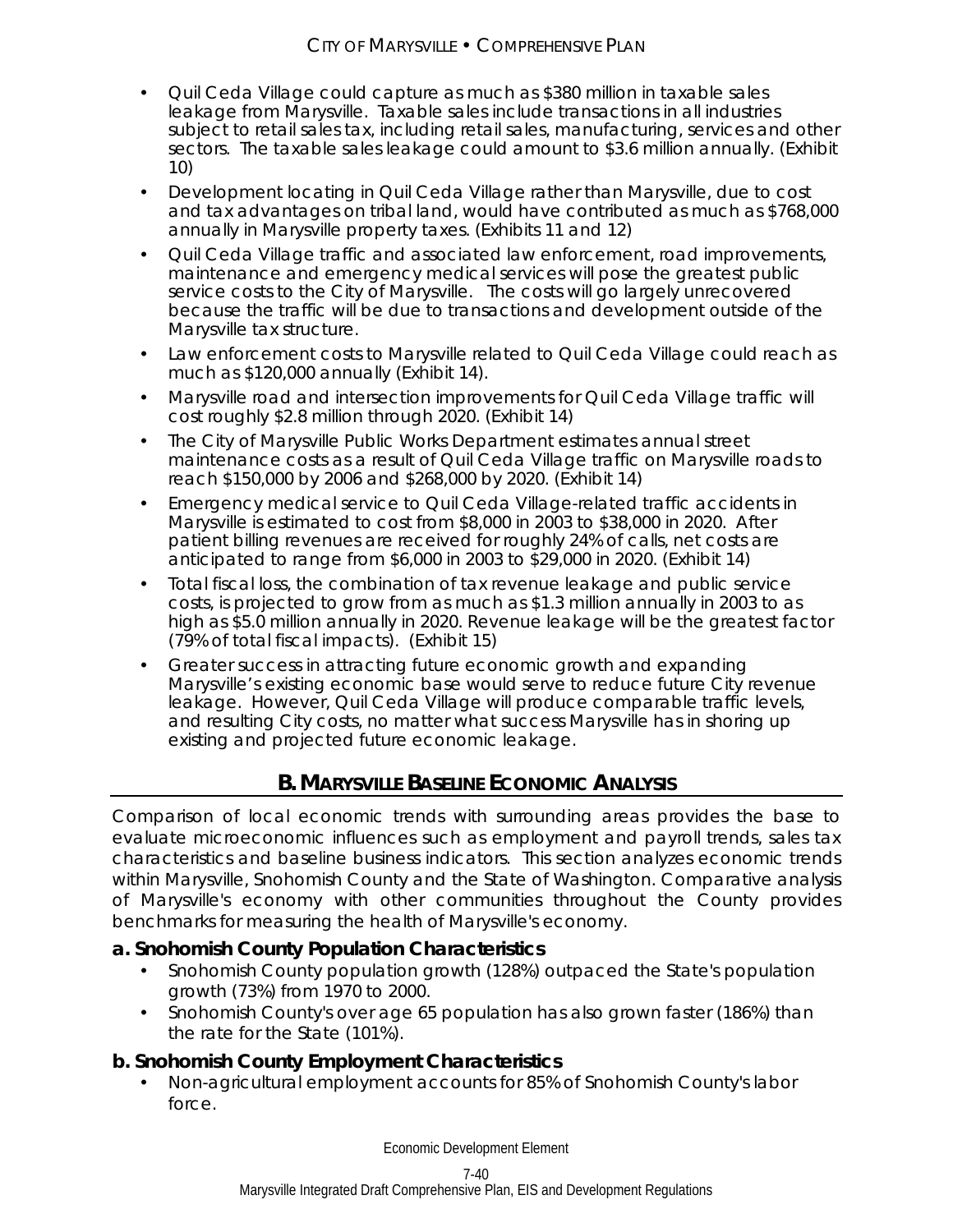- Snohomish County has a greater concentration of construction and manufacturing type jobs than the State as a whole.
- 25% of all jobs in Snohomish County are in the manufacturing sector (twice the State average).

# **c. Marysville Employment Analysis**

- As compared to Snohomish County, Marysville has a higher concentration of jobs in Construction, Trade and Services.
- Marysville's share of Construction jobs (12%) has been centered in new home construction.
- Manufacturing job growth has largely been tied to growth at Boeing.
- Trade jobs (34%-both retail and wholesale) are the largest employment sector for Marysville.
- Service jobs (295) are at a higher concentration than for the County but recent growth has lagged both the County and the State.
- The fastest growing Marysville employment sector is wholesale trade.
- Total employment for the City of Marysville increased 13% from 1995 to 1999, or from 8,784 employees to 9,949 employees. The City's five-year rate of employment growth equaled the State. However, Snohomish County as a whole grew faster, expanding by 16% in the five-year period. Between the years 1995 and 1999, employment in the City of Marysville increased the most rapidly from 1997 to 1998, when employment increased nearly 5%. The following year, the Marysville economy recorded its lowest growth rate in five years, expanding 1% from 1998 to 1999.

|               | Washington |       | <b>Snohomish County</b> |       | Marysville |           |
|---------------|------------|-------|-------------------------|-------|------------|-----------|
|               | Employee's | % of  | Employee's              | % of  |            | % of      |
|               | (1000's)   | Total | (1000's)                | Total | Employee's | Total     |
| Constr. &     | 157.0      | 6%    | 15.9                    | 7%    | 1,168      | 12%       |
| Mining        |            |       |                         |       |            |           |
| Manufacturing | 364.2      | 14%   | 60.3                    | 28%   | 1,703      | 17%       |
| <b>TCPU1</b>  | 139.8      | 5%    | 6.4                     | 3%    | 301        | 3%        |
| Trade         | 636.1      | 24%   | 48.0                    | 22%   | 3,310      | 34%       |
| <b>FIRE</b>   | 137.6      | 5%    | 9.3                     | 4%    | 435        | 4%        |
| Services      | 739.7      | 28%   | 45.6                    | 21%   | 2,891      | 29%       |
| Government    | 474.3      | 18%   | 31.6                    | 15%   | <b>NA</b>  | <b>NA</b> |
| <b>TOTAL</b>  | 2,648.7    | 100%  | 217.1                   | 100%  | 9,808      | 100%      |

# **Table 7-13 1999 Employment by Industry**

1TCPU, Transportation/Communication/Public Utilities Source: Draft Economic Development Plan, November 2002, Gardner Johnson.

# **d. Wage Analysis – Industry Sectors Paying Family-Supporting Wages**

- In 1999, Snohomish County wages were 5% lower than the Statewide average.
- In all classifications, Marysville wages lag behind those paid elsewhere in Snohomish County.
- Manufacturing and Construction jobs in Marysville were the only sectors to experience faster wage growth than Snohomish County.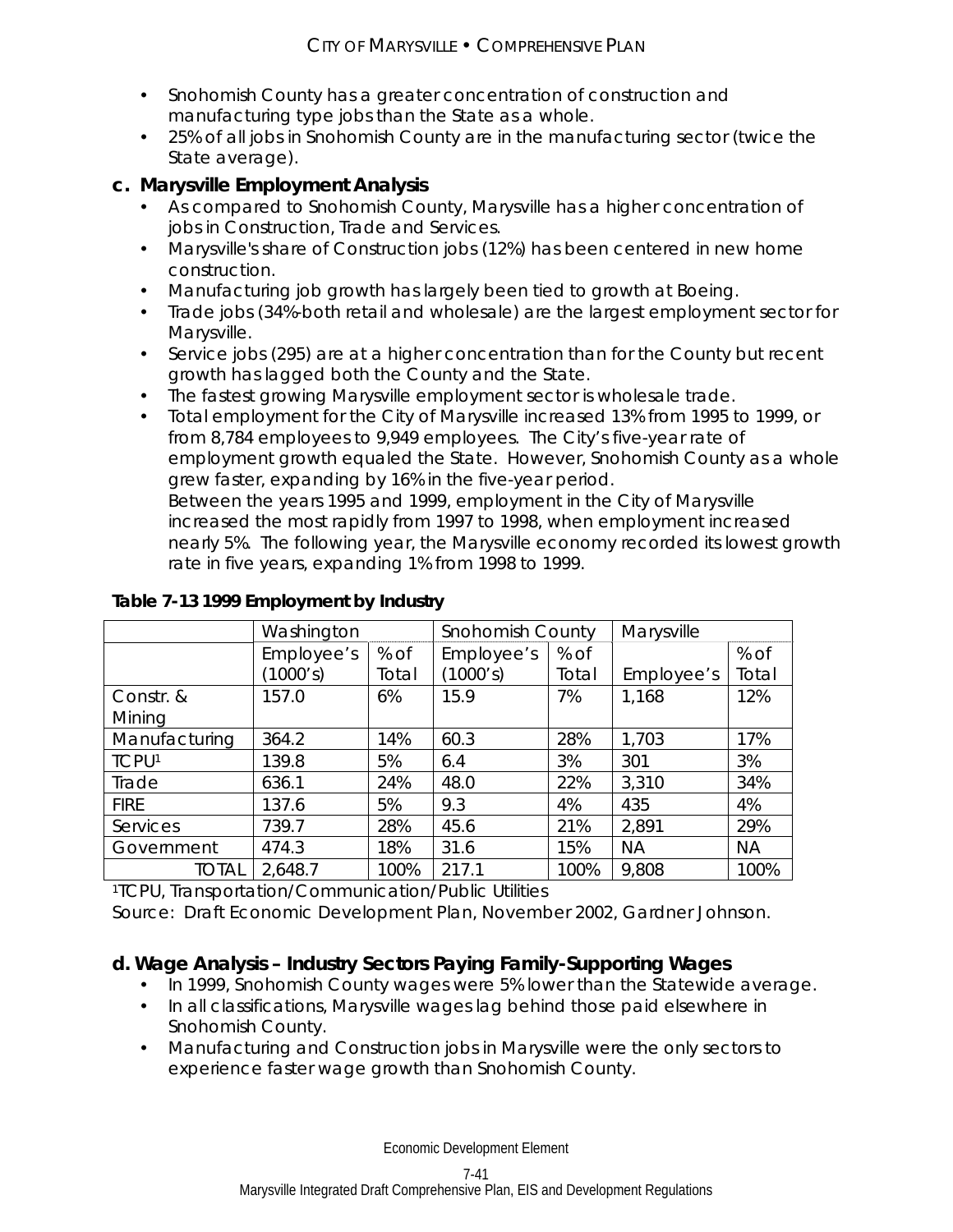- Marysville's strongest three wage sectors include Manufacturing, Construction, and Transportation/Communication/Public Utilities.
- In terms of future growth, Finance/Insurance/Real Estate might be the biggest growth sector for Marysville.

# **e. Sales Tax Analysis**

- Taxable sales in Marysville has grown at a slightly faster rate than for the County as a whole.
- Marysville is highly dependent on retail commerce but has seen a drop in retail sales since the opening of Quilceda Village.
- Non-retail sales has grown in Marysville in recent years.
- Sales tax activity in Marysville has seen different eight-year trends than the County as a whole.
- Manufacturing in Marysville experienced the fastest growth in sales tax activity.
- Transportation, Communications, and Public Utilities is considered an up and coming business sector for Marysville.
- The Construction sector in Marysville is dominated by major building contractors and heavy construction contractors.
- The growth in manufacturing activity is centered in food products, textile mill products, paper/allied products and fabricated metal products.
- Retail activity (notably apparel and accessories) has taken the largest hit while other sectors (retail furniture, food stores, eating establishments, and building materials) have remained strong.
- Finance/Insurance/Real Estate (especially credit agencies) is one of the fastest growing sectors of the City's economy.

# **f. Small Business Administration (SBA) Activity**

- Marysville Small Business Administration (SBA loan) amounts have been smaller than the State average.
- As compared to our neighboring cities, Marysville businesses have not used the SBA as a lending source.
- The City should consider increasing the awareness of the SBA program to local businesses.

### **g. SBIR (Small Business Innovation Research) & STTR (Small Business Technology Transfer Research Grants) Activity**

- Roughly 60% of the State grant activity was centered in the Marysville market area (50-mile radius which includes Seattle)
- Small business research grants in the Marysville market area experienced greater growth rates than the State as a whole.
- With a high concentration of technology development firms in the City of Kent, combined with the high percentage of firms considering relocation, northern areas may be at a competitive advantage to capitalize on future technology opportunities.
- Electronics is the most dominant field for technology research.

# **h. Patent Activity**

 Electronics, machinery (including computers), and measuring devices may be potential industry spin-offs from the Life Science and Biotechnology sectors and possible targets for future growth.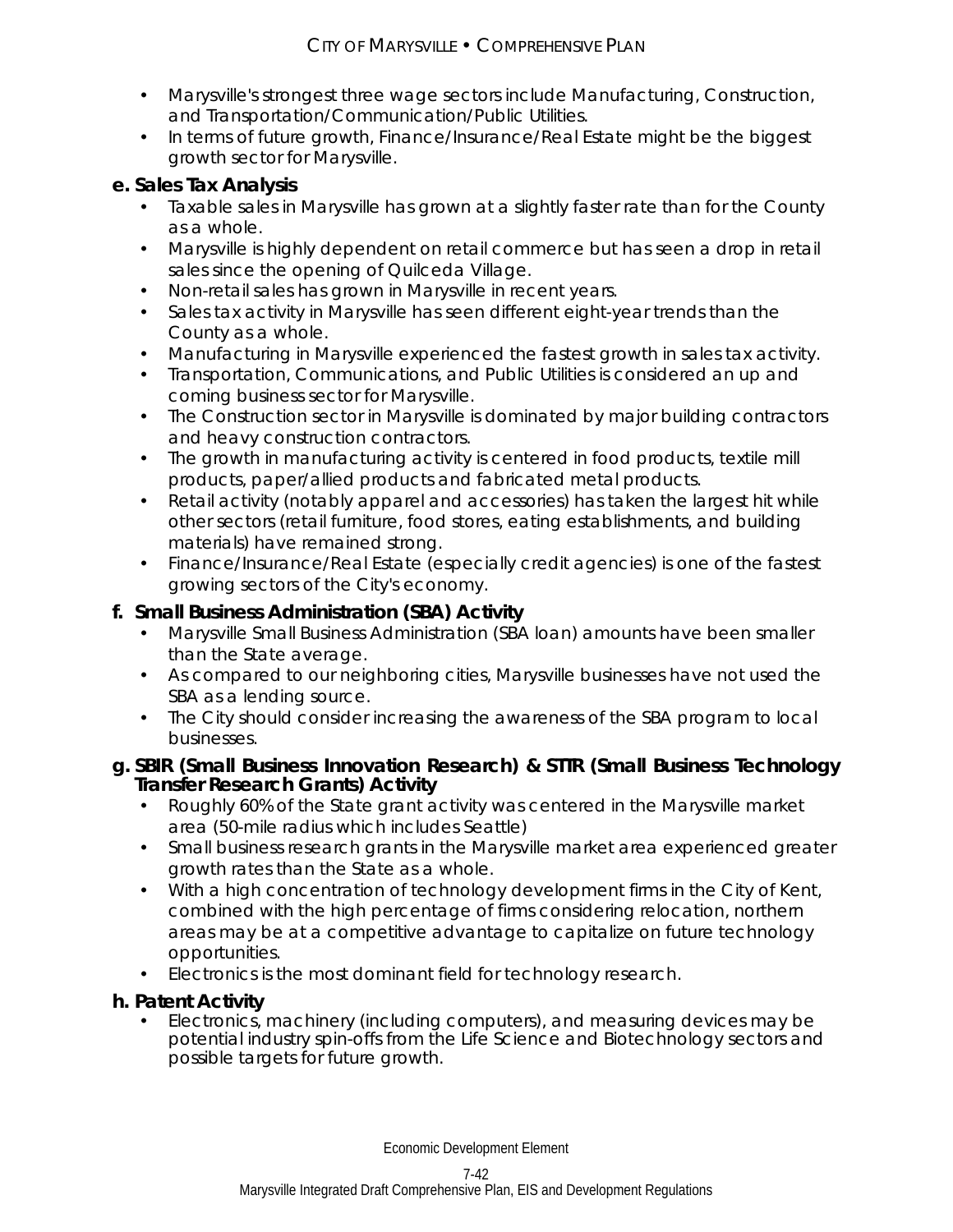### **i. Summary of Major Findings**

- Marysville exhibits greater concentrations of employment than the State of Washington and Snohomish County in the following sectors; construction, trade, and services.
- From 1995 to 1999, construction growth in Marysville far outpaced Snohomish County and the State of Washington, largely due to Marysville's growth as a residential "bedroom" community for Everett and King County to the South.
- Although experiencing positive trends, manufacturing employment in the City of Marysville has not caught up with the high concentration due to Boeing operations in Everett.
- Despite increases countywide, transportation, communication and public utilities is the only declining, non-agriculture industry in Marysville.
- Trade (retail and wholesale combined)is the largest employment category in the City, outpacing both State and County industry shares.
- As Marysville's retail employment growth has slowed, wholesale activity has dramatically picked up and has resulted in the fastest growing employment sector in the City.
- Finance, insurance and real estate employment has outpaced both County and State trends and reports the third fastest growing employment of all Marysville industries.
- The rate of Marysville service sector employment growth lagged behind the rates of growth in both Sate and County.

### **I. Wage Trends**

Total payroll in the City of Marysville increased 23% from 1995 to 1999 or from approximately \$206 to \$254 million. However, with an increase from roughly \$23,500 to \$25,500, average wages per employee did not increase as rapidly as payroll, as evidenced by a 9% increase in wages despite a 23% increase in payroll during the same period. Although payroll outpaced wages from 1995 to 1999, the City of Marysville's wages increased 2 percentage points faster than Snohomish County as a whole. Despite the faster growth at the City level, average annual wages decreased from roughly 73% of the County average wage in 1995 to approximately 66% of the County figure in 1999.

In the City of Marysville, T.C.P.U., manufacturing and construction are the highest paying sectors with a combined average wage per employee of nearly \$34,000 per year. Wholesale and F.I.R.E. are also strong wage-earning sectors in the City. Services, retail and agriculture are the lowest paying sectors, with combined average wages per employee of approximately \$20,400, 40% lower than average for the highest paying sectors combined.

A profile of the City of Marysville's wages among the eight industry sectors is shown in Table 7-14 below, along with a comparison of City wages to Snohomish County and State of Washington. When comparing City wages to County figures, average annual wages per employee in the City do not exceed those in Snohomish County in any of the eight industry sectors, while only wages in the City's agriculture, forestry and fishing sector exceed exceed State State figures.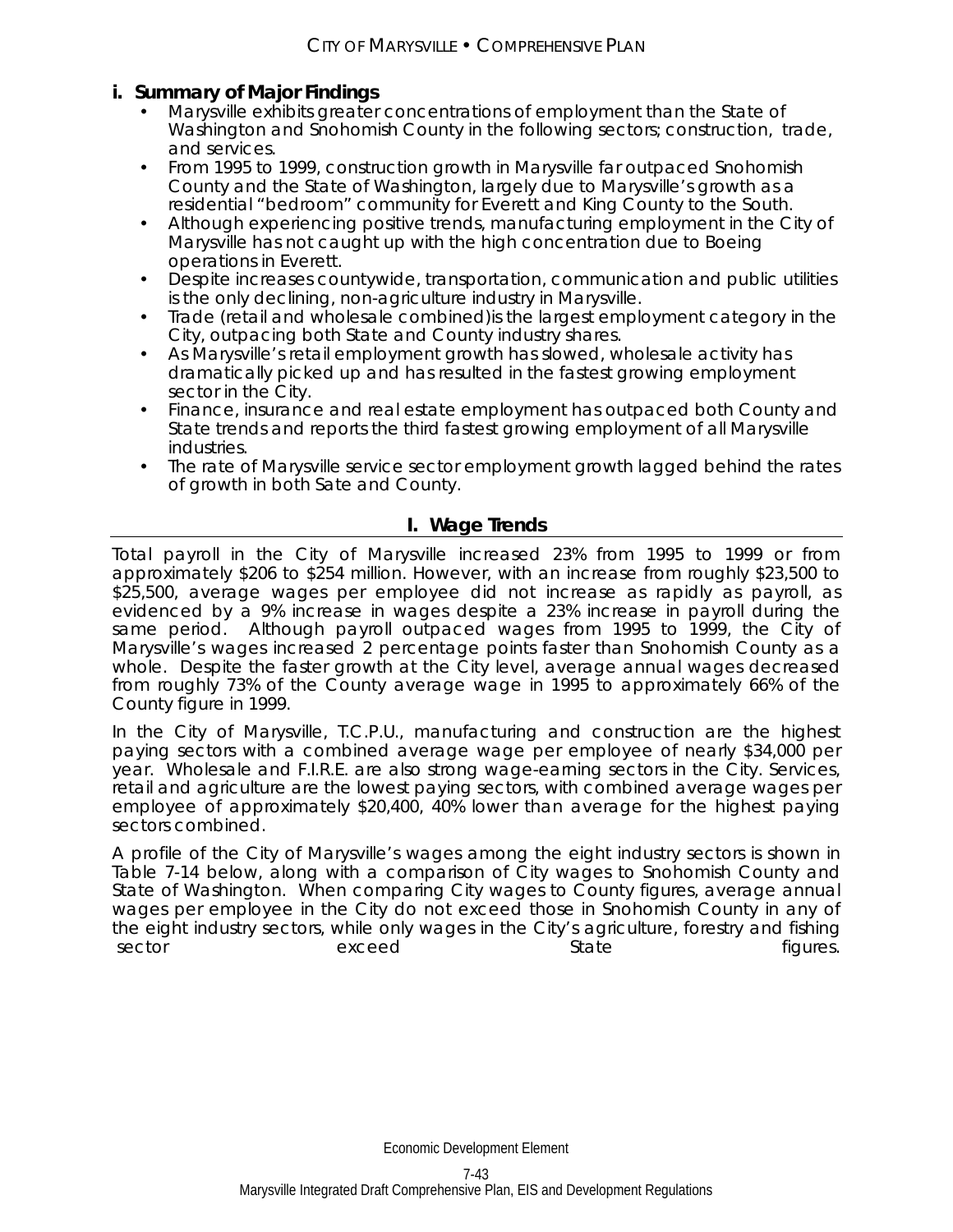|                            |                    | 1999  |             | Wage     | Wage     |
|----------------------------|--------------------|-------|-------------|----------|----------|
|                            | 1999 Total Payroll | Total | 1999 Annual | Relative | Relative |
|                            |                    | # of  | Wage / Emp. | to Sno.  | to WA    |
|                            |                    | Emp.  |             | Co.      | State    |
| Ag., Forestry &<br>Fishing | \$2,897,455        | 143   | \$20,262    | $-16%$   | 10%      |
| Mining & Const.            | \$38,100,603       | 1,168 | \$32,620    | $-14%$   | $-23%$   |
| Manufacturing              | \$56,525,607       | 1,703 | \$33,192    | $-39\%$  | $-31%$   |
| <b>TCPU1</b>               | \$10,868,594       | 301   | \$36,108    | $-8%$    | $-22%$   |
| Wholesale                  | \$15,470,483       | 481   | \$32,163    | $-13%$   | $-27%$   |
| Retail                     | \$50,597,231       | 2,829 | \$17,885    | $-9%$    | $-14%$   |
| <b>FIRE</b>                | \$13,327,009       | 435   | \$30,637    | $-22%$   | $-32%$   |
| Services                   | \$66,309,238       | 2,891 | \$22,936    | $-13%$   | $-49%$   |
| TOTAL                      | \$254,096,221      | 9,949 | \$25,540    | $-30%$   | $-34%$   |

**Table 7-14 1999 Marysville Payroll and Wages by Industry** 

1 TCPU, Transportation/Communication/Public Utilities

Source: Draft Economic Development Plan, November 2002, Gardner Johnson.

From Table 7-14 the following should be noted:

- Manufacturing is the highest paying sector in the State and County and is the second highest paying sector in the City of Marysville. Despite this, manufacturing wages in the City are 39% lower than Countywide.
- With an average employee wage of roughly \$23,000, services sector wages in Marysville are 49% lower than statewide and 13% lower than countywide.
- Although Marysville agriculture industry pays higher annual wages than statewide, agricultural wages in the city are 16% below the countywide levels.
- Construction is the third highest paying sector in Marysville despite being the sixth highest paying sector in the state.
- Between 1995 and 1999, wages in construction, manufacturing, T.C.P.U., wholesale and retail grew closer to countywide in those industries. Conversely, local wages in agriculture, F.I.R.E., and services diverged from countywide averages during the period

To further analyze wages in Marysville, the project team looked at the growth rates at the City level compared to County and Statewide trends from 1995 to 1999. Figure 7-4 illustrates the percentage changes in wages by industry sector for the State Washington, Snohomish County, and Marysville.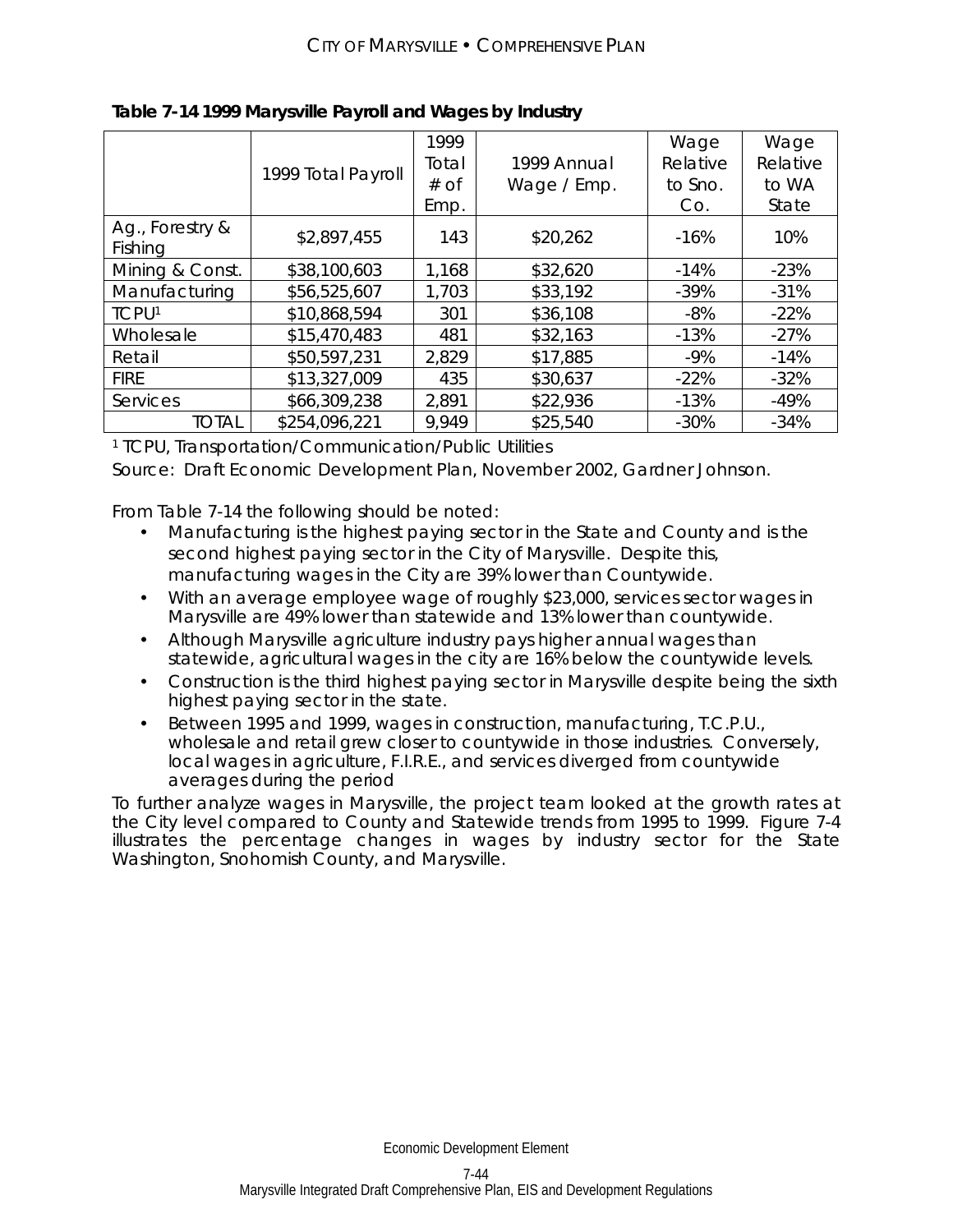

# **Figure 7-4 Percentage Change in Average Annual Wage Per Employee (1995 – 1999)**

TCPU, Transportation/Communication/Public Utilities

Source: Draft Economic Development Plan, November 2002, Gardner Johnson.

From Figure 7-4 the following should be noted:

- For all industries, Marysville wages grew slightly faster than Snohomish County, although wages in both areas grew significantly slower than the State.
- All sectors at the State and City level reported positive growth, while construction and T.C.P.U. were the only two sectors at the County level to report negative growth.
- State wages grew at a faster rate than County or City wages in all sectors except for manufacturing and construction.
- Manufacturing and construction were the only sectors to experience more than a 1-point faster growth rate than Snohomish County growth during the same period.
- Despite increasing 13% at the State level, T.C.P.U. wages decreased in Snohomish County and stayed the same in Marysville.
- Manufacturing, retail, and F.I.R.E. reported the fastest growing wages within Marysville's industry sectors, while services, retail, and F.I.R.E. are the fastest growing at the State level.

### **II. Sales Tax Analysis**

The velocity of taxable sales is a useful measure of the economic well being within the Marysville trade area. Therefore, this section provides an analysis of taxable sales for the City of Marysville for 1993, 1996, 1997, and 2001. As a result, the analysis identifies emerging trends in the City's economic base, as well as trends in sales tax activity since the construction of the Tulalip Tribes' Quil Ceda Village.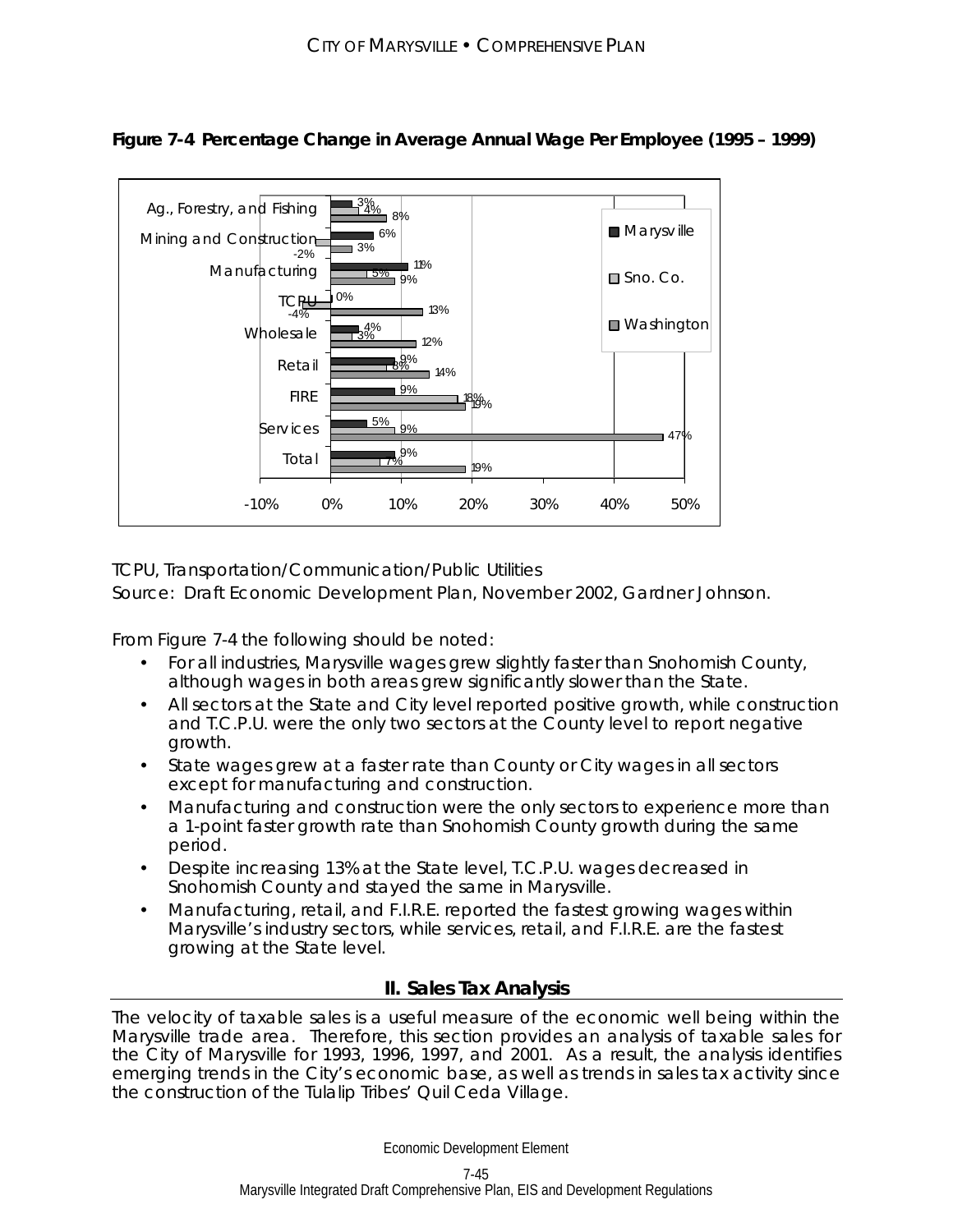Taxable sales in the City of Marysville have grown at a slightly faster rate than the same data at the County level. From 1993 to 2001, total sales at the City level grew from approximately \$307 million to \$394 million, or 28%. In contrast, Snohomish County activity increased 23% during the same period. Like wholesale activity throughout Snohomish County, City sales tax activity increased faster between 1997 and 2001 (15%) than between 1993 and 1997 (12%).

The Marysville economy is highly dependent upon retail commerce. Retail accounted for roughly 59% of all taxable activity in 1993, outpacing Snohomish County, and increased its industry share to 61% in 1997. However, since 1997, Marysville's retail outlets have felt the affects of the Tulalip Tribes' retail developments. Retail sales within the City only increased by 6% from 1997 to 2001 after increasing more than 15% from 1993 to 1997. As a result, retail-related commerce lost industry share, decreasing from 61% in 1997 to 56% in 2001, an 8% decrease in activity.

Conversely, non-retail related activity increased 37% from 1993 to 2001, 11 percentage points higher than retail activity during the same period. Also, the majority of non-retail growth occurred from 1997 to 2001 when City activity increased 29%. This increase outpaced countywide growth of 8% during the same period and City growth of 6% from 1993 to 1997. Table 7-15 provides taxable sales by industry for years 1993 and 2001.

|                             | 1993<br>Sales | 2001<br>Sales | City<br>Share<br>1993 | City<br>Share<br>2001 | 1993-<br>2001 | 1993-<br>2001 | 1993-<br>2001 |
|-----------------------------|---------------|---------------|-----------------------|-----------------------|---------------|---------------|---------------|
| Construction                | \$47.4        | \$57.2        | 15%                   | 15%                   | 21%           | 0%            | 21%           |
| Manufacturing               | \$19.7        | \$18.0        | 6%                    | 5%                    | $-9%$         | $-76%$        | 282%          |
| <b>TCPU1</b>                | \$8.0         | \$16.3        | 3%                    | 4%                    | 103%          | 35%           | 50%           |
| Wholesale                   | \$16.7        | \$20.2        | 5%                    | 5%                    | 21%           | 62%           | $-26%$        |
| Retail                      | \$181.4       | \$221.5       | 59%                   | 56%                   | 22            | 15%           | 6%            |
| <b>FIRE</b>                 | \$3.6         | \$4.7         | 1%                    | 1%                    | 30            | 26%           | 3%            |
| Services                    | \$29.1        | \$52.9        | 9%                    | 13%                   | 82            | 28%           | 42%           |
| Other (Pub<br>Admin and Ag) | \$1.6         | \$3.4         | 1%                    | 1%                    | 110%          | 47%           | 43%           |
| total                       | \$307.4       | \$394.2       | 100%                  | 100%                  | 28%           | 12%           | 115%          |

**Table 7-15 Marysville Taxable Sales (in Millions) by Industry for Years 1993 and 2001** 

1 TCPU, Transportation/Communication/Public Utilities

Source: Draft Economic Development Plan, November 2002, Gardner Johnson.

From Table 7-15 the following should be noted:

- As with Countywide trends, retail activity in the City of Marysville comprised the largest share of activity with 56% of the total sales in 2001. However, retail share decreased from a 1993 percentage of 59%.
- T.C.P.U. and Services were the only sectors to increase industry share while all other sectors either stayed the same or decreased.
- Marysville construction, manufacturing, T.C.P.U., and services sectors experienced greater growth from1997 to 2001 than from 1993 to 1997. Only two sectors (construction and T.C.P.U.) at the county level grew faster from 1997 to 2001 than from 1993 to 1997.
- Manufacturing experienced the fastest growth in activity from 1997 to 2001 with 282% followed by, T.C.P.U. (50%), public administration and agriculture (43%),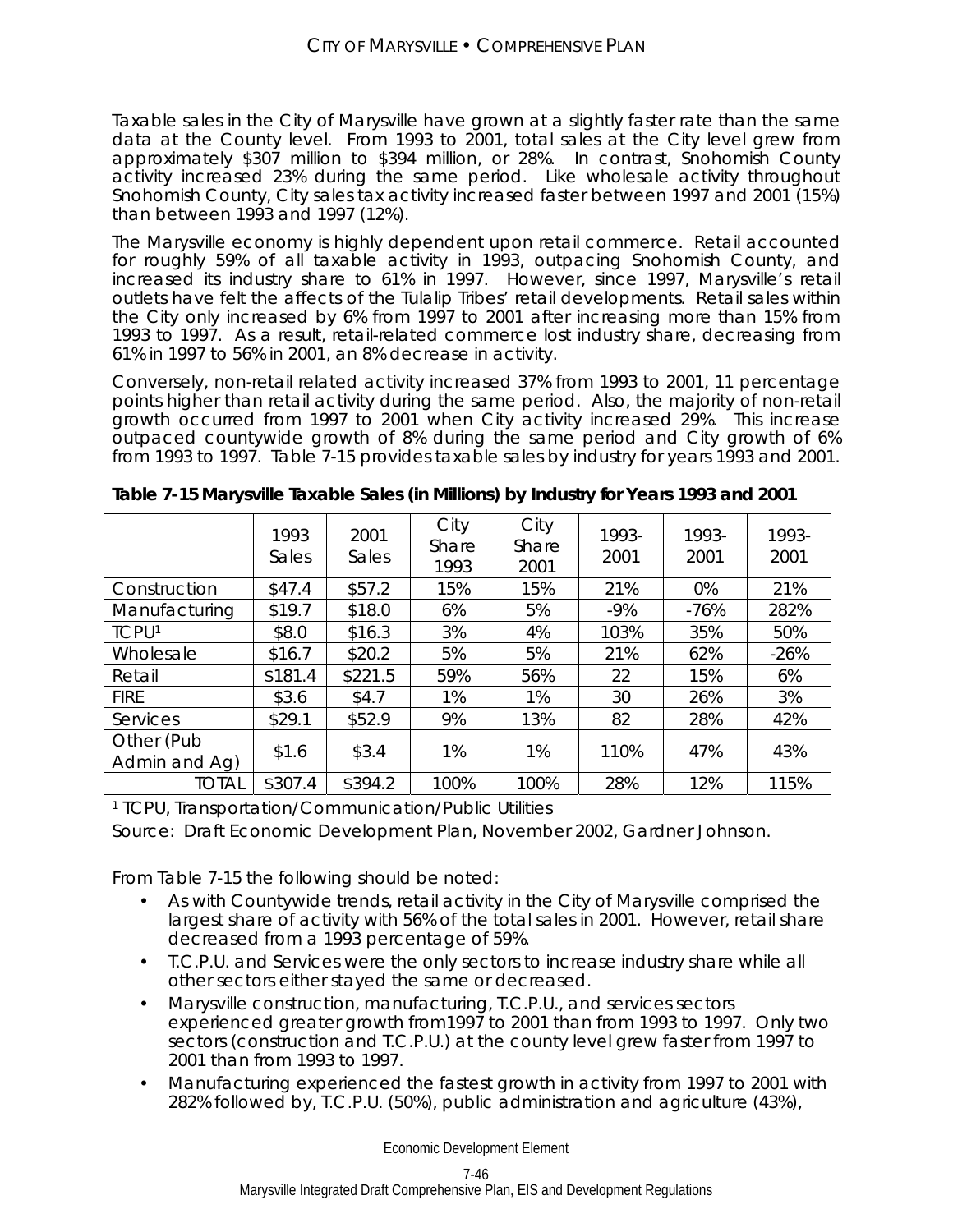and services (42%). Conversely, wholesale, retail, and F.I.R.E. experienced the slowest growth from 1997 to 2001.

 In the City of Marysville, construction, T.C.P.U., wholesale, and service sectors reported faster growth rates from 1993 to 2001 when compared to countywide trends.

# **III. Small Business Administration (SBA) Lending Activity**

The level and diversity of lending to small businesses in an area can serve as one indicator of entrepreneurial activity and small business formation within a region. Consequently, the project team researched loans granted by the US Small Business Administration (SBA) to small firms in the State of Washington and the Marysville market area (as defined by a 50 mile radius around the City of Marysville) between 1990 and 2001. Specifically analyzed were trends in the number and dollar amount for SBA 7a and 504 loans, defined as:

*SBA 7a Loans,* A loan guaranty program designed for small business lending, typically filling gaps in capital needs including inventory, lines of credit, and real estate acquisition; and

*504 Certified Development Company (CDC) Program,* Assists growing businesses with financing for major fixed assets such as purchasing land and improvements, buildings, grading, street improvements, utilities, parking lots, and landscaping which typically contribute to community and economic development.

With a total of 4,421 SBA loans from 1990 to 2001, the Marysville market area accounted for roughly 36% of statewide activity. However, only 30% of the statewide total dollars were awarded to market area businesses during the study period, resulting in a 16% less average award per business from 1990 to 2001. Furthermore, lending requirements for market area businesses did not grow as rapidly as statewide needs as evidenced by a 42% increase in the number of loans from 1990 to 2000, compared to a 53% increase statewide during the same period.

From 1990 to 2001 and within a 78 zip code "market area", Marysville has the 13<sup>th</sup> highest SBA activity with 103 loans and over 24.2 million dollars. However, activity within the Marysville community, defined as zip code 98270, decreased 29% during the period, or from 14 loans in 1990 to 10 loans in 2000. Activity in the entire City of Marysville decreased 50% from 1990 to 2001. Furthermore, lending activity in the City of Marysville experienced declining trends from 1993 to 1997, with total number of loans decreasing an average of 26% per year, while total dollars awarded decreased an average of 19% per year during the same period.

From 1997 to 1999, SBA lending activity in the City of Marysville increased from 4 loans in 1997 to an eleven-year peak of 16 loans in 1999 (a 300% increase) before decreasing an average of 33% per year from 1999 to 2001. Communities nearby Marysville, such as Arlington (300%) and Everett (250%) saw dramatic increases in activity during the same period.

A summary of major findings of SBA lending activity analysis in the Marysville area follow:

- On average, a Marysville market area business requires smaller sized loans when compared to statewide averages as evidenced by an average market area loan award 16 % lower than the state average.
- Mainly due to decreasing trends in Agriculture and Mining activity, Marysville businesses do not have the lending requirements they once had a decade ago as evidenced by decreasing trends in the total number of loans awarded.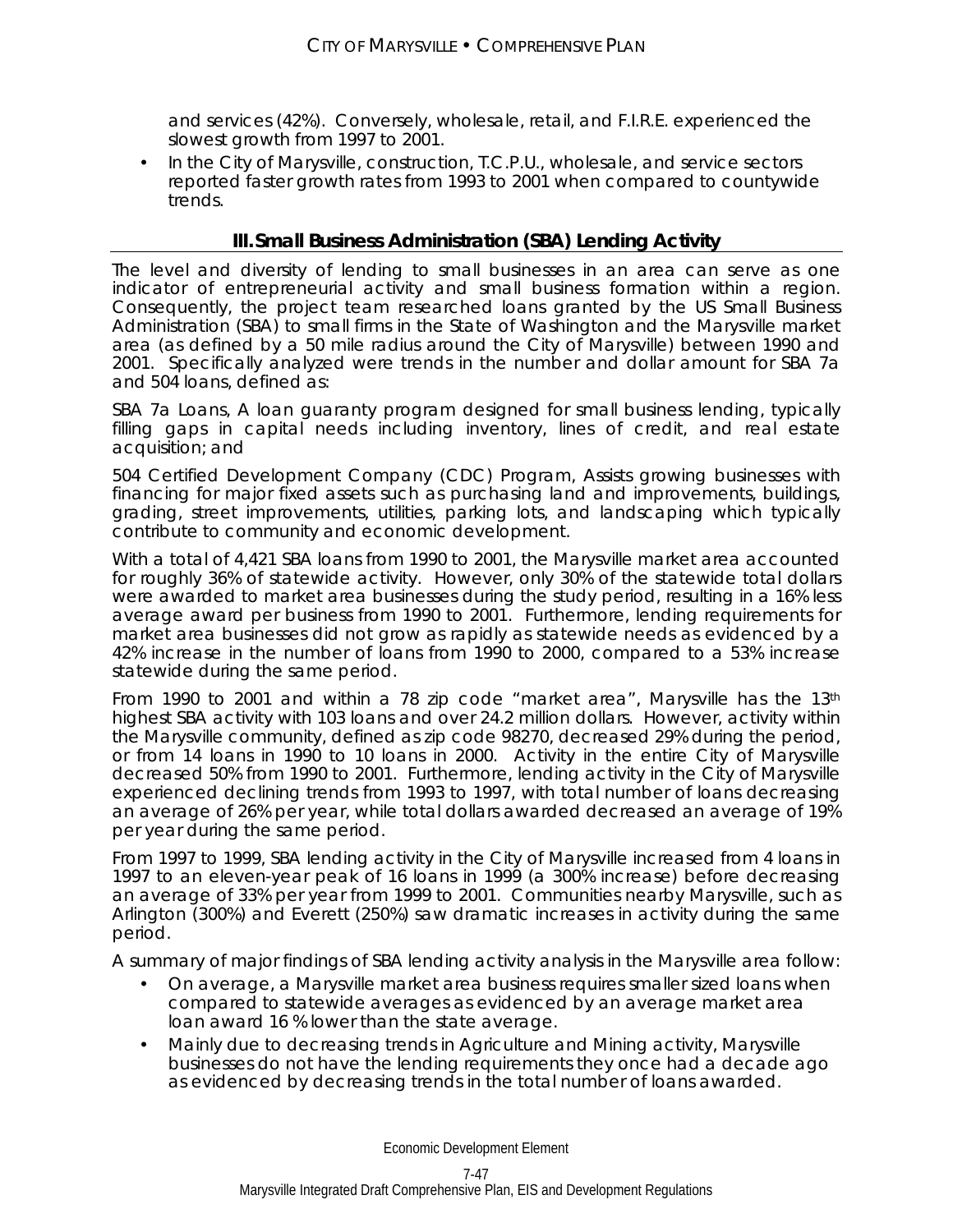- Businesses in the Marysville's border cities historically have larger lending needs than Marysville based businesses, as evidenced by larger growth in lending activity and average loan amount.
- At the State level, even though SBA lending activity is dominated by the Retail and Service sectors, FIRE,
- Transportation/Communication/Public Utilities (TCPU), and Construction have increased their industry share more rapidly than any other sector.
- Although FIRE, TCPU, and Construction seem to be the emerging sectors in the State, within the Marysville border city area (Marysville, Everett, Arlington), activity in those sectors has decreased while Retail and Manufacturing remain high.

### **IV. Small Business Innovation Research (SBIR) and Small Business Technology Transfer Research Grants (STTR) Activity**

The Small Business Administration maintains a database for all small firms engaging in technology research and development grants supported by the agency. The two main types of small business research grants are SBIR and STTR.

*Small Business Innovation Research (SBIR),* is designed to encourage small business product commercialization by providing incentives to explore technological enhancements. Since most innovation occurs, and innovators thrive within the entrepreneurial sector, the SBIR program targets small businesses with serious research and development needs. In turn, these businesses may not be able to incur the expense of facilitating these needs. Therefore, the program reserves a specific percentage of federal R&D funds for small businesses, and through the SBIR program enables small businesses to compete on the same level as larger businesses by awarding grants to qualified businesses to fund the critical startup and development stages and encourage the commercialization of technology products, or service, which, in turn, stimulates the economy.

*Small Business Technology Transfer Research Grants (STTR),* is designed to expand small business funding opportunities in the federal innovation research and development arena as it relates to expanding public/private sector partnerships and fosters joint venture opportunities for small businesses, as well as nonprofit research institutions. As with the SBIR programs, STTR is a highly competitive program focusing on the transition of technological theory into practical application.

Small businesses must meet all the requirements for the SBIR program with the one exception that the principal research does not need to be employed by the business. Furthermore, the grant process is very similar to the three-step process for SBIR; however the maximum Phase II award is limited to \$500,000, rather than the \$750,000 Phase II cap for SBIR.

The primary findings of analysis of small business research in the State of Washington and the Marysville area market follow:

- Small business research in the Marysville market area experienced greater growth rates than the State as a whole.
- With high concentrations of technology development within the City of Kent, combined with the high percentage of firms considering relocation, northern areas may be at a competitive advantage to capitalize on future technology opportunities.
- The high nine-year increases in total dollars and average award size of Phase II grants indicates an increasing cost of commercialization and product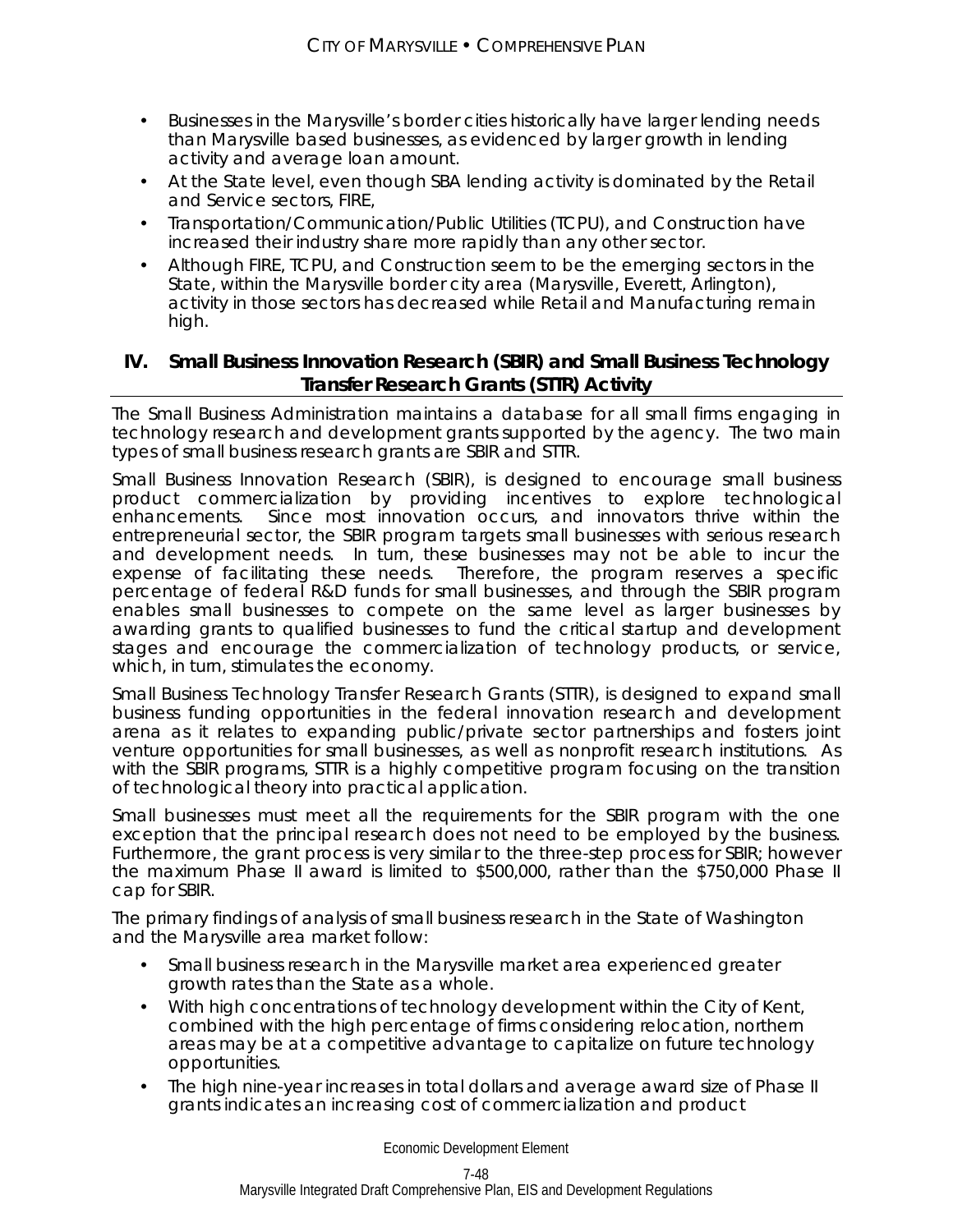development. As future research and development costs increase, assistance programs should be designed to support this phase of technological development.

 Electronics is the most dominant field for technology research and seems to be moving north to Bellevue, Woodinville, and Kirkland. With the Marysville market area accounting for a large percentage of state technology research, Marysville should position itself to further capitalize on spin-off activity and to collaborate with regional support programs.

### **V. Patent Activity**

The United States Patent and Trademark Office (USPTO) tracks the number of patents filed and awarded in geographic regions of the United States. Patent data is also available at the county level by a unique technology classification system solely used by the USPTO. The USPTO records patent data, based on the residence of the inventor; therefore, patents may be assigned and eventually commercialized outside of the country in which the inventor resides. Consequently, this information is just one indicator of the entrepreneurial spirit and business activity that may result from patent activity.

For data analysis purposes, utility patent data within the State of Washington from 1990 to 1999 was collected. In addition to yearly trends for the nine-year period, historical data was also compared to 2000 and 2001 activity. In order to identify specific industry trends within patent activity, patent data was collected by technology classification; however, no correlation to Standard Industrial Classifications could be made.

During the study period, a combined 11,749 utility patents were awarded within the State of Washington; however roughly 71% of the State activity occurred in the five county . Marysville market area, or 8,369 total patents. Furthermore, King and Snohomish Counties lead the State in terms of total number of patents during the same period with 6,863 and 1,097, respectively; Clark (711), Pierce (543), and Spokane (444) round out the top five counties in the State. However, Lewis, Kitsap, and Walla Walla are the top three counties in terms of percentage growth in number of patents awarded from 1990 to 1999. Snohomish County ranked 16th in the state in terms of percentage growth, increasing 58% or from 85 patents in 1990 to 134 patents in 1999.

### **VI. Industry Cluster Analysis**

This section evaluates the strengths and weaknesses of existing business clusters in the Marysville market area, generally defined as a fifty-mile radius around the City. The geographic comparison is then utilized to identify potential growth characteristics and opportunities facing both local and regional industries.

Business clusters are geographically defined, often concentrating in sub-regions within a state. The success of an individual company is not only affected by the companies own efforts, but also the success of regional clusters and inter-firm networks which ultimately produce supporting sectors through a multiplier effect. Therefore, the results of this analysis will identify potential sectors that may provide a framework to focus current and future business attraction and retention efforts within the City of Marysville.

### **General Regional Industry Characteristics**

Washington State and the greater Seattle region are home to a diverse range of business sectors. As identified in a strategic plan prepared by the Northwest Policy Center for the State of Washington's Office of Trade and Economic Development, in 2001 the region saw an emergence of six clusters that have been identified based on the regions economic strength of business clusters when compared to the nation as a whole. The following industry sectors were profiled in the State report: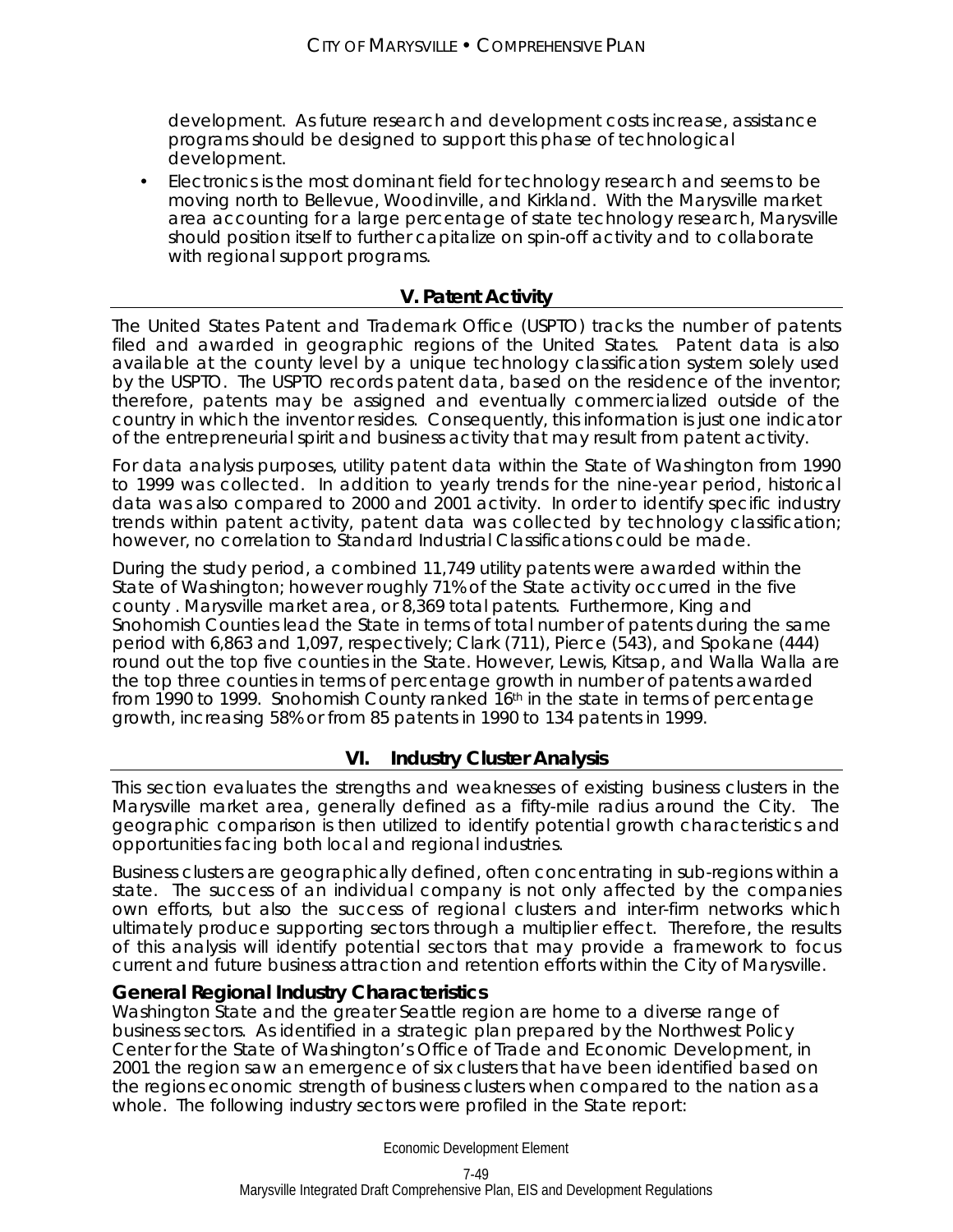- Agriculture / Food Processing
- Biotechnology
- Forest Products
- Health Care
- Measuring Devices and Instruments Semiconductors
- 

Of the six sectors identified in the State report, only one sector, Measuring Devices and Instruments, was identified as a predominant emerging sector in Snohomish County, largely due to concentrated activity in Everett. One emerging predominant sector, Biotechnology, was identified in King County, mainly due to activity in Bothell. Therefore, of the six sectors identified in the State report, there are no clear results as to which sectors are suitable for expansion in Snohomish County and the City of Marysville.

In addition to the six sectors identified in the State report, the Puget Sound Regional Council also identified regional industry clusters in 1999. These sectors include:

- Aerospace
- Biotech and Medical Research
- Maritime (including Fishery & Seafood, Ship & Boat Building, and Water Transportation)
- Computer-Related Companies: Software, Hardware, and Networking
- Telecommunications<br>• Wood Products
- 

Of the sectors identified above, no clusters reported strong activity in the City of Marysville. With several large employers located in Everett and Marysville, however, aerospace or its supporting subsectors seem to be potentially well-suited for the City of Marysville. Furthermore, with over 600 jobs at 15 wood products companies in or near Arlington in 1999, wood products also had a strong economic impact in the area. An expanded list of industry clusters follows.

### **Table 7-16 Expanded Industry Clusters - Defined**

|                 |            |                                                                | Industry        | MSVL's |
|-----------------|------------|----------------------------------------------------------------|-----------------|--------|
| Cluster         | <b>SIC</b> | Description                                                    | Sector          | LC     |
|                 |            | Cellophane adhesive, Other Adhesives (plastics, epoxy, and     |                 |        |
|                 | 2672,      | paste), Ordnance and Accessories, Except Vehicles, Aircraft    |                 |        |
|                 | 2891, 348, | Parts and Supplies, Acceleration Indicators and System         |                 |        |
|                 | 372, 3812, | Components, Aerospace Types, and Aeronautical                  | Manufacturing   |        |
| Aerospace       | 5088       | Equipment and Supplies.                                        | and Wholesale   | 1.08   |
|                 |            | Chemicals and Allied Products, Commercial Physical             |                 |        |
|                 |            | Research (including agricultural, biological, biotechnical     |                 |        |
|                 |            | and food research), Noncommercial Research Organizations       |                 |        |
|                 | 28, 8731,  | (including biological, bacteriological, biotechnical, and      | Manufacturing   |        |
| Biotech         | 8733       | medical research).                                             | and Services    | 0.58   |
| Electronics     |            |                                                                |                 |        |
| and             |            | Industrial and Commercial Machinery, Computer Equipment,       |                 |        |
| Computers       | 35, 36     | Electronic and Other Electrical Equipment and Components.      | Manufacturing   | 1.36   |
| Fabricated      |            | Fabricated Metal Products (except machinery and                |                 |        |
| <b>Textiles</b> | 34         | transportation equipment).                                     | Manufacturing   | 1.44   |
| Information     |            | Communication Services (including wireless), Computer          |                 |        |
| Technology      | 481, 737,  | Programming (including data processing), Engineering,          |                 |        |
| and             | 871, 873,  | Architectural, and Planning Services (including research and   | <b>TCPU</b> and |        |
| Electronics     | 874        | development services and business consultants).                | Services        | 0.68   |
| Measuring       |            | Measuring, Analyzing, and Controlling Instruments; (including  |                 |        |
| Devices         | 38         | photographic, medical and optical, watches and clocks).        | Manufacturing   | 0.77   |
| Printing and    |            | Paper and Allied Products and Printing, Publishing, and Allied |                 |        |
| Publishing      | 26, 27     | Industries.                                                    | Manufacturing   | 0.62   |
| Wood            | 24         | Establishments Engaged in Cutting Timber and Pulpwood;         | Manufacturing   | 1.23   |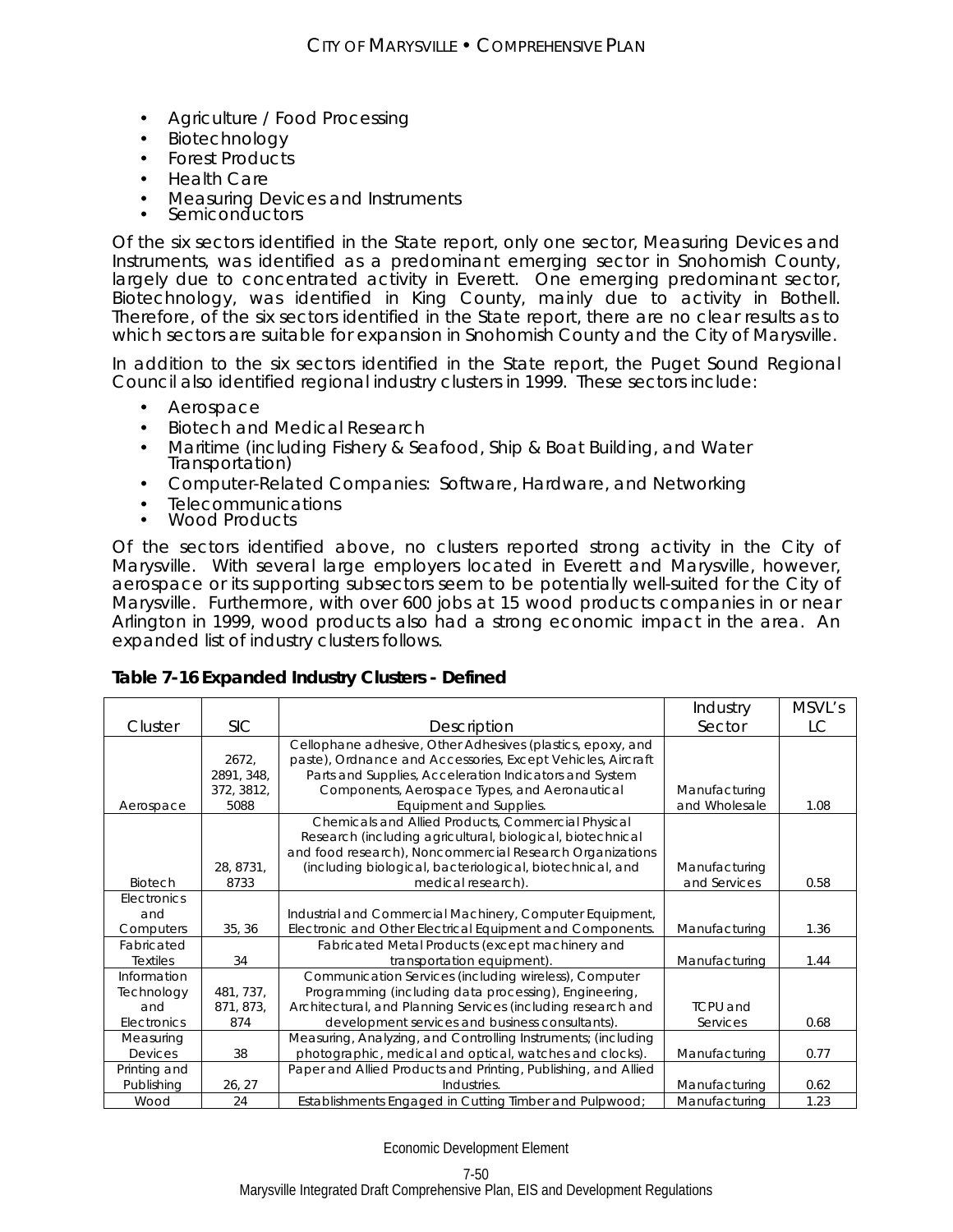| <b>Products</b> | Merchant Sawmills, Lath Mills, Shingle Mills, Cooperage Stock<br>Mills, Plywood Mills and Veneer Mills Engaged in Producing |  |
|-----------------|-----------------------------------------------------------------------------------------------------------------------------|--|
|                 | Lumber and Wood Basic Materials; and Establishments                                                                         |  |
|                 | Engaged in Manufacturing Finished Articles Made Entirely or                                                                 |  |
|                 | Mainly of Wood or Related Materials.                                                                                        |  |

1 TCPU, Transportation/Communication/Public Utilities

Source: Draft Economic Development Plan, November 2002, Gardner Johnson.

### **Market Area and Snohomish County**

The Marysville market area is home to over 113,000 businesses. Of these, over 85% are small or very small, each employing fewer than 25 people. Also, service and retail related business make up the majority of the business base with slightly over 60% of the total activity, while no other industry in the market area makes up more than 8% of total activity.

Conversely, the Snohomish County business base is slightly more diverse with 56% of businesses falling under the service and retail categories. Growing construction firms follow, comprising 12% of total activity. Snohomish County, as with the smaller Marysville market area, has a high percentage of small or very small business with 85% of firms falling into these two categories. In all sectors, however, very small businesses in Snohomish County have a higher percentage of industry totals when compared to the market area. The most notable difference is in the

Transportation/Communication/Public Utilities (TCPU), as very small businesses in this sector represent 68% of all TCPU firms in Snohomish County while only 56% in the market area. Overall, there are over 32,000 businesses in Snohomish County, 69% of which, or 22,372 total, are defined as "very small", employing fewer that five people.

Primary findings of analysis of industry clusters follow:

- Construction, manufacturing, and retail are the only industry sectors to report a location coefficient greater than one, indicating a competitive advantage in the City of Marysville.
- When comparing Snohomish County to the Marysville market area and Marysville to Snohomish County, Marysville businesses have a greater competitive advantage in only two industries: manufacturing and services.
- Manufacturing is the only Marysville industry to report a true specialization in the City within Marysville city limits with an estimated location coefficient 1.22 in all business regardless of size.
- Manufacturing in the City of Marysville reports a location coefficient greater than 1.0 in four of the five business size categories. "Small", "medium", and "large" sized manufacturing firms reported location coefficients greater than 1.20, indicating a true specialization in Marysville.
- However, with a location coefficient approaching 1.0, Transportation/Communication/Public Utilities (TCPU) and services may have a future competitive advantage in the City of Marysville.

Based on results of two-digit SIC code analysis, it is evident that manufacturing businesses have a strong competitive advantage in both Snohomish County and the City of Marysville. In addition to manufacturing, other industries that are prevalent and may have future opportunities at the local level are: services and TCPU. Although construction and retail businesses have a strong presence in both the City of Marysville and Snohomish County, due to the nature of these sectors (i.e. abundance of retail firms, Tulalip Tribes retail growth, housing market, low percentage of large firms, etc.) future business retention, attraction, and expansion opportunities may not be wellsuited for these sectors.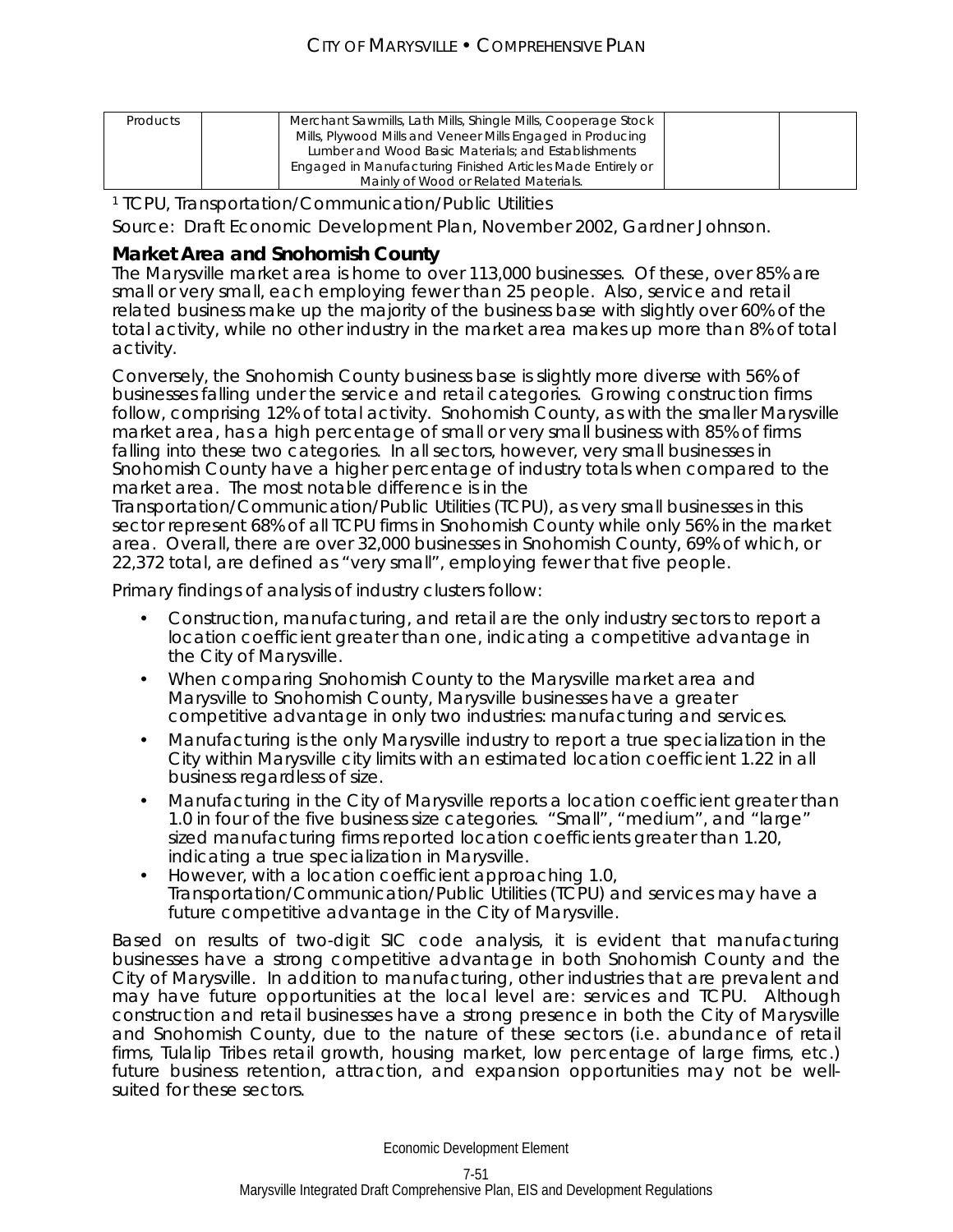# **APPENDIX C – EXECUTIVE SUMMARY WITH RECOMMENDED INITIATIVES FROM NOVEMBER 2002 CITY OF MARYSVILLE ECONOMIC DEVELOPMENT PLAN.**

# **I. FOSTER COMMUNITY COLLABORATION AND LEADERSHIP**

### **Initiative 1A – Strengthen Local Administrative Body**

Recommended Actions:

- Select and implement appropriate organizational structure(s) to implement strategic plan.
- Establish an implementation task force and support committees.

### **Initiative 1B – Unite Participating Organizations**

Recommended Actions:

- Engage a professional mediator.
- Conduct team building exercises.
- Improve leadership skills.
- Obtain commitments and support.

# **II. Enhance Community Image and Identity**

### **Initiative 2A – Beautification of Commercial Core Areas**

Recommended Actions:

- Establish a beautification and landscape committee.
- Establish a façade improvement program.
- Establish a theme/motif for each commercial core area.
- **Improve and enforce design standards and code enforcement.**
- Expedite State Avenue improvements.
- Enhance the appearance of overpasses, off-ramps, and freeway right-of-way.
- Create a mechanism for maintaining landscaping improvements.

### **Initiative 2B – Establish Commercial Core Gateways**

Recommended Actions:

- Improve signage (theme) at gateways for each commercial core area.
- Promote Highway 9 as an alternative regional gateway into the City.

# **Initiative 2C – Establish Focal Points within Each Commercial Core Area**

Recommended Actions:

- Expedite the development of the waterfront park.
- Enhance and maintain existing focal points.
- Expand commercial and industrial nodes.

# **III. Improve Existing Business Opportunities**

### **Initiative 3A – Provide Support to Local Businesses**

Recommended Actions:

- Establish a mailing and e-mail list of business and property owners.
- Expand awareness of, and availability to, local business and support programs.
- Conduct business workshops.
- Establish a city revolving loan fund.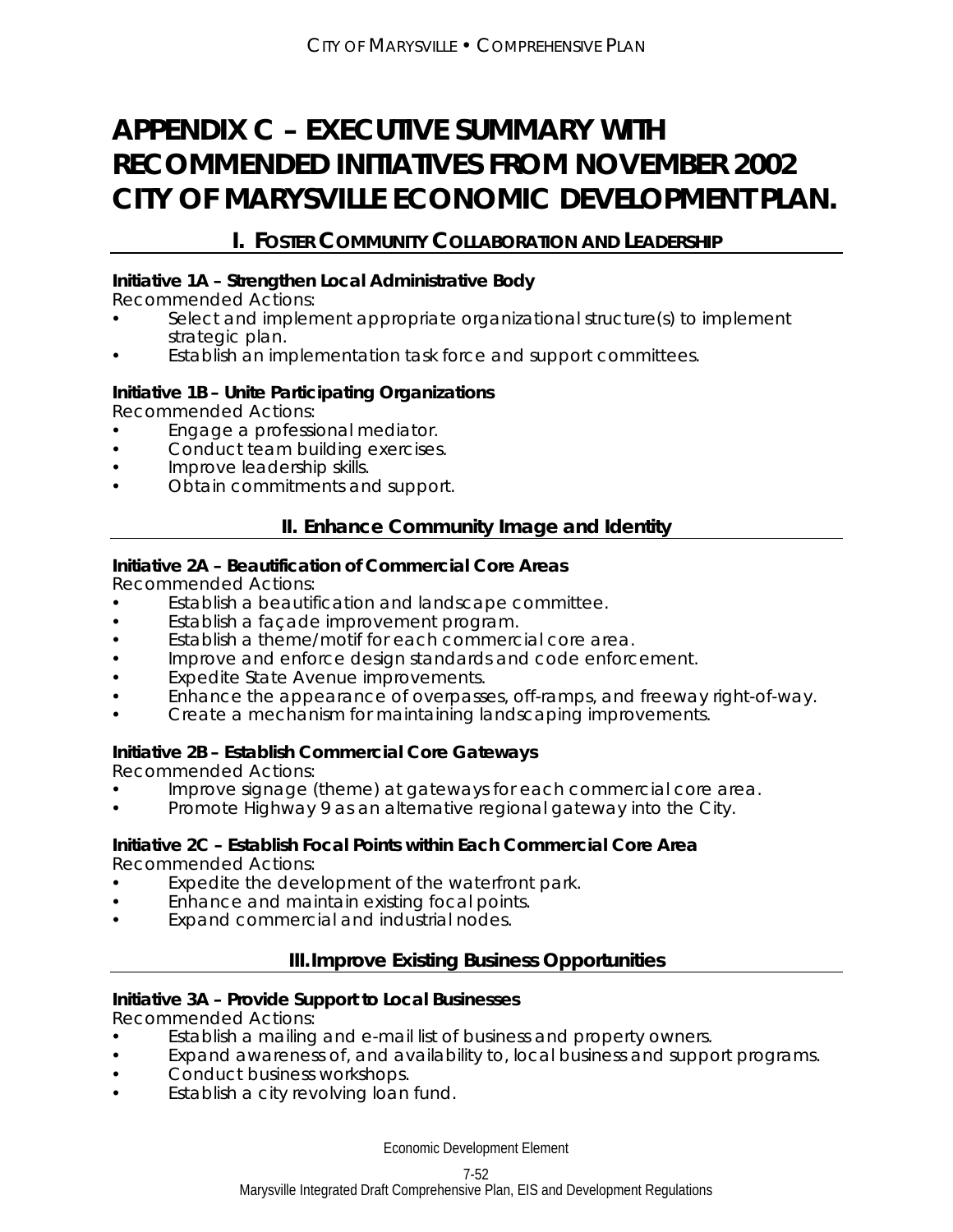- Utilize and promote proposed city programs.
- Conduct annual survey to identify service gaps and develop supplemental services as needed.

### **Initiative 3B – Implement a Business Retention Program**

Recommended Actions:

- Establish and maintain a directory of businesses in each commercial area.
- Establish a proactive business visitation program.
- Conduct annual business satisfaction survey.
- Monitor, track, and assist businesses that had reported plans for relocation and/or expansion.

### **Initiative 3C – Improve Awareness of Commercial/Retail Establishments**

Recommended Actions:

- Establish a permit and signage committee.
- Clarify and evaluate existing signage guidelines and ordinances.
- Promote historic registry and maintain historic sites.
- Develop and market a map of services within each commercial core area.

# **IV. Expand and Diversify Economic Base**

### **Initiative 4A – Integrate Marysville into Regional Business Recruitment and Attraction Efforts**

Recommended Actions:

- Develop an aggressive program to create new partnerships among regional agencies.
- Develop an inventory of commercial and/or industrial properties/land.
- Develop and maintain an online service referral program.
- Actively participate in local, regional, and national membership organizations.
- Prepare and market an informal package.

### **Initiative 4B – Strive to Become More Business and Industrial Friendly**

Recommended Actions:

- Actively promote the City for its assets and attributes.
- Streamline existing and/or proposed development projects.
- **Encourage mid-rise development.**
- Investigate opportunities to offset environmental mitigation costs.
- Improve regulatory and government need.

### **Initiative 4C – Promote and Attract an Economic Catalyst for the Northern Commercial Core**

Recommended Actions:

- Streamline existing and/or proposed development projects in the northern core.
- Proactively work with business and property owners to determine levels of interest in various types of development.
- Prepare market and/or feasibility study to identify and target suitable development projects.
- **•** Prepare a competitive analysis for all proposed developments.
- Develop and implement an appropriate business attraction plan.
- Encourage cluster development in the northern commercial core.
- Monitor demand for existing and proposed business parks.
- Provide assistance to encourage development.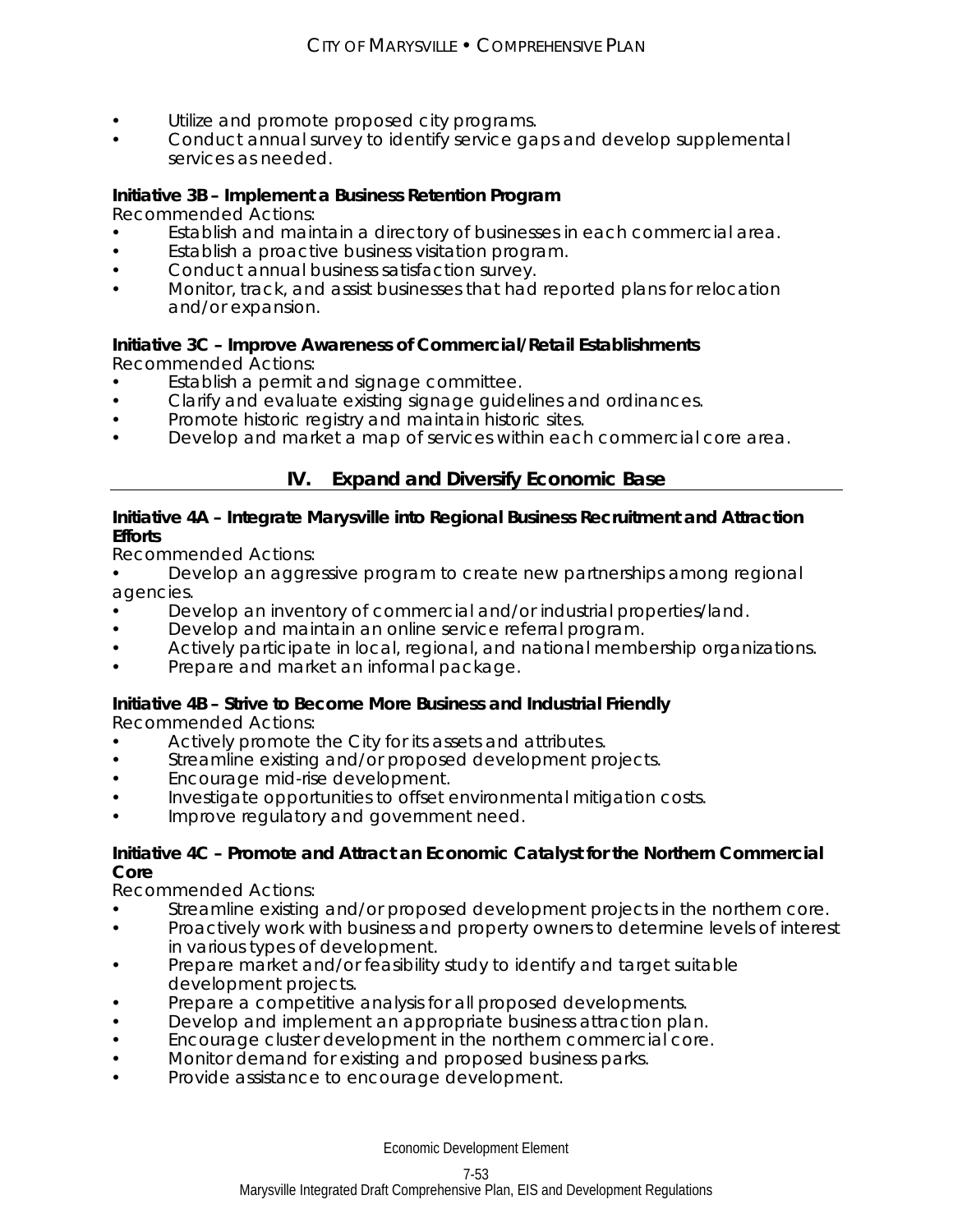# **V. Support Recreation and Tourism Advantages**

### **Initiative 5A – Improve Tourist Information**

Recommended Actions:

- Develop a welcome package.
- Develop a binder of local and regional attractions.
- Develop and enhance existing regional flyers.
- Develop a local map of services within the commercial core areas.
- Support tourist and business organizations.

# **Initiative 5B – Expand Recreational and Tourism Business Opportunities**

Recommended Actions:

- Establish a full-time events coordinator.
- Continue to support recreational assets and community events.
- **Investigate additional community events.**
- Actively promote activities with the Tulalip Tribes without surrendering identity.
- Attract regional events that utilize Marysville Parks and Recreation assets.
- Investigate opportunities to expand bus/shuttle services linking City attractions to proposed developments and regional sites.
- Improve pedestrian walkways and paths linking assets to business opportunities.

# **VI. Improve Transportation and Infrastructure**

### **Initiative 6A – Improve Automobile and Pedestrian Circulation**

Recommended Actions:

- Expand the traffic advisory committee.
- Expedite State Avenue improvements.
- Implement recommendations and actions established from existing traffic circulation plans.
- Improve bicycle pathways linking residential areas to each commercial core area.
- Create incentives and promote the utilization of public transportation.
- Investigate the opportunities to develop a train stop for regional commuters.

# **Initiative 6B – Improve Traffic Flow on Overpasses and Off-Ramps**

Recommended Actions:

- Investigate opportunities for additional I-5 off-ramps.
- Improve appearance of overpasses, freeway right-of-way, and off-ramps in conjunction with theme.
- Promote Highway 9 as an alternative regional gateway into the City.
- Expand east/west capacity for access to I-5 and Highway 9.

### **Initiative 6C – Increase Infrastructure Support throughout Commercial Core Areas**  Recommended Actions:

Prepare a strategic plan to support infrastructure advancement.

# **VII. Improve Government and Regulatory Environment**

### **Initiative 7A – Improve Responsiveness and Sensitivity to Local Conditions**  Recommended Actions:

- Establish a permitting and signage committee.
- Develop a suggestion box and/or e-mail for communication.